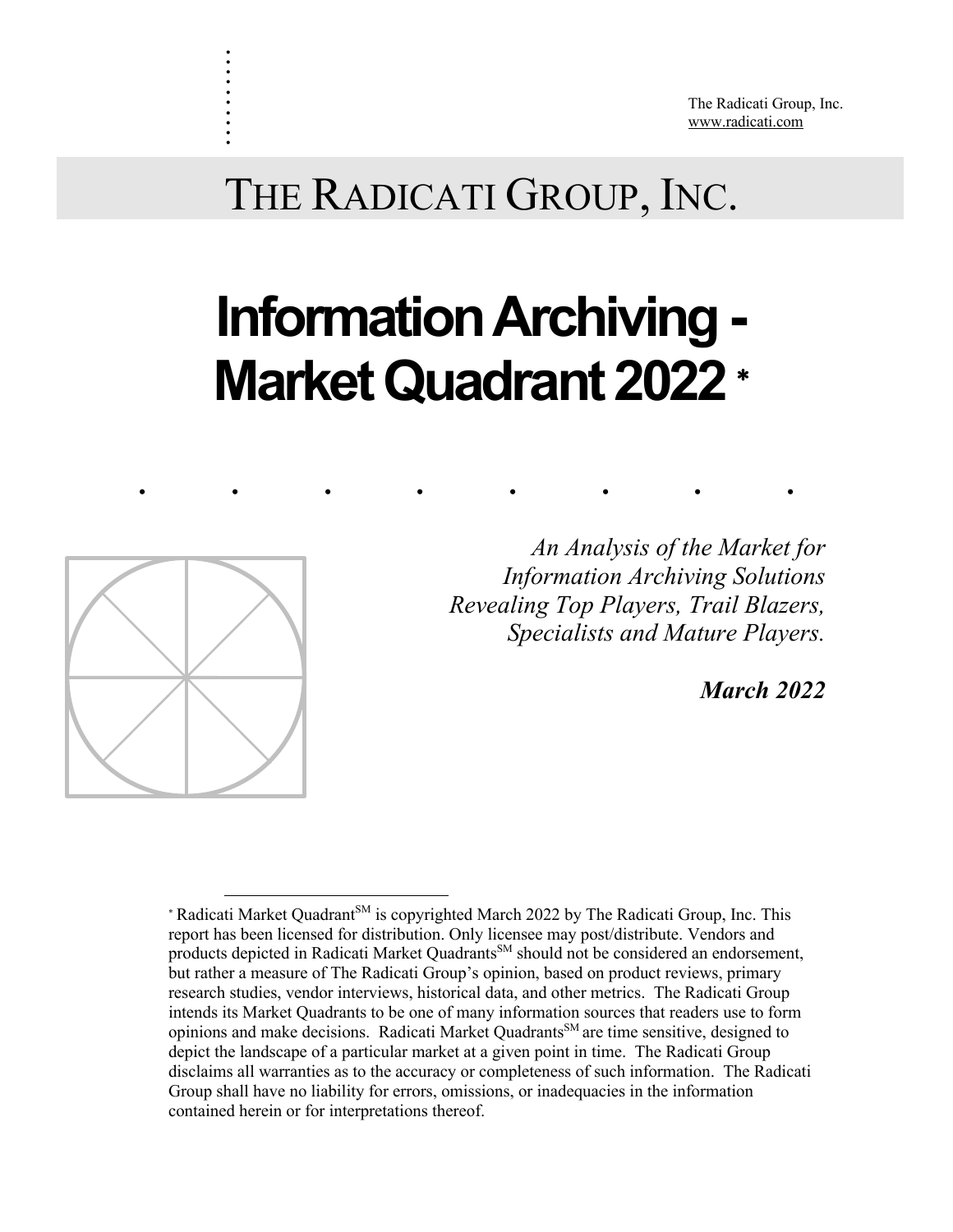# **TABLE OF CONTENTS**

This report has been licensed for distribution. Only licensee may post/distribute.

===============================================================

===============================================================

Please contact us at  $\underline{admin@radicati.com}$  if you wish to purchase a license.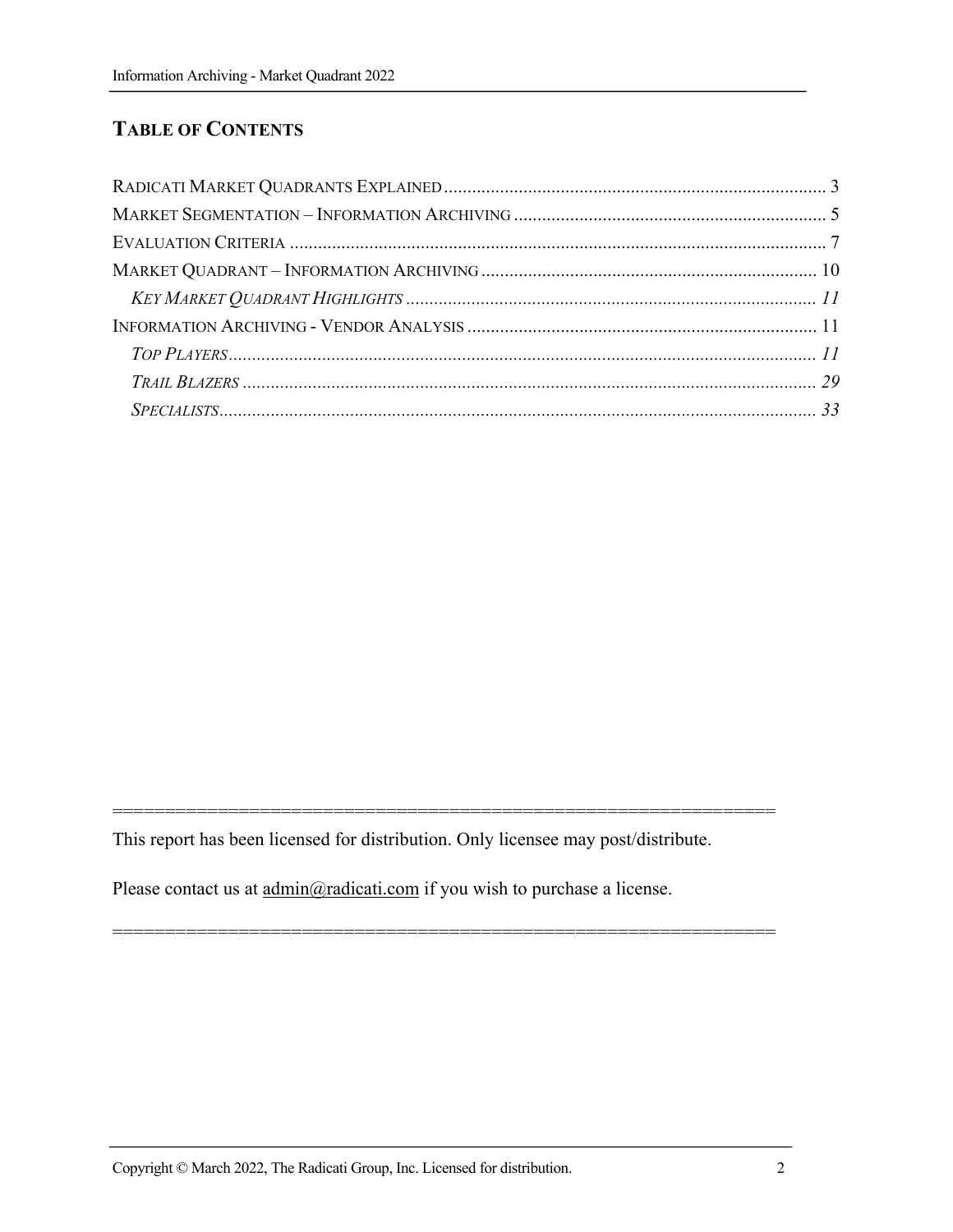# **RADICATI MARKET QUADRANTS EXPLAINED**

Radicati Market Quadrants are designed to illustrate how individual vendors fit within specific technology markets at any given point in time. All Radicati Market Quadrants are composed of four sections, as shown in the example quadrant (Figure 1).

- 1. *Top Players* These are the current market leaders with products that offer, both breadth and depth of functionality, as well as possess a solid vision for the future. Top Players shape the market with their technology and strategic vision. Vendors don't become Top Players overnight. Most of the companies in this quadrant were first Specialists or Trail Blazers (some were both). As companies reach this stage, they must fight complacency and continue to innovate.
- 2. *Trail Blazers* These vendors offer advanced, best of breed technology, in some areas of their solutions, but don't necessarily have all the features and functionality that would position them as Top Players. Trail Blazers, however, have the potential for "disrupting" the market with new technology or new delivery models. In time, these vendors are most likely to grow into Top Players.
- 3. *Specialists* This group is made up of two types of companies:
	- a. Emerging players that are new to the industry and still have to develop some aspects of their solutions. These companies are still developing their strategy and technology.
	- b. Established vendors that offer very good solutions for their customer base, and have a loyal customer base that is totally satisfied with the functionality they are deploying.
- 4. *Mature Players*  These vendors are large, established vendors that may offer strong features and functionality, but have slowed down innovation and are no longer considered "movers and shakers" in this market as they once were.
	- a. In some cases, this is by design. If a vendor has made a strategic decision to move in a new direction, they may choose to slow development on existing products.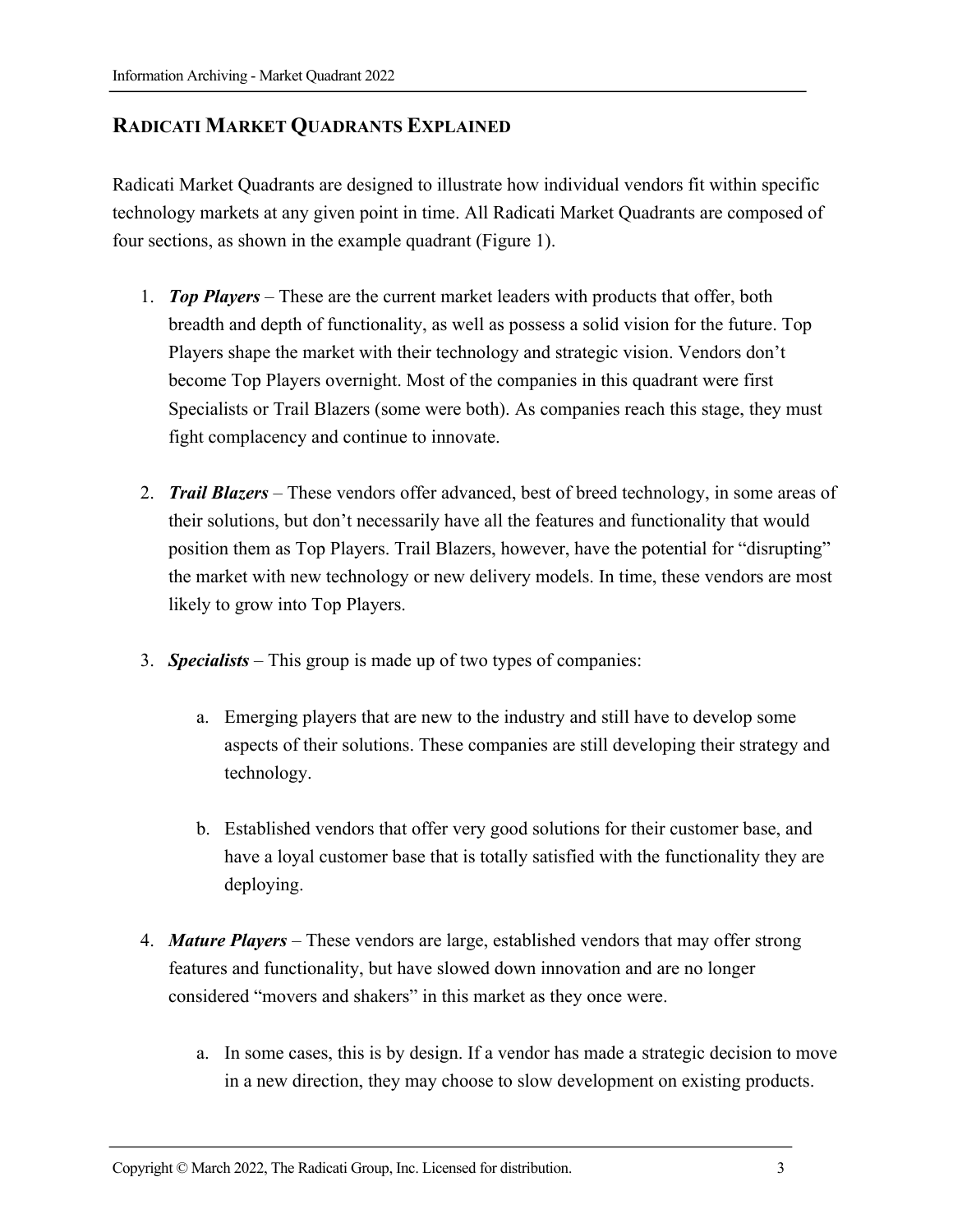- b. In other cases, a vendor may simply have become complacent and be outdeveloped by hungrier, more innovative Trail Blazers or Top Players.
- c. Companies in this stage will either find new life, reviving their R&D efforts and move back into the Top Players segment, or else they slowly fade away as legacy technology.

Figure 1, below, shows a sample Radicati Market Quadrant. As a vendor continues to develop its product solutions adding features and functionality, it will move vertically along the "y" functionality axis.

The horizontal "x" strategic vision axis reflects a vendor's understanding of the market and their strategic direction plans. It is common for vendors to move in the quadrant, as their products evolve and market needs change.



# **Radicati Market QuadrantSM**

**Figure 1: Sample Radicati Market Quadrant**

#### **INCLUSION CRITERIA**

We include vendors based on the number of customer inquiries we receive throughout the year. We normally try to cap the number of vendors we include to about 10-12 vendors. Sometimes, however, in highly crowded markets we need to include a larger number of vendors.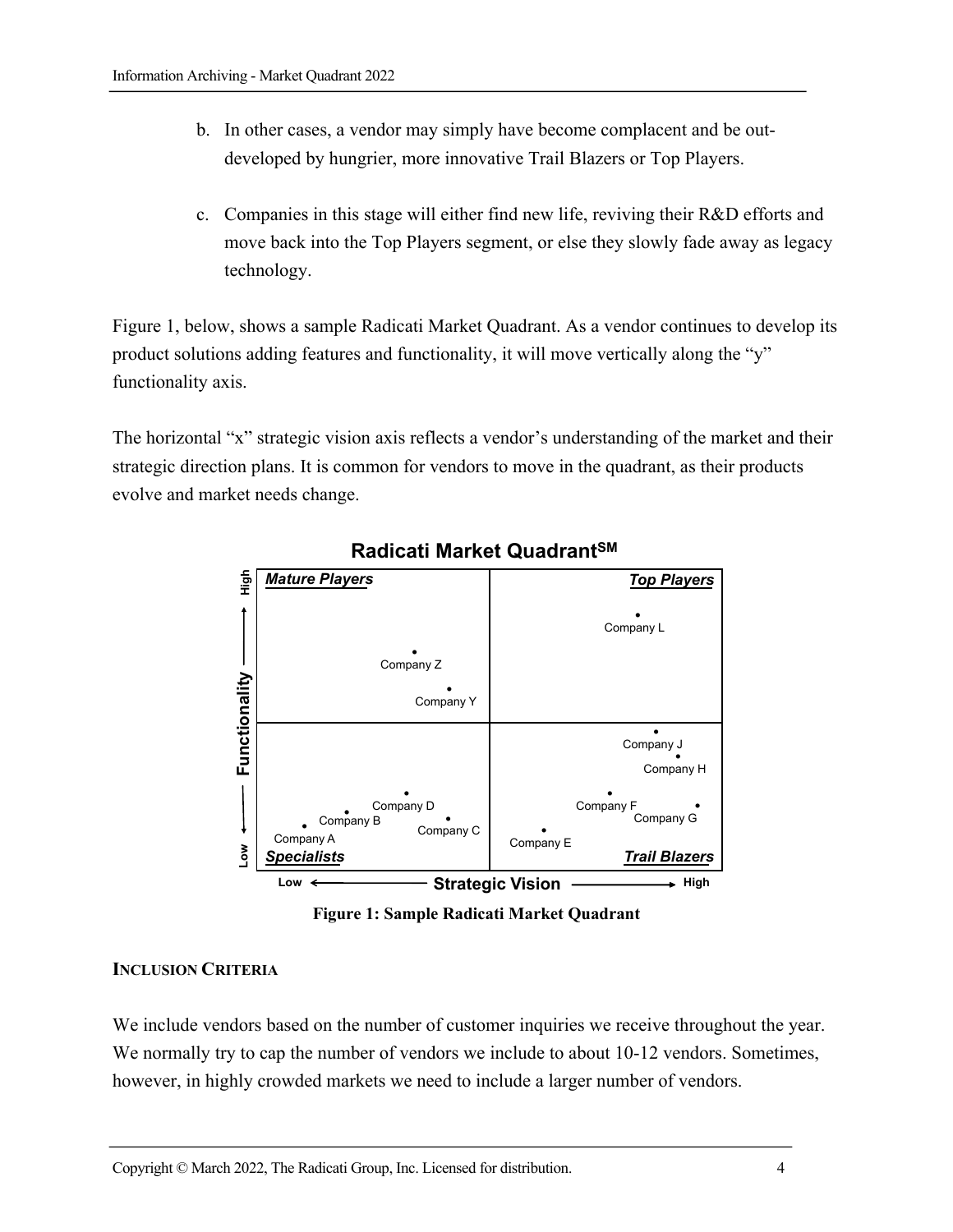#### **MARKET SEGMENTATION – INFORMATION ARCHIVING**

Information archiving solutions provide interactive, secure long-term storage of electronic business content, including: email, instant messages, social media, file systems, SharePoint content, and a broad range of other structured and unstructured information. In addition to archiving, these solutions must also provide fast, easy search and retrieval of information, and allow organizations to set granular retention policies which provide the foundation for Supervision, eDiscovery, Legal Hold, Data Loss Prevention (DLP), and Information Governance.

Information Archiving solutions are defined as follows:

- **Information Archiving** are solutions which provide interactive, secure long-term storage of electronic business content, including: email, instant messages, social media, file systems, SharePoint content, and a broad range of other structured and unstructured information. These solutions are delivered as on-premises products, appliances, or as cloud services. Key vendors in this segment include: *Archive360*, *Barracuda Networks, Global Relay, Google, Jatheon, Micro Focus, Microsoft, Mimecast, OpenText, Proofpoint, Smarsh,* and *Veritas*.
- Business organizations typically deploy an information archiving solution to meet one or more of the following use cases:
	- o *Compliance with Regulatory Requirements* organizations in heavily regulated industries are required to retain and preserve electronic information to meet government and/or industry regulatory requirements.
	- o *Litigation* during internal and external legal proceedings, organizations will need to efficiently search, discover, and retrieve all pertinent information.
	- o *Internal Corporate Policies* many organizations have large amounts of electronic content that needs to be managed and disposed of according to internal corporate policies.
	- o *Leveraging Information through Content Analytics*  organizations are increasingly using information archiving solutions to provide valuable insight into their stored data.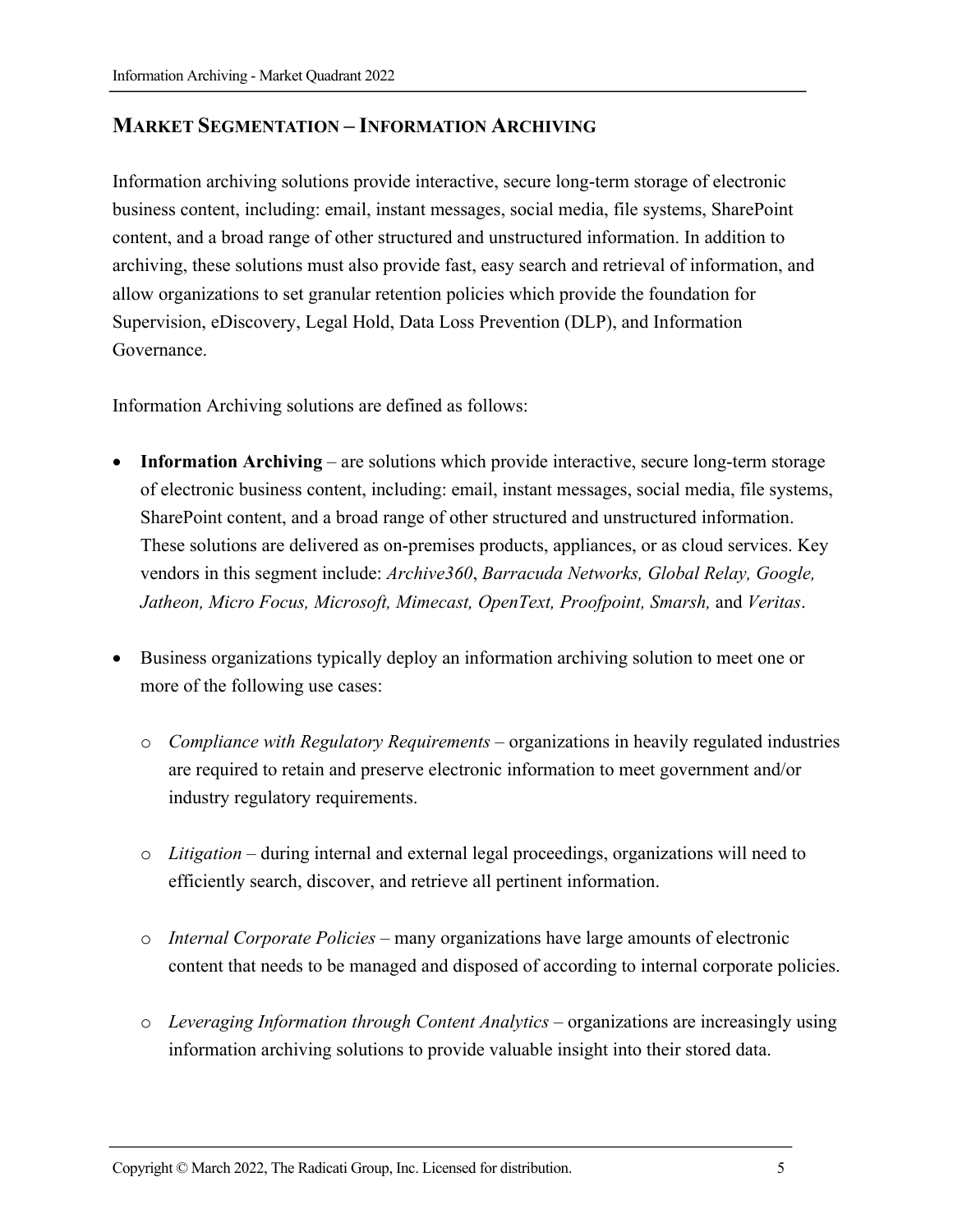- o *Data and Information Security*  information archiving solutions help secure information in a long term repository, where content can be easily restored in the event of a disaster or during any planned or unplanned downtime.
- Figure 2, shows the worldwide Information Archiving market revenue from 2022 to 2026. The total market will be \$7.2 billion in revenues by year-end 2022, and will grow to over \$11.4 billion by 2026.



**Figure 2: Worldwide Information Archiving Revenue, 2022-2026**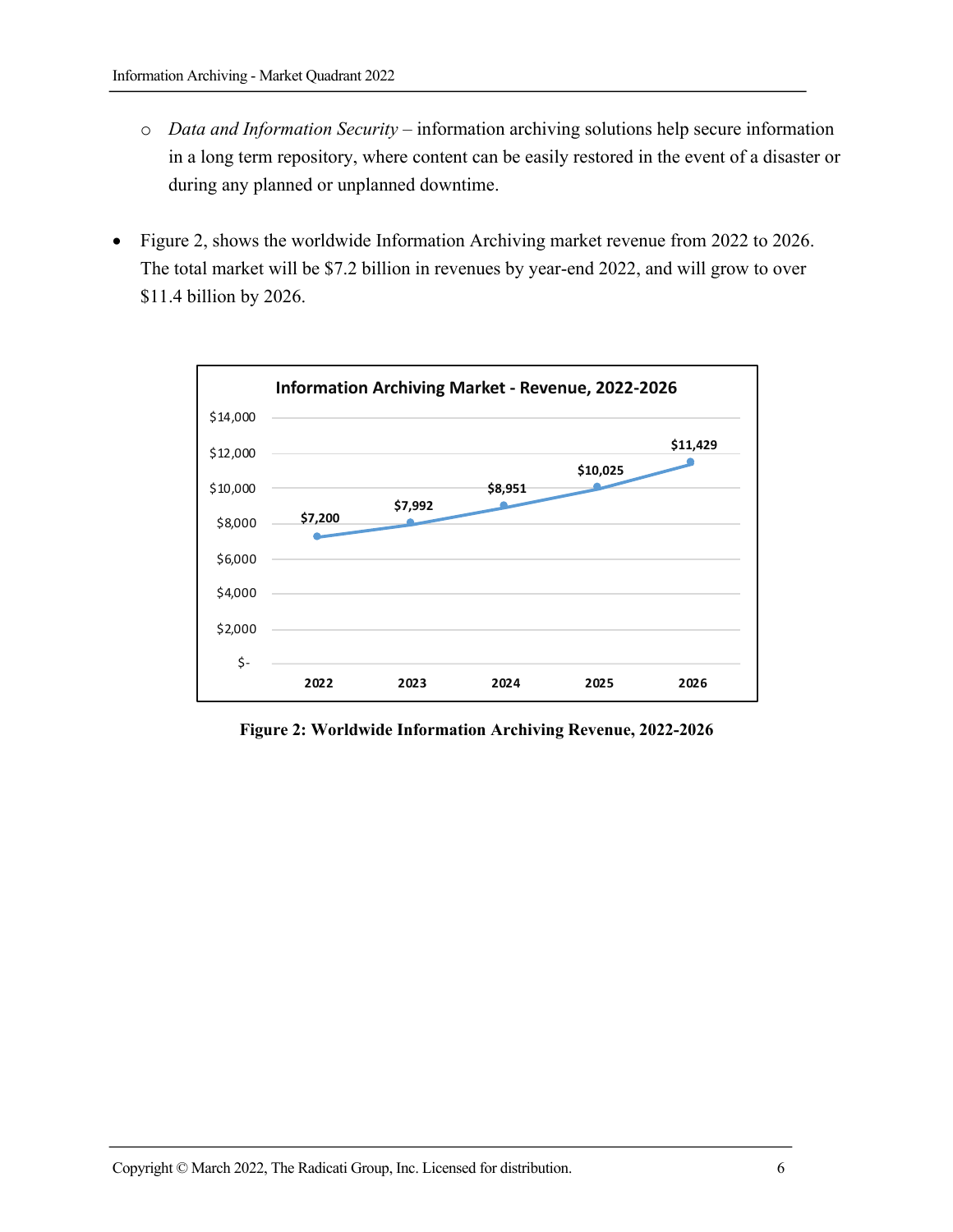# **EVALUATION CRITERIA**

Vendors are positioned in the quadrant according to two criteria: *Functionality* and *Strategic Vision*.

*Functionality* is assessed based on the breadth and depth of features of each vendor's solution. All features and functionality do not necessarily have to be the vendor's own original technology, but they should be integrated and available for deployment when the solution is purchased.

*Strategic Vision* refers to the vendor's strategic direction, which comprises: a thorough understanding of customer needs, ability to deliver through attractive pricing and channel models, solid customer support, and strong on-going innovation.

Vendors in the *Information Archiving* space are evaluated according to the following key features and capabilities:

- *Deployment Options* availability of the solution in different form factors, such as onpremises solutions, cloud-based services, hybrid, appliances and/or virtual appliances.
- *Email Platform Support* the range of email platforms supported, such as Microsoft Exchange, HCL Domino, and others.
- *Instant Messaging (IM)/Chat Archiving* support for archiving instant messaging (IM) and/or chat platforms, such as Microsoft Teams, Cisco UCM/Jabber, Salesforce Chatter, HCL Connections, and others.
- *Social Media Archiving* support for archiving Social Media, such as Microsoft Yammer, Facebook, and others.
- *Additional Content Sources* such as voice, video, and others.
- *Automated Content Indexing* automatic indexing and tagging of information for fast, easy search.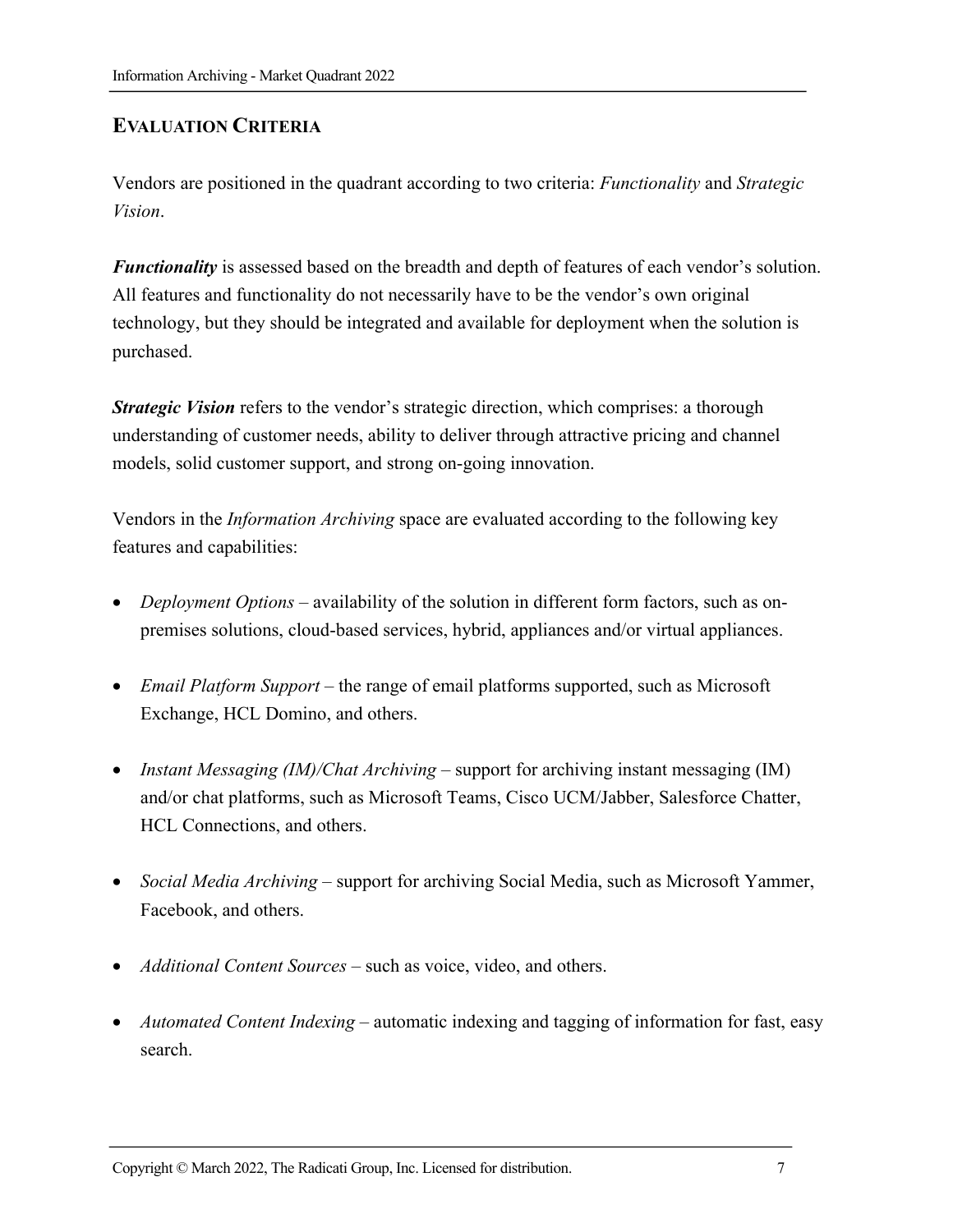- *Storage Reduction* the removal of redundant data from repositories is an important capability that is necessary in order to maintain storage efficiency, reduce storage space, and improve disaster recovery procedures. Single instance storage (SIS) or data deduplication are some of the technologies that enable this functionality.
- *Search* in addition to basic search functionality (search by sender, recipient, subject, date or contents of a message) information archiving solutions should provide a robust set of advanced search capabilities, including: concept, Boolean, proximity, and more.
- *Archive Access* archived information should be easily accessible to both end users and administrators through a desktop, a web-based and/or a mobile client. Mobile app based access is preferred.
- *Retention Policies* businesses should be able to define retention periods for archived data depending on their own retention schedules. Disposition of archived data can occur by age, date, user, folder, sender, recipient, subject, and other parameters.
- *eDiscovery Capabilities* basic eDiscovery capabilities should be provided for legal hold, advanced search, tagging, data export, and more.
- *Data Migration from Legacy Systems* support for migrating data in PST, NSF, and other formats from other archives.
- *SharePoint Archiving* the ability to archive Microsoft SharePoint sites and content.
- *Website Archiving* the ability to capture and preserve full websites including web pages, blog posts, images, videos and more in their native formats in the event that they need to be produced for litigation, or to comply with regulatory requirements.
- *Mobile Access* access to archived content through a mobile app, or a mobile browser (i.e. smartphone, tablet, laptop, etc.). Mobile app based access is preferred.
- *Multi-language Localization* availability of archiving solutions with administrative and user interfaces localized in multiple languages.

In addition, for all vendors we consider the following aspects: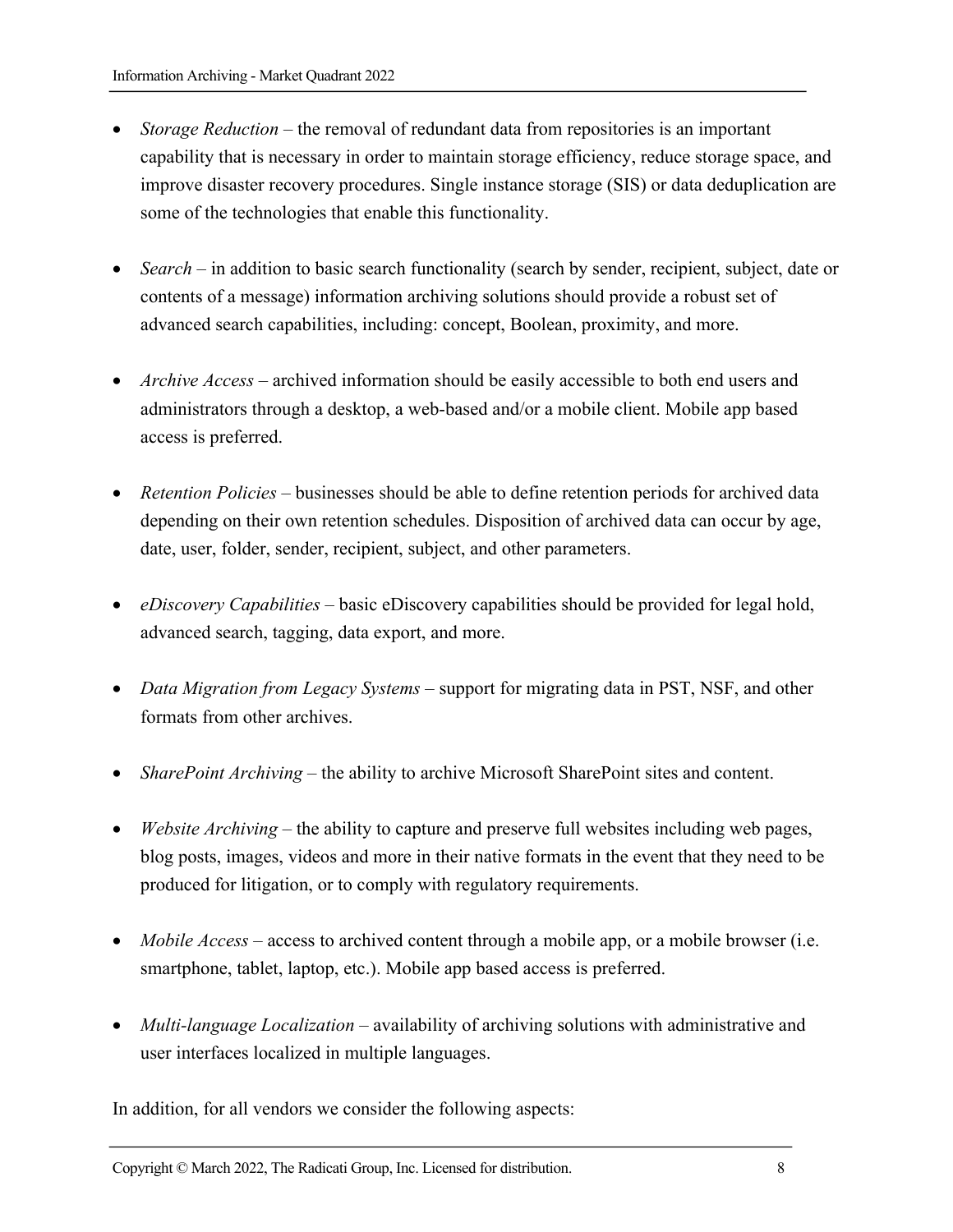- *Pricing* what is the pricing model for their solution, is it easy to understand and allows customers to budget properly for the solution, as well as is it in line with the level of functionality being offered, and does it represent a "good value".
- *Customer Support* is customer support adequate and in line with customer needs and response requirements.
- *Professional Services* does the vendor provide the right level of professional services for planning, design and deployment, either through their own internal teams, or through partners.

*Note: On occasion, we may place a vendor in the Top Player or Trail Blazer category even if they are missing one or more features listed above, if we feel that some other aspect(s) of their solution is particularly unique and innovative.*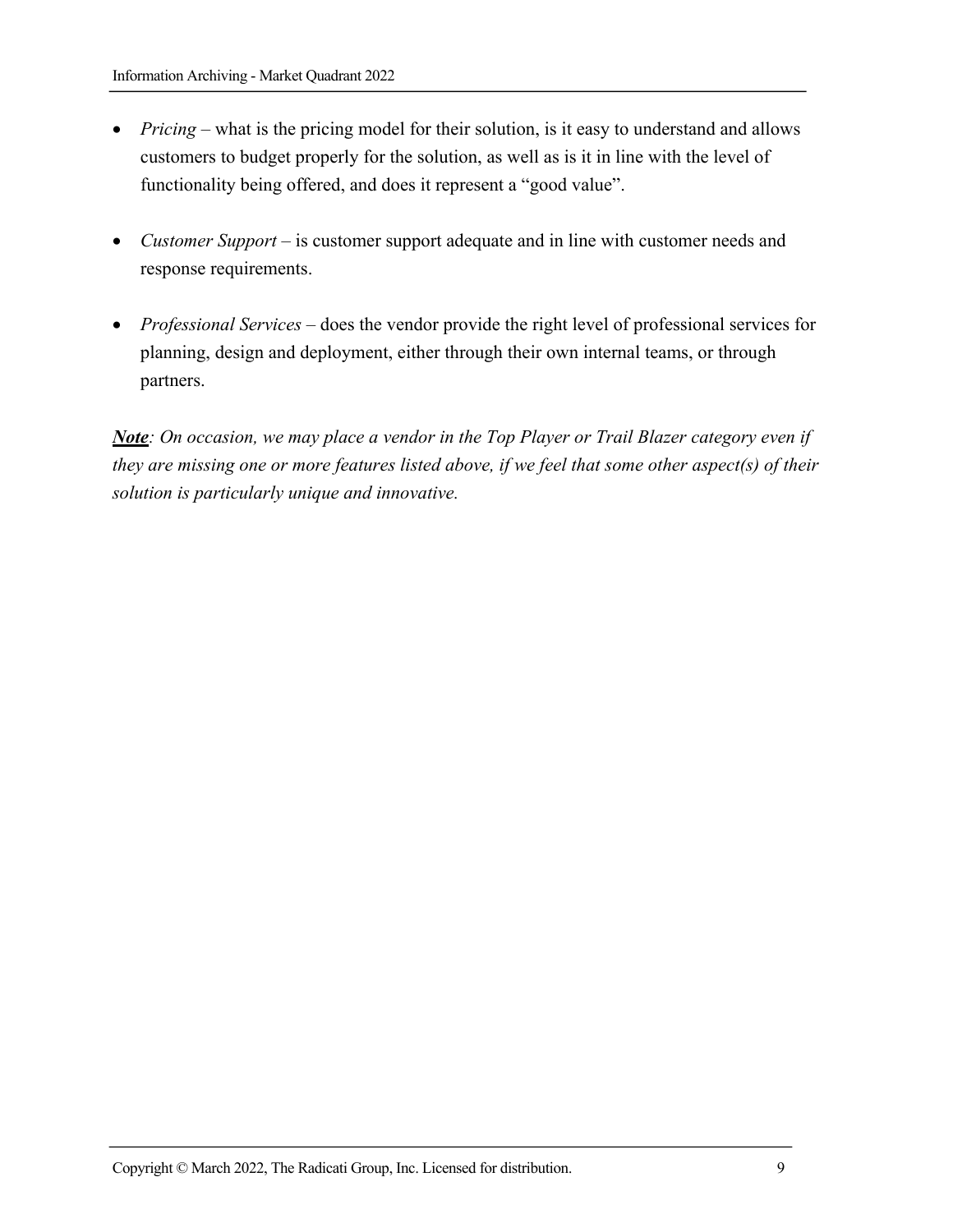## **MARKET QUADRANT – INFORMATION ARCHIVING**



# **Radicati Market QuadrantSM**

**Figure 3: Information Archiving Market Quadrant, 2022**\*

<sup>\*</sup> Radicati Market Quadrant<sup>SM</sup> is copyrighted March 2022 by The Radicati Group, Inc. This report has been licensed for distribution. Only licensee may post/distribute. Vendors and products depicted in Radicati Market Quadrants<sup>SM</sup> should not be considered an endorsement, but rather a measure of The Radicati Group's opinion, based on product reviews, primary research studies, vendor interviews, historical data, and other metrics. The Radicati Group intends its Market Quadrants to be one of many information sources that readers use to form opinions and make decisions. Radicati Market Quadrants<sup>SM</sup> are time sensitive, designed to depict the landscape of a particular market at a given point in time. The Radicati Group disclaims all warranties as to the accuracy or completeness of such information. The Radicati Group shall have no liability for errors, omissions, or inadequacies in the information contained herein or for interpretations thereof.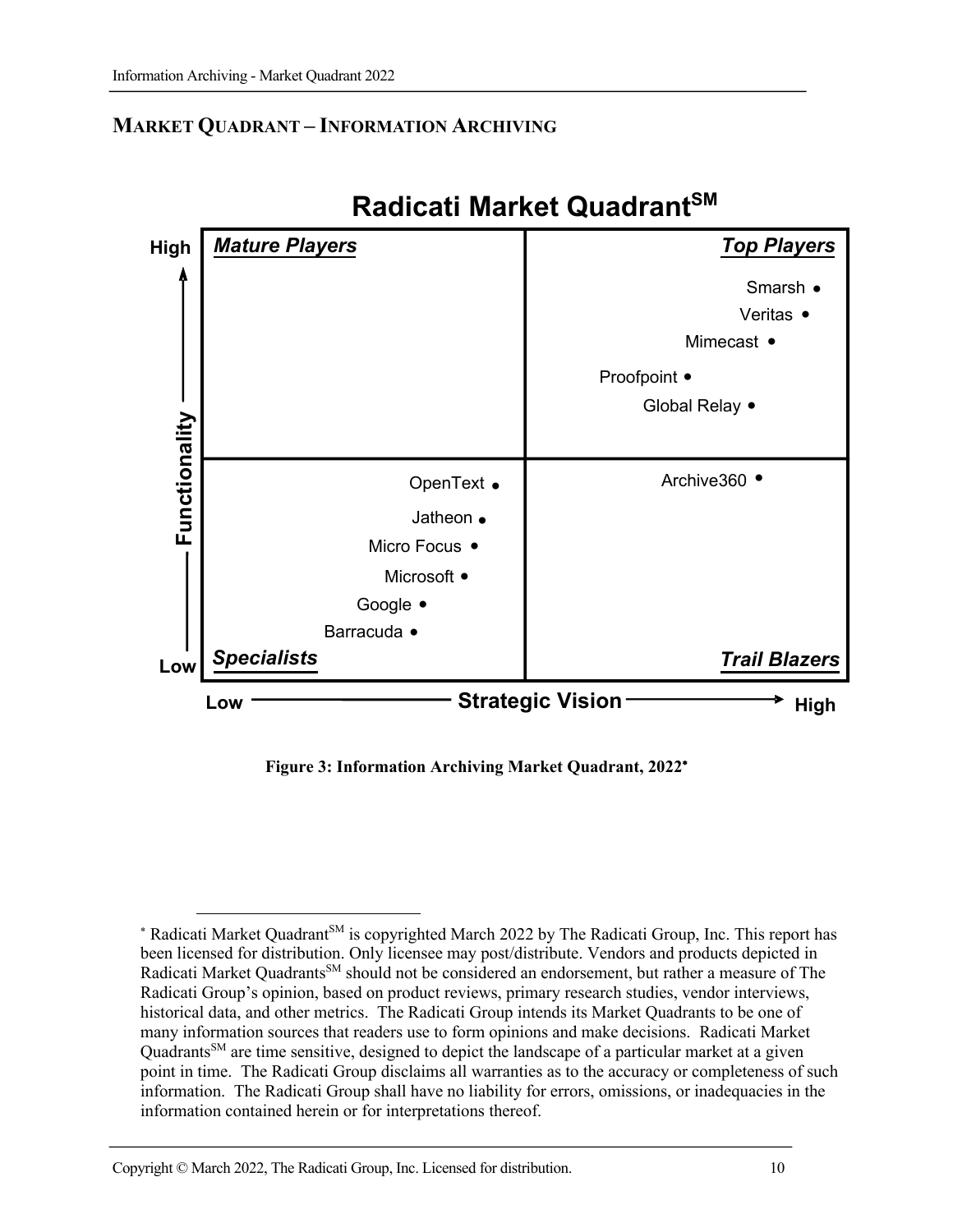# **KEY MARKET QUADRANT HIGHLIGHTS**

- The **Top Players** in the Information Archiving market are *Smarsh, Veritas, Mimecast, Proofpoint,* and *Global Relay*.
- The **Trail Blazers** quadrant includes *Archive360*.
- The **Specialists** quadrant includes *OpenText, Jatheon, Micro Focus, Microsoft, Google,* and *Barracuda.*
- There are no **Mature Players** in this market at this time.

#### **INFORMATION ARCHIVING - VENDOR ANALYSIS**

#### **TOP PLAYERS**

#### **SMARSH**

851 SW 6th Avenue, Suite 800 Portland, OR 97204 www.smarsh.com

Smarsh, founded in 2001, is a provider of capture and archiving technology and services aimed at highly regulated industries with strict compliance and eDiscovery requirements, such as financial services (e.g. broker-dealers, investment advisers, banks and lenders) and the public sector. In 2020, Smarsh acquired Digital Reasoning, an AI company that offers solutions to analyze and understand human communications in context. In early 2022, Smarsh acquired the Digital Safe product line from Micro Focus. Smarsh is privately held.

#### **SOLUTION**

The Smarsh solution offering is comprised of the following components:

• **Capture** – enables customers to capture more than 80 channels of electronic communications (including email, IM/collaboration, social media, mobile/text messaging and voice) for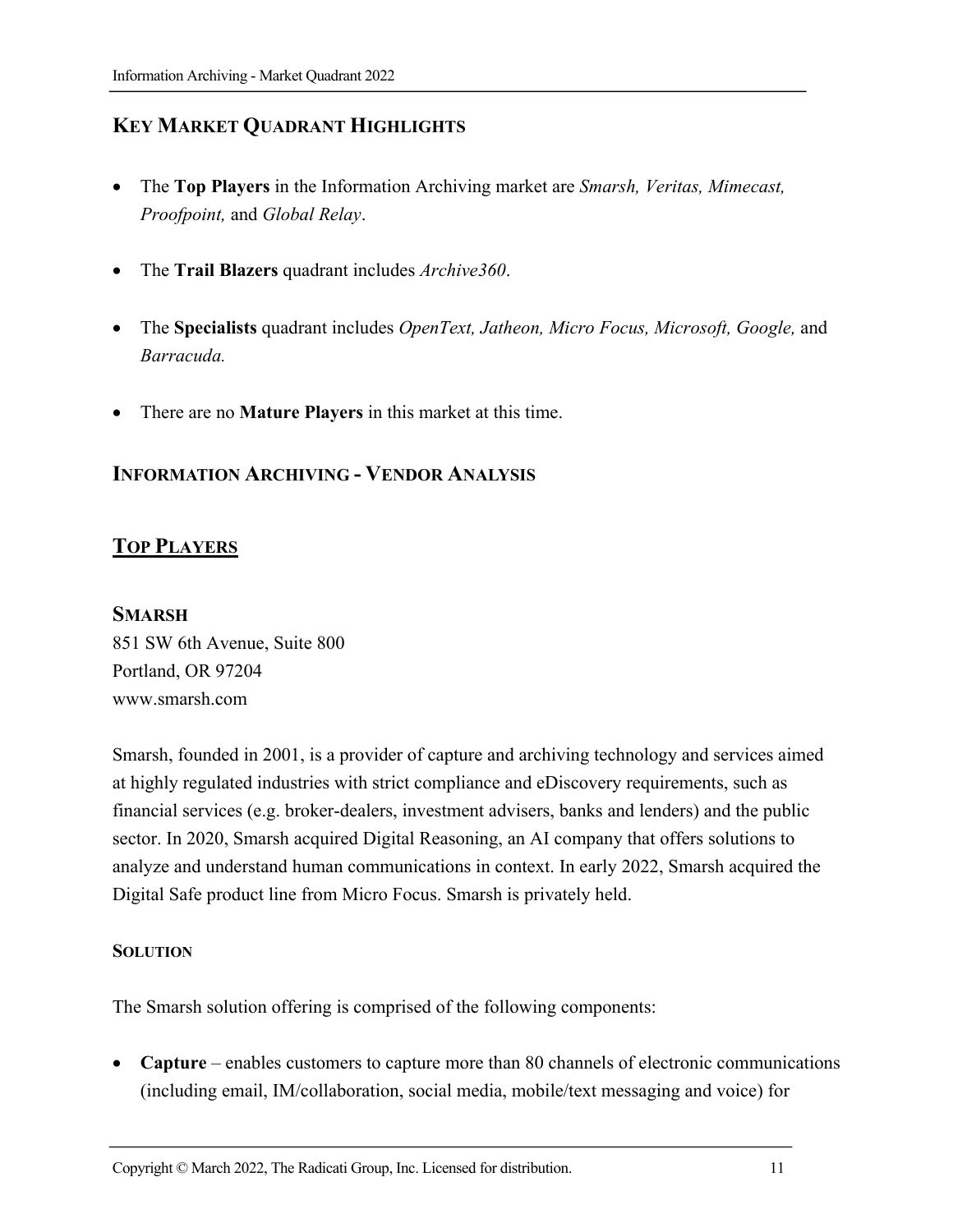ingestion into the search-ready **Enterprise Archive, Digital Safe Archive,** or other existing archives. Content is captured continuously, in native format, directly from source channels with full conversational context preserved.

- **Archive**  provides ingestion, search, review, reporting and export capabilities universally across all supported content types. Smarsh automatically scans content as it enters the archive for keywords, phrases, or violations based on policies defined by each customer. Administrators can customize policies based on any criteria associated with a message. Smarsh provides numerous policy templates created and maintained by compliance and regulatory experts. Smarsh offers its Archive solution in three versions:
	- o *Enterprise Archive* is designed for multi-national corporations with high volumes of data and sophisticated supervision or eDiscovery requirements. It is a cloud-native platform that can be deployed in public cloud infrastructures (e.g. Amazon Web Services, Microsoft Azure). It supports application program interfaces (APIs) for content ingestion, administration and data enrichment.
	- o *Professional Archive* is aimed at small and mid-sized organizations. It includes capture, archive, supervision and discovery support for more than 80 channels of electronic communication out of the box.
	- o *Digital Safe Archive* delivers compliance archiving as a managed service. The platform streamlines ingestion, enrichment, retention, and analysis of business communications for eDiscovery, data governance and supervision. Digital Safe Archive and Digital Safe Supervisor enable high-performance queries across diverse business-critical data. The search is contextual-based, and delivers high performance. Analytical reporting with built-in data visualizations helps compliance and legal teams meet audit needs, make business decisions, and more easily understand risk and compliance issues.
- **Apps**  integrate directly with the Enterprise Archive, Digital Safe Archive, or can be deployed as stand-alone products (alongside existing archiving solutions). *Conduct Intel*, merges the mature Smarsh Supervision and Digital Reasoning Conduct Surveillance technologies, to surface risk, anomalies and trends in communications, as well as improve the ability to meet global regulatory requirements for supervision and surveillance from FINRA, IIROC, FCA, MiFID II and more. *Discovery* allows content to be organized into cases for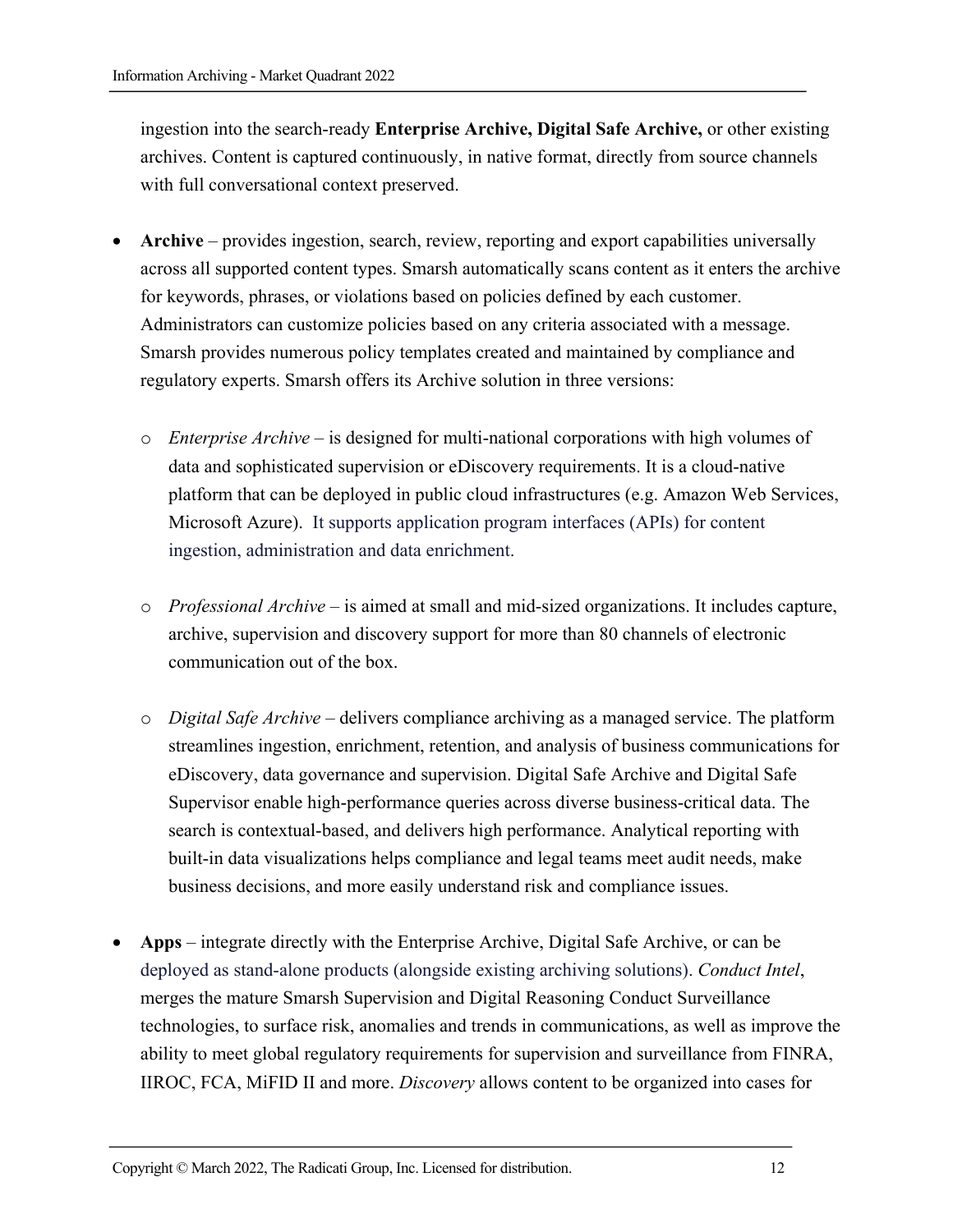further analysis, export or production for eDiscovery, investigations, or audits. Conduct Intel and Discovery capabilities are packaged with the Communications Intelligence Platform.

All content and attachments are available immediately through the various Archive web-based interfaces. Archived content is replicated for continued access in the event of a disaster or system failure, and preserved in accordance with client retention schedules. The Smarsh service includes performance and uptime guarantees. In the case of Enterprise Archive, cloud services are delivered in a triple-active model in public cloud.

- **Communications Intelligence Platform** launched in November 2021, comprises Capture, Enterprise Archive, and the Conduct Intel and Discovery applications. It an extensible platform which delivers:
	- o A unified, AI-enabled SaaS offering that simplifies communications oversight infrastructure.
	- o Capture and archiving support for more than 80 communications channels, including email, workstream collaboration, mobile, text, social, and audio.
	- o The ability to scale workloads elastically through the predictable, secure, and highperformant infrastructure from leading cloud providers, like Amazon Web Service, Google Cloud Platform, and Microsoft Azure.
	- o Machine-learning-powered applications (e.g. Conduct Intel and Discovery) designed to accelerate business outcomes and derive actionable insights across written and spoken communications data.

Smarsh provides native capture and archive support for the following message types:

- o *Email* Smarsh is platform-agnostic and captures and preserves email messages from onpremises email servers (Microsoft Exchange, HCL Domino and others), cloud-based email services (Google G Suite, Microsoft Office 365, Salesforce email and others), as well as email mass marketing solutions (Eloqua and Marketo)*.*
- o *Instant Messaging/Collaboration* Smarsh offers archiving support for Microsoft Teams, Slack, Workplace by Facebook, WebEx Teams, Bloomberg, Thomson Reuters, QQ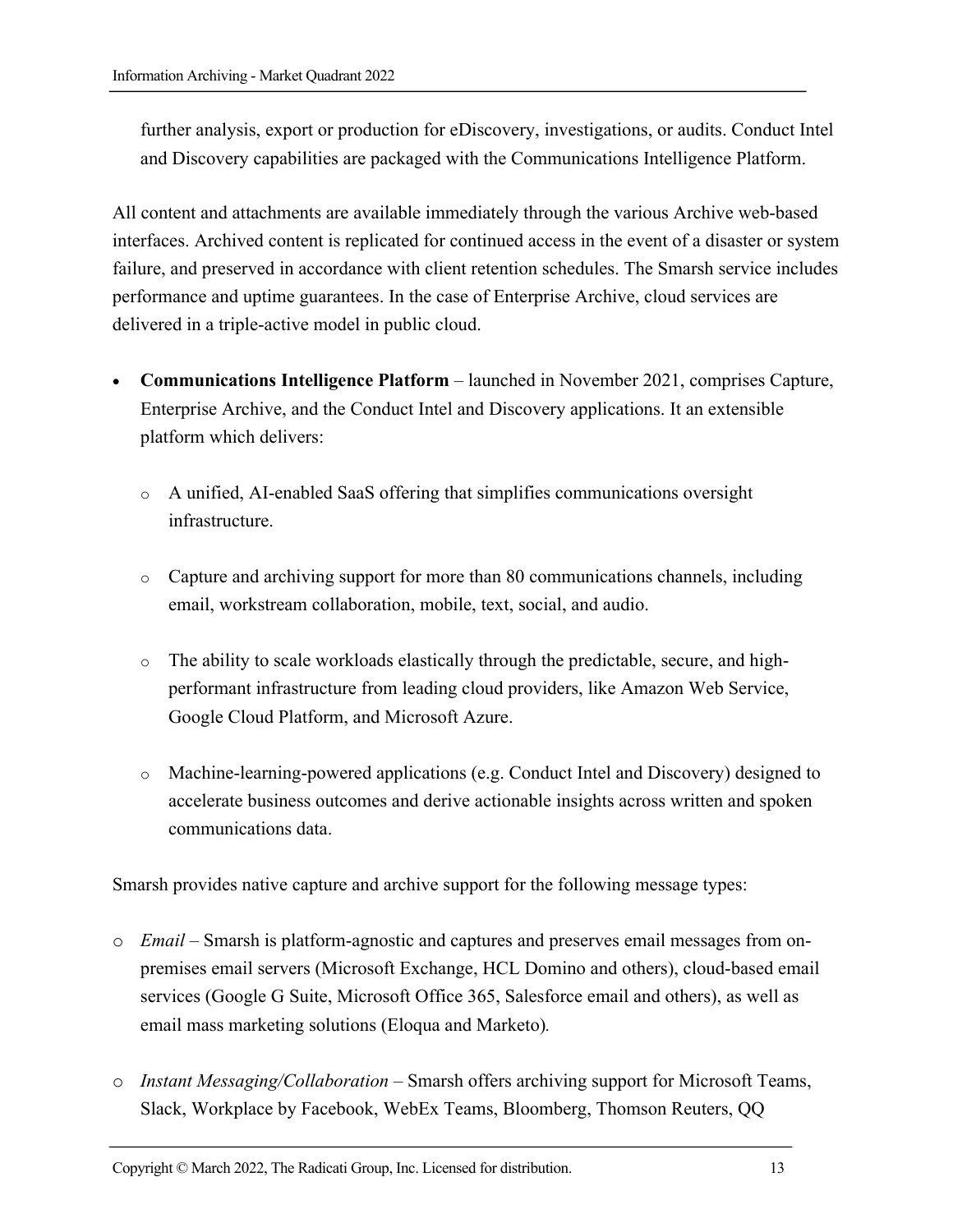Messenger, Pivot, Cisco UCM/Jabber, Jabber, FactSet, Symphony, Zoom, and others. Smarsh can ingest data directly from these platforms through API connections (where applicable).

- o *Social Media* Smarsh provides archiving support for Facebook, Twitter, LinkedIn, Microsoft Yammer, Salesforce Chatter, Jive, Instagram, Pinterest, Reddit, TikTok, Vimeo, YouTube and more. Smarsh can ingest data directly from these platforms through API connections.
- o *Websites* businesses can capture, search, preserve, produce, and supervise complete websites, individual web pages, blogs, wikis, RSS feeds, audio and video files, and the interactive components that create web pages.
- o *Mobile Messaging* Smarsh captures, indexes, and preserves SMS/MMS/RCS text messages and other forms of mobile communications across Android, and Apple devices. Smarsh focuses on capturing content directly from carriers (e.g. AT&T, Verizon, T-Mobile, Vodafone, U.S. Cellular), and provides mobile archiving solutions regardless of mobile operating system, carrier or device ownership scenario (i.e. BYOD vs. corporate-issued).
- o *Voice* Smarsh expanded support for voice content within both its Enterprise Archive and Professional Archive platforms.

Smarsh also offers a suite of **Business solutions**, powered by Intermedia, which includes email encryption, email hosting, instant messaging, backup and file sharing and productivity apps.

#### **STRENGTHS**

- Smarsh provides archiving support for a broad range of enterprise content, including: email/email mass marketing, social media, IM, collaboration, mobile/text messaging, websites, video, voice and more. Users can leverage a uniform set of policies and a unified search interface across all of their content types.
- Smarsh offers mobile/text archiving, with support for archiving of content directly from carriers. The Smarsh mobile archiving portfolio offers solutions for any combination of mobile device/OS, carrier/plan and ownership model (e.g. BYOD, employer-issued, etc.).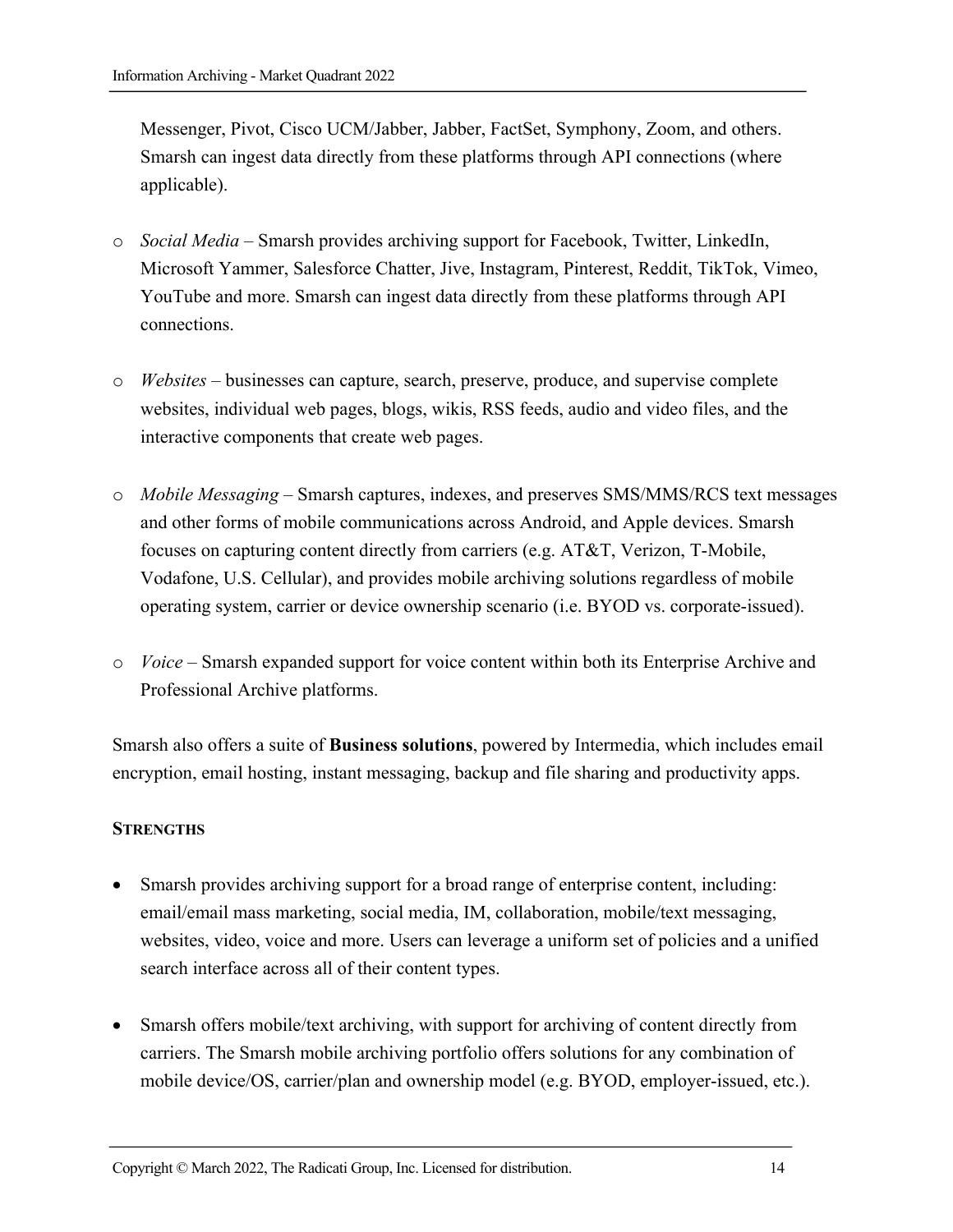- Messages are ingested, indexed and retained in their native format (as opposed to having non-email content converted to email). This enables the preservation of rich, conversational context, as well as fast search and review by the unique elements and objects of each message type.
- Smarsh provides multiple APIs, including for content ingestion, and offers a developer program for third-party content support and client custom development.
- Smarsh is well-positioned to provide capture, archiving and supervision product/service solutions for customers of all sizes, ranging from single-office broker-dealers to large enterprises.
- The cloud-native Enterprise Archive is available for multi-cloud deployment. This allows organizations to deploy archiving, supervision and eDiscovery services on the infrastructures that best align with their corporate cloud strategy.

#### **WEAKNESSES**

- Smarsh has traditionally focused on providing solutions for the financial services and State and Local government industries. However, Smarsh is working to increase penetration into other verticals.
- Smarsh allows access to personal archives through mobile device browsers, however, it does not currently offer mobile archiving apps.
- Smarsh is localized only in English, however, all messages are stored in their native format and Unicode messages are archived.
- While offering an impressive set of features and capabilities, Smarsh has fairly low market visibility outside of multi-national financial services firms and those headquartered outside of North America. The vendor is working to address this.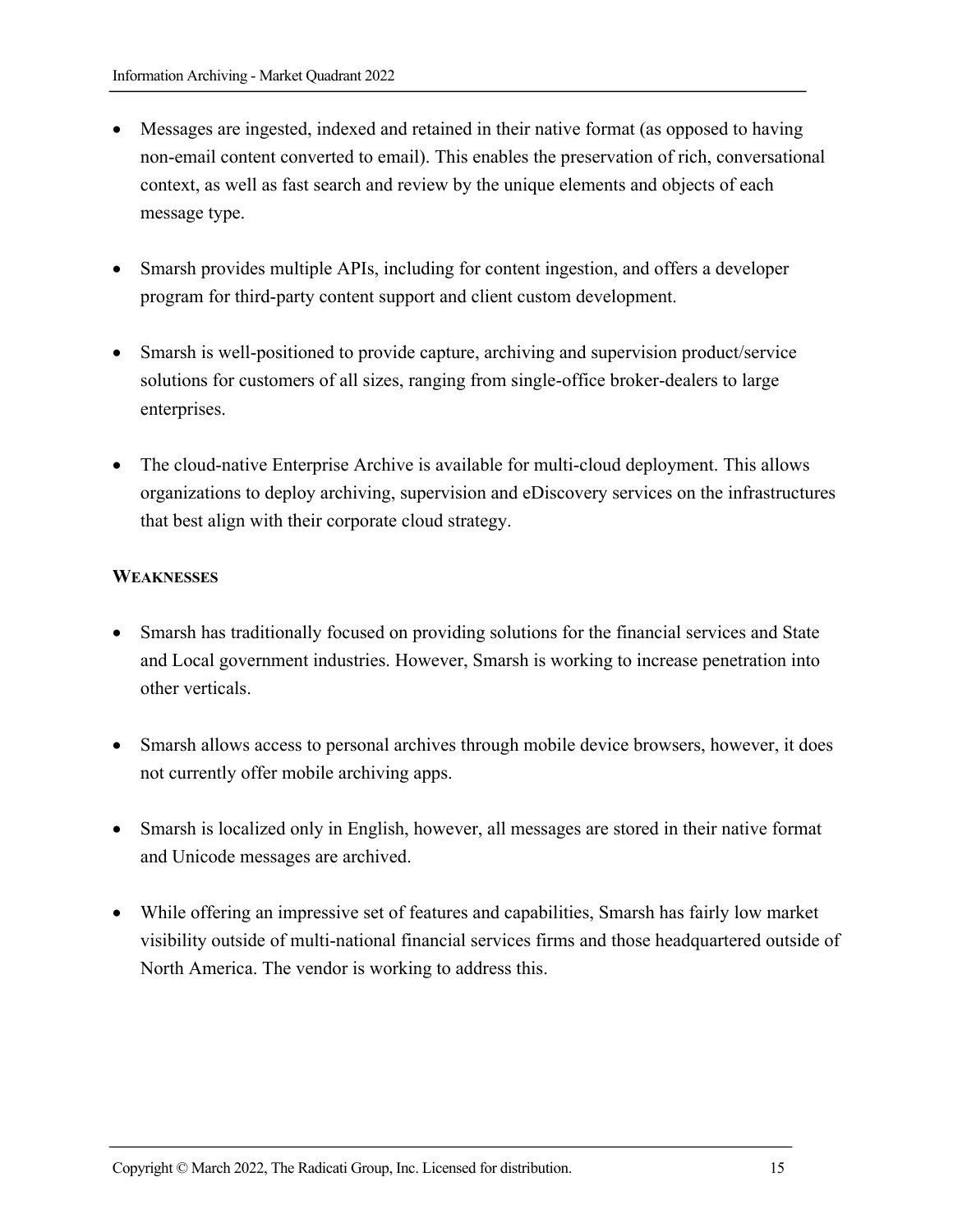# **VERITAS TECHNOLOGIES**  2625 Augustine Drive Santa Clara, CA 94054 www.veritas.com

Veritas Technologies offers information management solutions aimed at enterprise needs for governance and compliance. Veritas' Digital Compliance product portfolio includes solutions for: archiving, eDiscovery, data insights/file analysis, content collection, data management and more. The company is owned by The Carlyle Group, a private equity firm.

#### **SOLUTION**

Veritas offers both on-premises and cloud-based archiving solutions under the **Enterprise Vault** brand name. **Veritas Enterprise Vault (EV)** and **Veritas Enterprise Vault.cloud (EV.cloud)** are part of its broader Veritas Digital Compliance solutions portfolio. In 2021, Veritas integrated newly acquired content collection solution Merge1 into both EV and EV.cloud to allow content collection to be configured directly from the archiving UI. Veritas also released a new end-toend Discovery solution called Veritas Advanced eDiscovery, which provides a SaaS equivalent of Veritas' eDiscovery Platform (formerly Clearwell).

• **Veritas Enterprise Vault** supports archiving of email, Microsoft SharePoint content, IMs, file servers, social media content, Microsoft Teams and more. The solution archives to and may be deployed in popular cloud platforms such as Amazon Web Services, Google Cloud and Microsoft Azure. Administrative tools, such as dashboards and wizards, help simplify the management process. It is tightly integrated with Veritas' Merge1 solution to allow collection of more than 120 different content sources. EV also offers "Classification Defined Storage," which can route content to a different Storage Partition based on classification rules and set retention time based on classification. In addition, Intelligent Review, a feature of Veritas Advanced Supervision, learns from reviewer choices to automatically prioritize relevant content for future review.

The Enterprise Vault product portfolio includes:

o *Enterprise Vault Discovery Accelerator* **–** is a search and eDiscovery solution that works with Enterprise Vault to expedite the identification, legal hold, and review of documents, email and all content sources. EV is also tightly integrated with Veritas eDiscovery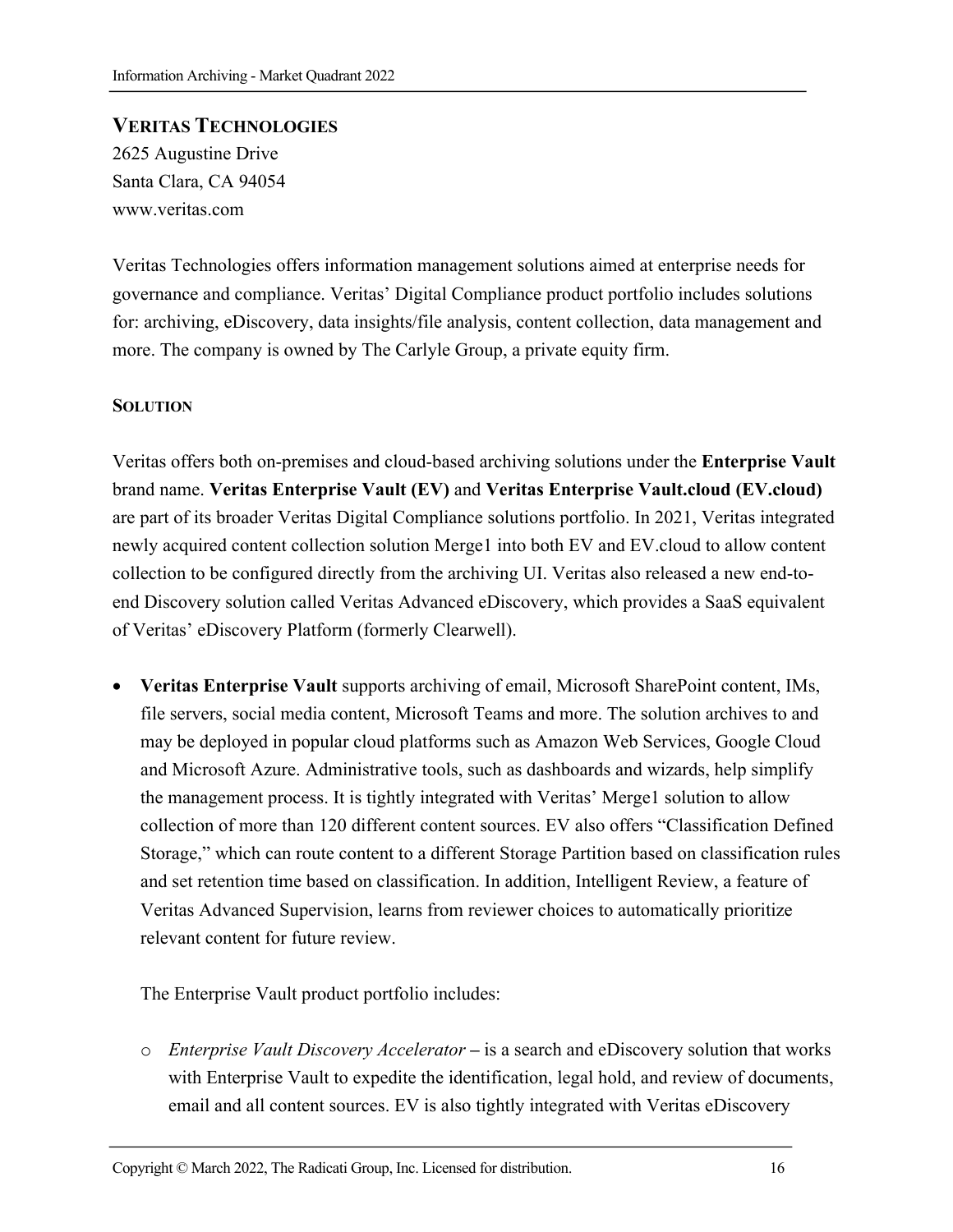Platform for customers who require additional eDiscovery litigation support for content outside the archive.

- o *Discovery Accelerator and eDiscovery Platform* **–** both include a native Microsoft Teams view which allows the same look and feel of the MS-Teams client during review.
- o *Veritas Advanced Supervision*  provides compliance supervision and surveillance capabilities to help organizations monitor electronic communications, such as email, instant messaging or social media content. This client is common to both EV on premise and EV.cloud.
- o *Email Management for Enterprise Vault* is a stand-alone software-based solution, which offers automated Microsoft Exchange Server and Domino mailbox management via active mailbox and journal archiving. EV for Microsoft Exchange supports onpremises Microsoft Exchange Server and Microsoft Office 365. Veritas has added decryption support for Microsoft AIP for Office 365 email to allow archiving and indexing of encrypted content.
- o *Enterprise Vault File Governance* offers comprehensive archiving support for Windows file systems. The solution also supports classification and integrates with Veritas Data Insight to enable customers to perform archiving operations directly from Data Insight reports.
- **Veritas Enterprise Vault.cloud** (EV.cloud) is a unified cloud archiving and discovery service, which offers archiving of both cloud-based or on-premises email, Microsoft SharePoint content, Instant Messaging (IM), cloud file sharing systems, and all sources supported by Veritas Merge1. Veritas data centers are hosted in Microsoft Azure, which allows customers to have fast access to their data close to their locations around the world. EV.cloud offers classification to accelerate discovery and end-user search.

The Veritas Enterprise Vault.cloud product portfolio includes:

o *Enterprise Vault.cloud for Email* – offers archiving and eDiscovery capabilities for Microsoft Exchange, Microsoft Office 365, Google Workspace, and HCL Domino. End user access can also be enabled, and folder structures synchronized from the mailbox to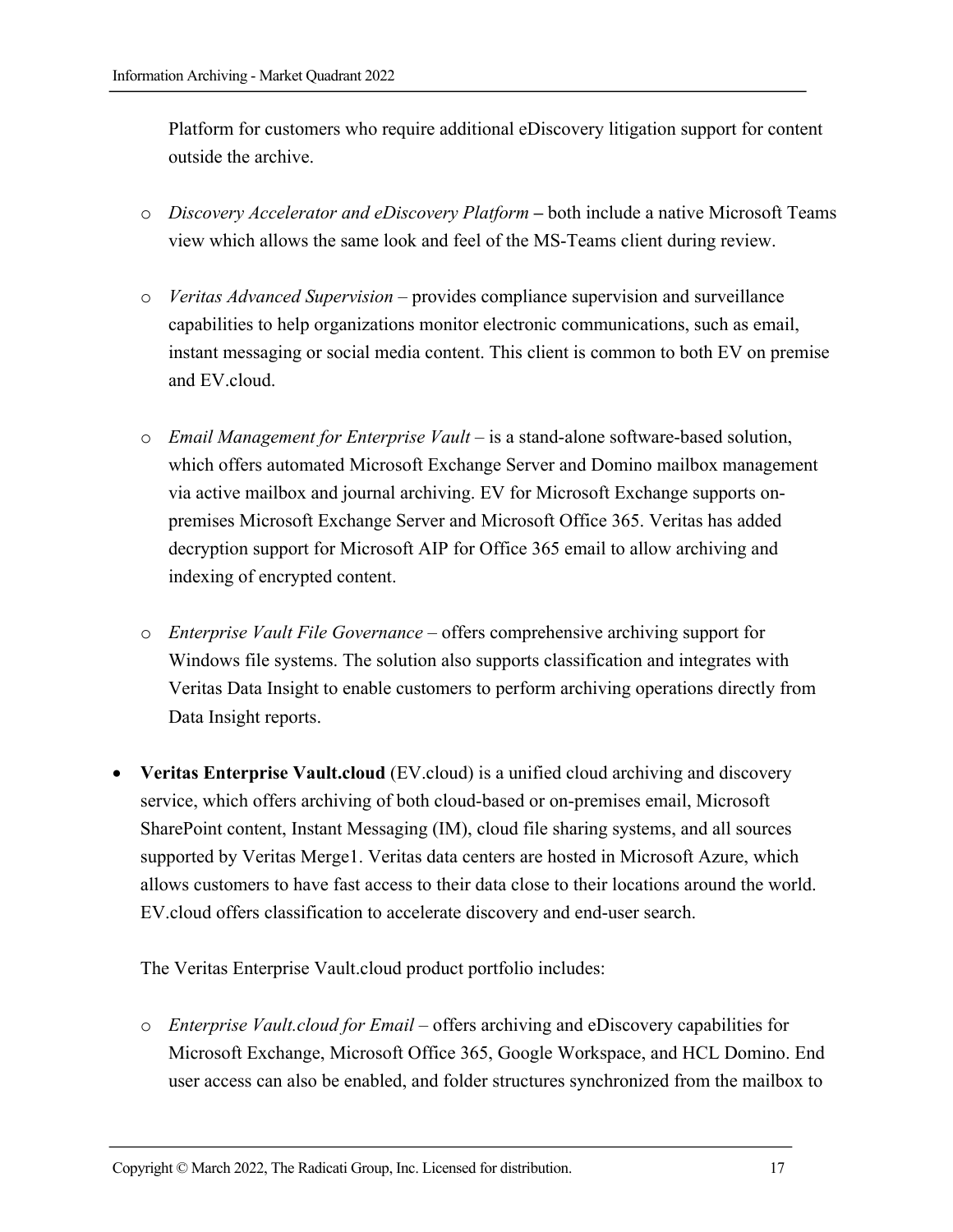the archive, thus providing end users a folder structure view of their archived items.

- o *Veritas Advanced Supervision* is a supervisory solution that helps organizations monitor communications and ensure regulatory compliance. It provides a framework to select and sample target content and enable authorized staff to review, annotate and escalate items. The process is tracked and recorded for auditing and regulatory compliance purposes.
- o *Veritas Advanced eDiscovery (VAD)*  provides end-to-end discovery in a SaaS environment. It provides the ability to capture content proactively via journaling while also allowing content to be collected directly from source at the time of a discovery event. VAD provides Early Case Assessment to further filter content prior to review. It also provides 'purpose-built review' for specific content types. For instance, it offers a specific view for collaboration content such as Microsoft Teams that preserves metadata like reactions, embedded documents, emojis and embedded images and provides the ability to scroll to any point in a Teams conversation. Recent releases have added redaction capabilities, extending this solution across the EDRM model.
- o *Mobile Web Access*  EV.cloud offers Mobile Web Access for Enterprise Vault Personal.cloud, which supports browser access from iOS, and Android devices.
- **Veritas Merge1** complements EV and Veritas EV.cloud to extend intelligent content capture for more than 120 data sources, including social media, instant messaging, mobile communications, financial platforms, and cloud-based content. Merge1 is tightly embedded in EV and EV.cloud to allow configuration of content within the archiving interface. This allows organizations to ensure regulatory compliance and perform comprehensive supervision, eDiscovery, and any other data management initiatives that require end-to-end content capture. Merge1 is licensed on a per-user / per-content source basis. It can be deployed on-premises today, or in the cloud with a multi-tenant SaaS version (available April 2022).

#### **STRENGTHS**

• Veritas' archiving solutions offer a thorough product portfolio to help organizations satisfy most archiving and information governance needs. Veritas appeals to a wide range of businesses through flexible deployment options (i.e., on-premises, hybrid, within the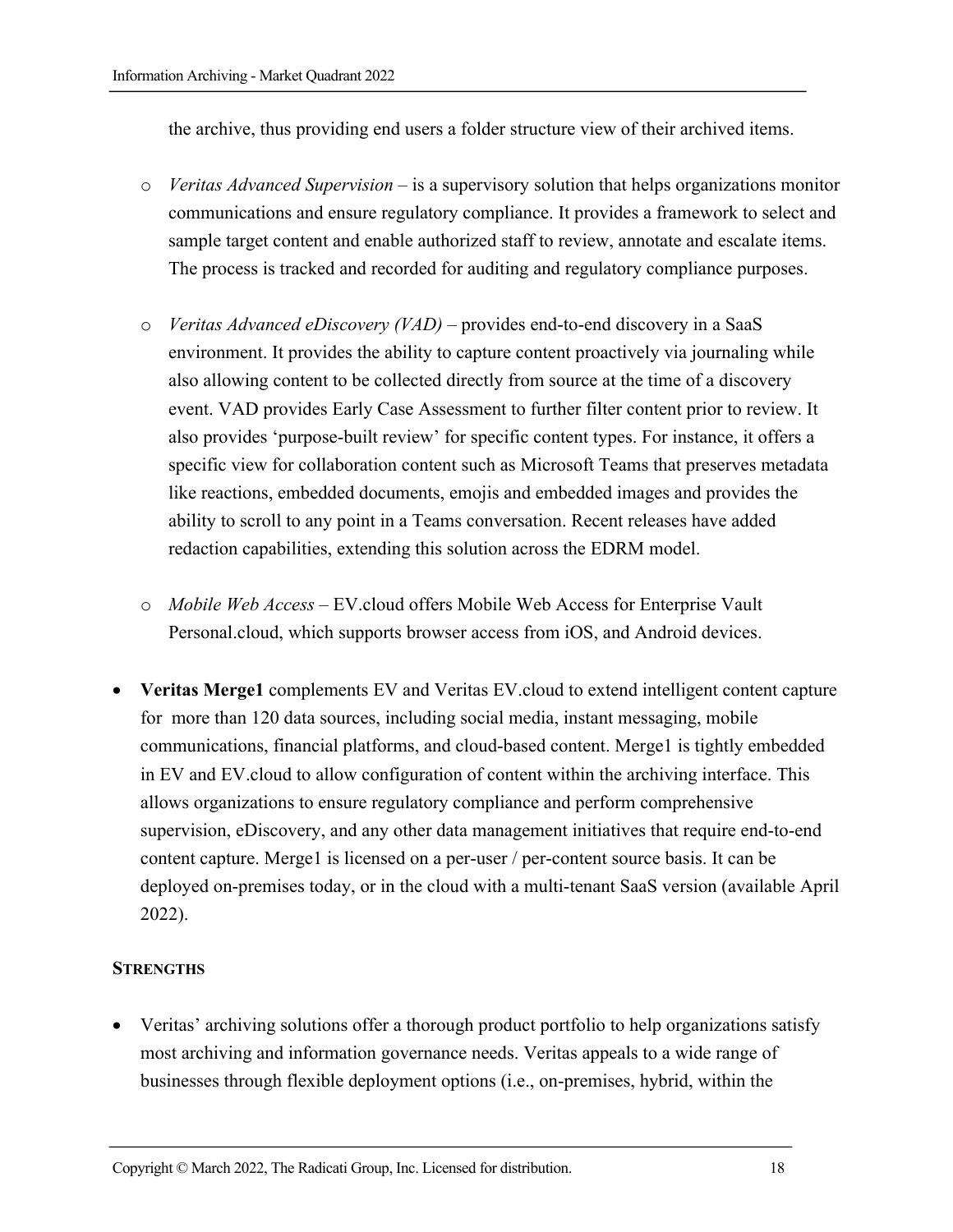customer's tenant, and SaaS).

- Veritas' solutions help organizations make context-based information governance decisions through advanced classification capabilities. The vendor offers an enhanced classification engine for EV, EV.cloud, Veritas Data Insight, and Veritas eDiscovery Platform.
- Through the addition of Merge1, Veritas captures more than 90 native content sources including new connectors for Zoom Audio/Video and Microsoft Teams. A partner ecosystem expands this list to more than 120 content sources, with all content being classified and fully indexed upon ingestion into EV.

#### **WEAKNESSES**

- With a powerful set of features, Enterprise Vault on-premises typically requires adequate budget and personnel to fully maximize the platform's potential. EV.cloud; however, offers a fully managed, multi-tenant SaaS solution to alleviate management burden.
- Customers should note that File Archiving of on-premises files is currently supported natively only in EV. EV.cloud does support cloud repositories such as OneDrive, Box and SharePoint. Veritas NetBackup SaaS Protection (NSP) provides backup of both on-premise and cloud file sources and fully indexes all content allowing for easy export and inclusion into an EV.cloud discovery case.
- Veritas is still working to completely integrate Merge1 into its EV, EV cloud and eDiscovery Platform. Customers should check carefully on roadmap item availability across platforms.
- Veritas supports mobile access to its archives (both EV and EV ault.cloud) through mobile web browsers, rather than through mobile apps.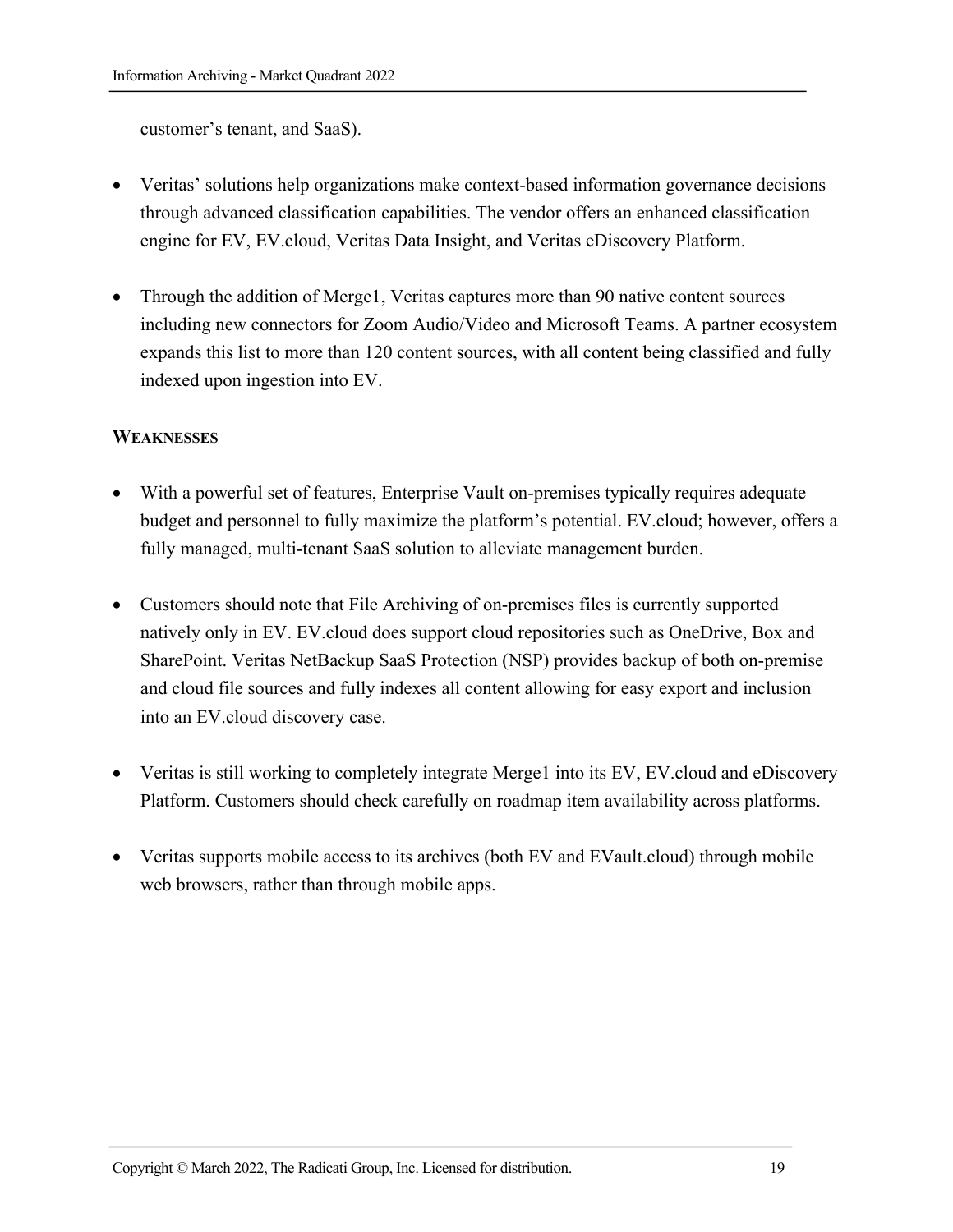#### **MIMECAST**

1 Finsbury Avenue London EC2M 2PF www.mimecast.com

Founded in 2003, Mimecast is a provider of cloud-based business services which comprise email, collaboration and web security, archive and data protection, to awareness training, uptime assurance and more. Mimecast is headquartered in London, UK, with North American headquarters in Lexington, MA and offices globally. Mimecast is a publicly traded company.

#### **SOLUTION**

Mimecast offers a suite of fully integrated cloud **Enterprise Information Archiving**, **Email Security, Data Protection** and **Continuity** services. Mimecast's services support all major email platforms, but are optimized for Microsoft Exchange Server and Microsoft Office 365.

- **Mimecast Cloud Archive** is a cloud-based email archiving service that captures and indexes Microsoft Exchange Server and Microsoft Office 365 data, as well as data on other major email platforms. Key features of Mimecast Cloud Archive include:
	- o Messages are captured at the gateway in real time and via Microsoft Exchange Server journaling to archive all incoming and outgoing messages.
	- o Direct end-user access to Mimecast personal archive through a plug-in deployed into Microsoft Outlook that provides a seamless user experience for simplified administration, streamlined collaboration, information access and productivity.
	- o Users can also access their personal archive through Mimecast's Personal Portal web client, or through native applications for each of the major smart-phone platforms; users can search, view, reply, and forward archived messages on iPhone, iPad, Android, and BlackBerry devices.
	- o Comprehensive compliance, eDiscovery and litigation support including advanced search, legal hold, case management, data export, and review capabilities.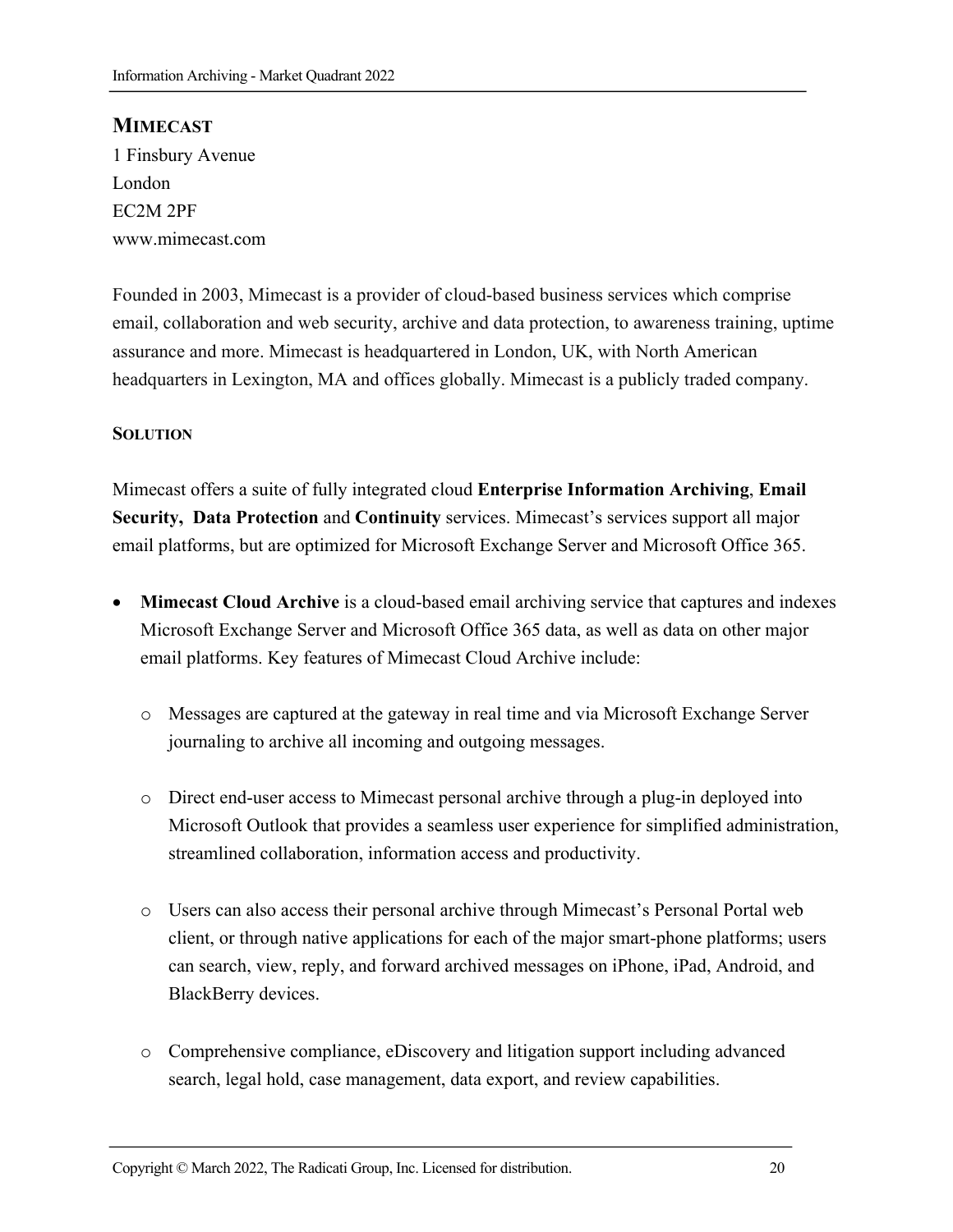- o Mimecast also offers add-on services that include integrated large file send, secure messaging, and Sync & Recover for backup and recovery of the Microsoft Exchange Server mailbox folder structure in the Mimecast personal archive, which is accessible from Microsoft Outlook, Mimecast Personal Portal, mobile devices, and Mimecast for Mac.
- **File Archiving –** a cloud-based archiving service that provides archiving of file repositories and data. Key features include:
	- o Archiving files from OneDrive, file shares and network shares.
	- o Administrator archive search for file data.
- **Microsoft Teams Archiving –** a cloud-based archiving service, that provides archiving of Microsoft Teams conversations. Key features include:
	- o Archiving peer-to-peer conversations, conferences and multi-party conversations.
	- o A single archive search interface, which delivers IM search results, alongside email and file content for greater context and streamlined administration.

#### **STRENGTHS**

- The single Administration console provides unified access to all features in a single view. Security, Archiving, eDiscovery, recovery, email retention policy settings, user management, and litigation hold requests, can all be managed through a single web interface.
- Integration of Security, Archiving, Protection and Continuity means archives are fully accessible even during email outages and archived data remains fully protected against email-borne threats.
- Microsoft Sync & Recover fills data protection gaps in Office 365, providing backup and recovery of Exchange email in case of accidental or malicious deletion.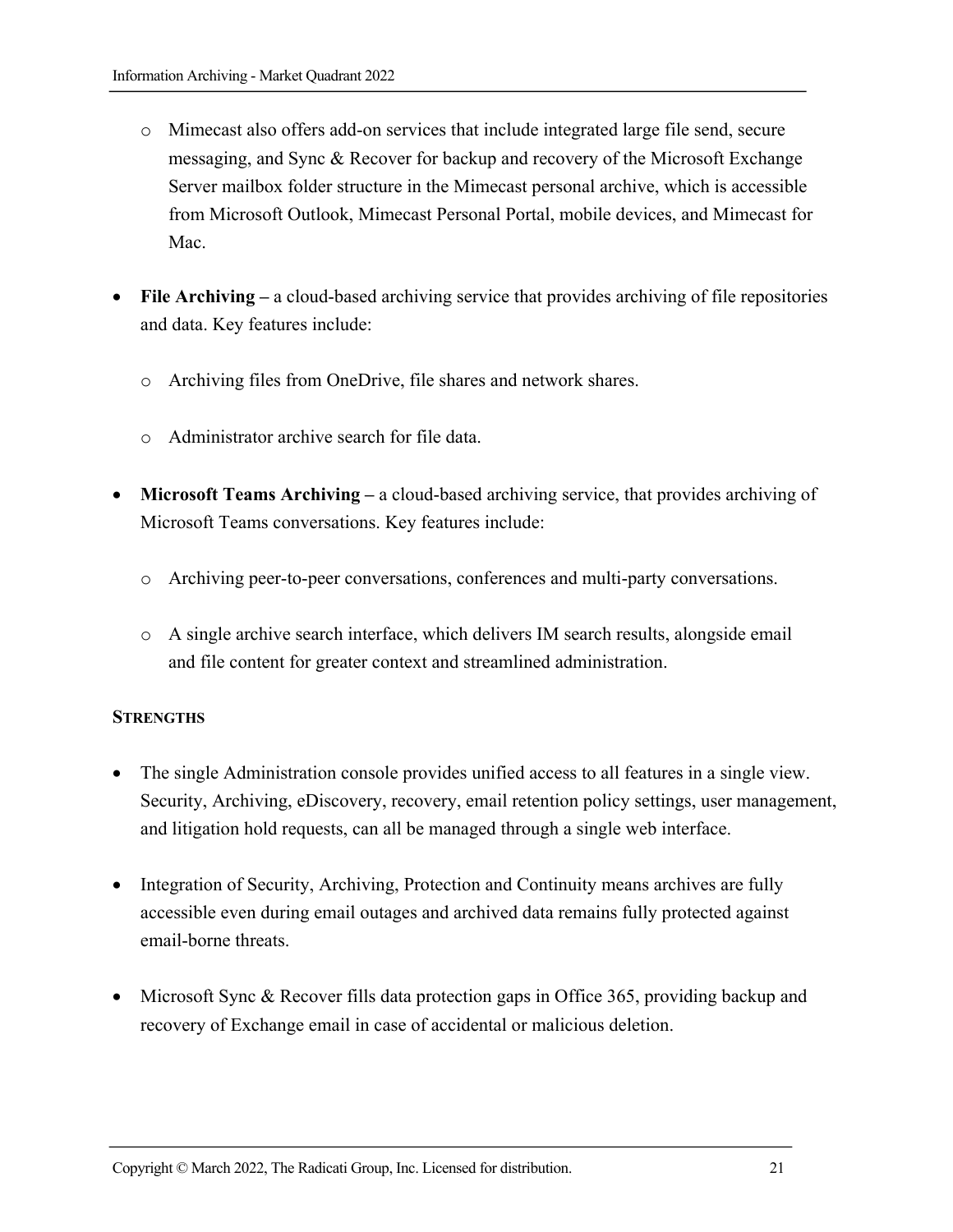- Mimecast's Simply Migrate technology enables end-to-end data migration capabilities with support for a number of archive repositories without the need for drive shipping (unless requested) and support for a number of legacy archive repositories.
- Users can search and access their personal archives from Microsoft Outlook or through Mimecast's Mac app, web interface, and mobile devices, backed by aggressive search SLAs.
- Mimecast supports legal holds, case review and eDiscovery searches, each across an unlimited number of mailboxes.
- Mimecast allows legal holds on specific sets of emails within or across mailboxes based on tagging or filters in addition to entire mailbox legal holds.
- Mimecast offers archiving support for all popular cloud messaging platforms, including Microsoft Office 365 and Google G Suite.

#### **WEAKNESSES**

- Mimecast currently only offers IM archiving support for Microsoft Teams and MyChat, whereas archiving of other IM and SMS text services, as well as social media can be handled through third-party content capture solutions, such as 17-a4 LLC, CellTrust, ArchiveSocial, and others. Native support for other IM solutions is on the vendor's roadmap.
- Website archiving is currently not supported.
- Mimecast does not currently support archiving of Microsoft SharePoint data. However, this is on the vendor's near-term roadmap.
- Mimecast archiving services are available only as a cloud service. Customers interested in on-premises or hybrid deployments for archiving will need to consider alternative vendors.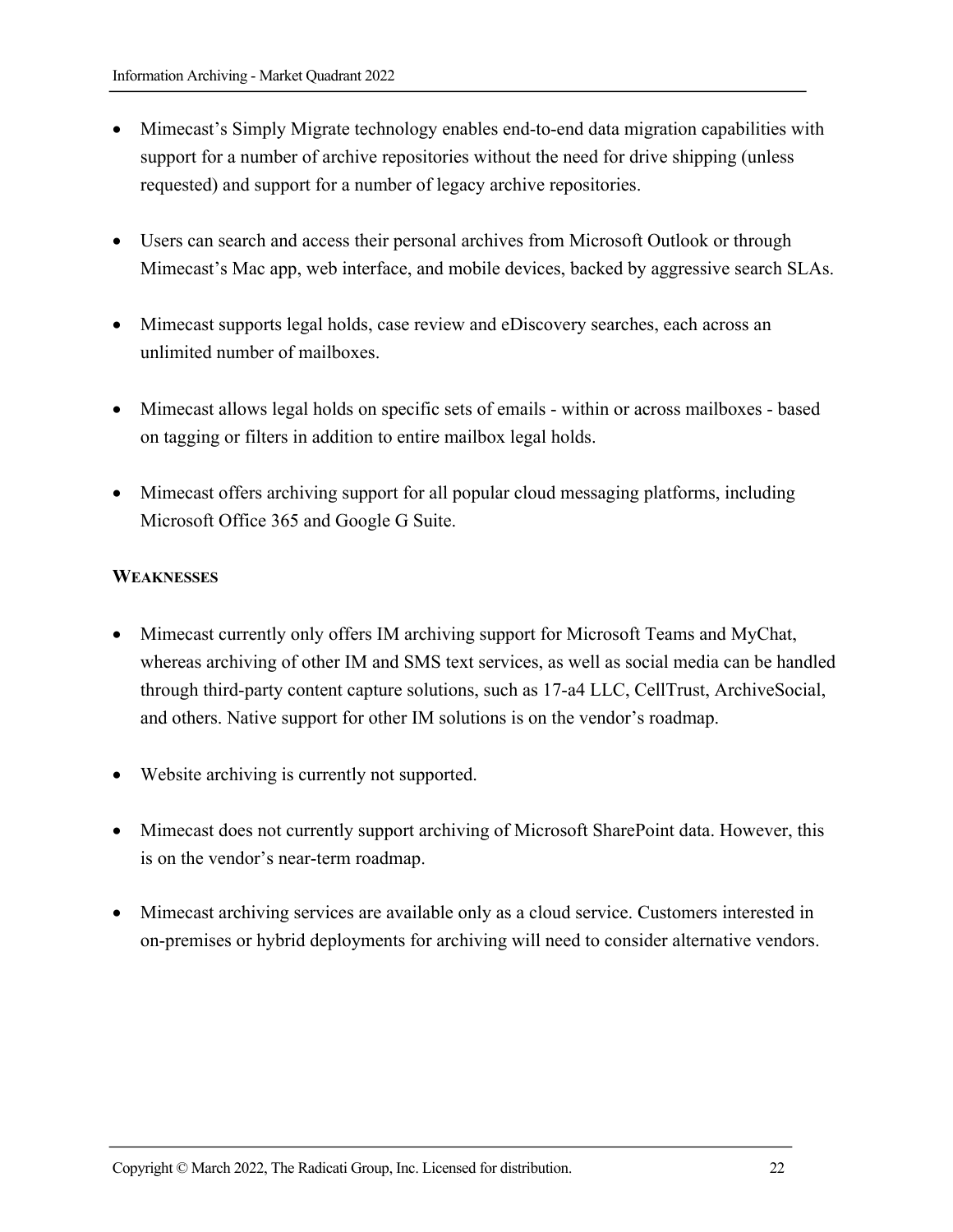#### **PROOFPOINT**

925 Maude Ave Sunnyvale, CA 94085 www.proofpoint.com

Proofpoint develops enterprise security solutions aimed at protecting people, data, and brands from advanced threats and compliance risks. The company delivers solutions for inbound email security, outbound data loss prevention, social media, digital risk, email encryption, compromised accounts, eDiscovery, security and awareness training, insider threat management and email archiving. In 2021, Proofpoint was acquired by software investment firm Thoma Bravo.

#### **SOLUTION**

**Proofpoint Enterprise Archive** is a cloud service that provides information archiving, eDiscovery, and regulatory compliance for Microsoft Office 365 and on-premises Microsoft Exchange Server, or other data sources via a combination of native and third party connectors. An optional appliance can be deployed in the customer's data center to encrypt information before it leaves their premises, and send it in encrypted form to the Proofpoint Datacenters for additional security. Key features of Proofpoint Enterprise Archive include:

o *Message Retention* – Proofpoint Enterprise Archive offers tight integration with Microsoft Exchange Server and Microsoft Active Directory. Email messages are captured via Exchange journaling. For standard deployments, journaling rules point directly to Proofpoint data centers, making for a very straightforward setup. Integration with Active Directory can be deployed with a Proofpoint AD Sync tool, or customers can leverage an API to deliver user directory data via an LDIF file. The Proofpoint DoubleBlind Key Architecture provides security for messages and indices at rest. For hybrid deployments, with the optional Archiving Appliance, messages are encrypted on-premises and can only be decrypted by an authorized user that has access to the User Interface through the appliance. Proofpoint customers maintain sole possession of encryption keys, which ensures a high level of security. Whether deployed as a hybrid or fully hosted solution, Enterprise Archive protects data in transit from the data source all the way to storing and retention in the archive. Enterprise Archive can archive email, Bloomberg messages, IM's, social media content and more. Proofpoint also has a Selective Disposition feature, which enables customers to hide specific archived items in accordance with their policies or dispose of them from the archive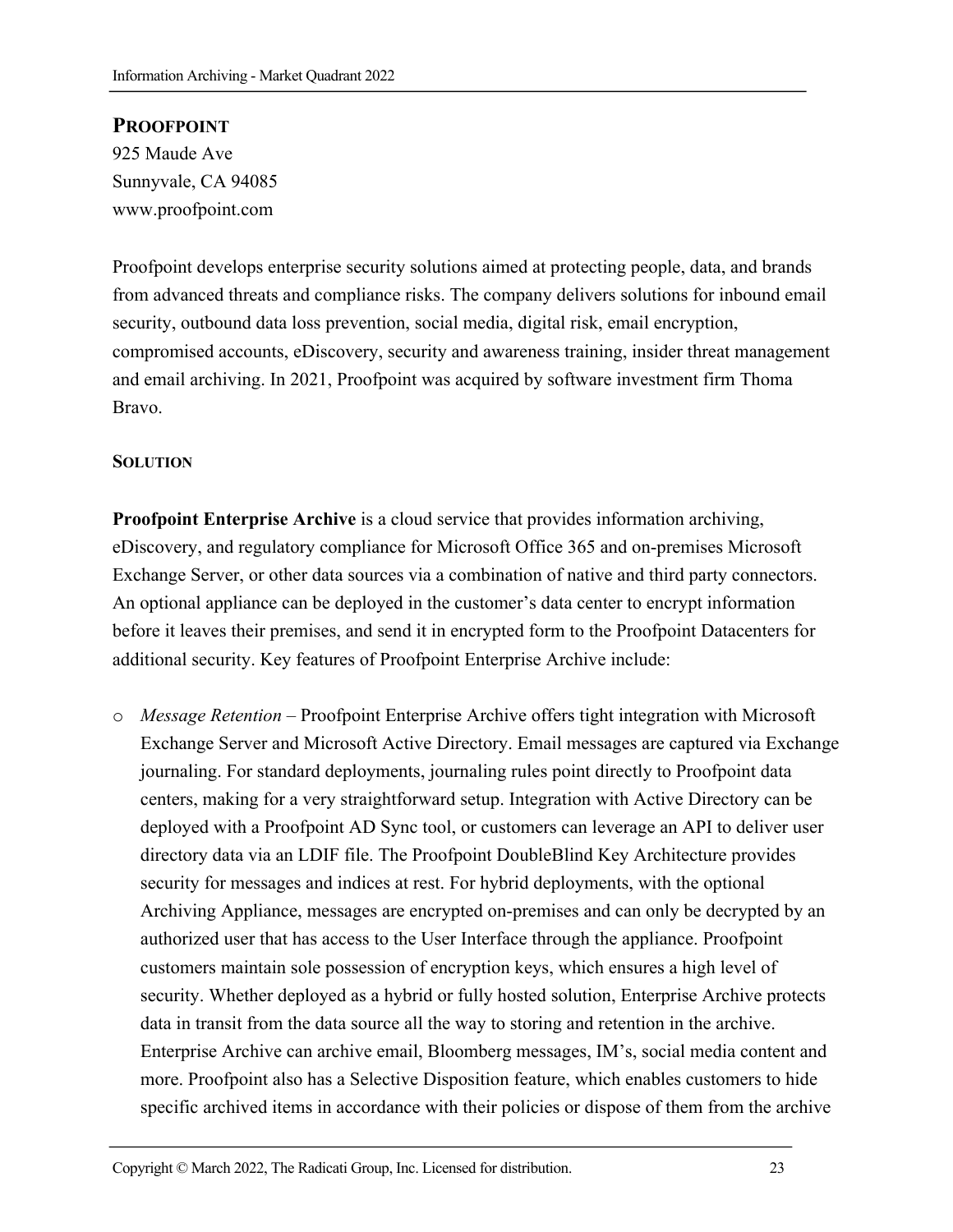prior to the end of the retention period (e.g. privileged, sensitive content, or to comply with GDPR requests).

- o *Legal Hold Management* Proofpoint Enterprise Archive allows for the creation and enforcement of legal holds in order to preserve old and new messages (in effect suspending their assigned retention period). These messages are maintained in a tamper-proof repository for the duration of the legal matter, but can be accessed and reported on by authorized members of the legal team through a web-based interface. To enhance the Legal Hold process, Proofpoint supports person-based holds that preserve archived items belonging to specific Active Directory users, or ad hoc holds that preserve items that meet specific criteria.
- o *Advanced Search and eDiscovery Analytics* Proofpoint Enterprise Archive includes fulltext and wildcard-based searches of message headers, message body, and over 500 types of attachments by legal teams and/or administrators. Proofpoint offers a search time guarantee of less than 20 seconds. An integrated optional *E-Discovery Analytics* module is also available for data visualization, Technology Assisted Review (predictive coding), conversation threading, and Case Management.
- o *Supervisory Review* for organizations subject to SEC/FINRA compliance requirements, Proofpoint provides full compliance review to allow supervisory reviewers to monitor email for policy adherence. Proofpoint also provides full SEC 17a-4 compliant storage. *Intelligent Supervision* is an optional add-on module to Enterprise Archive, which incorporates easily configurable policies and sampling rules, and allows users to assess the effectiveness of each reviewer and policy through a real-time dashboard. The Supervision platform relies on advanced machine learning to enable options like Sentiment Based Selection and Automated Language Detection. In addition, *Proofpoint NexusAI for Compliance* is an add-on to Intelligent Supervision which uses machine learning models to reduce low-value supervision content.
- o *Personal Archive Access & Mailbox Management* The Proofpoint Enterprise Archive supports advanced productivity tools, such as archive access through iOS or Android mobile apps, and a full featured Outlook plugin (including a direct drag and drop feature from the archive to the mailbox). It also supports providing end users with Outlook folder sync functionality, as well as imported PST folder preservation. For customers with on-premises Exchange, Proofpoint offers an automated stubbing feature that removes email attachments from Microsoft Exchange Server, while still making them available to users through the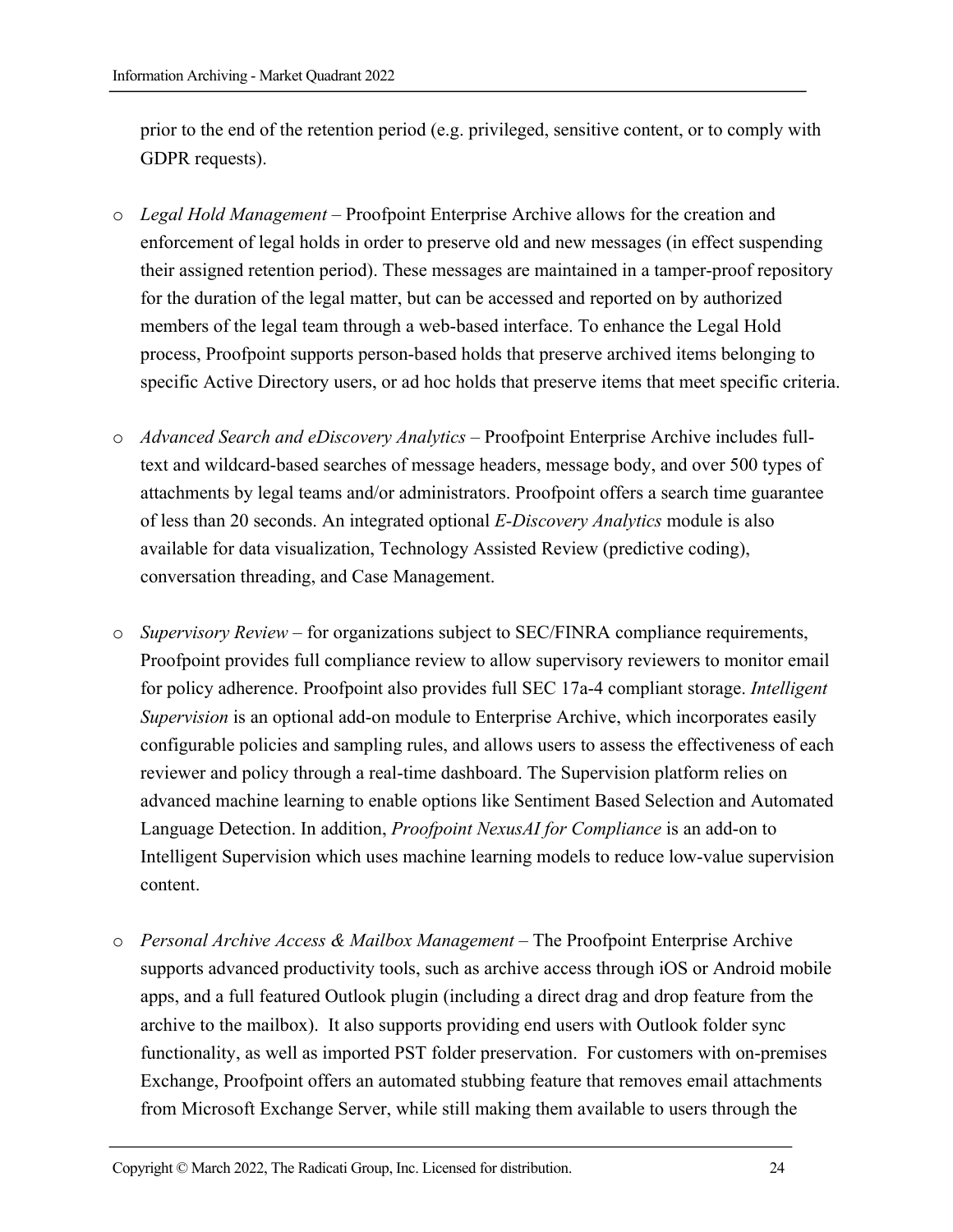Microsoft Outlook client. Stubbing helps preserve storage space in Exchange and minimizes user creation of PST files.

- o *FISMA Compliance* Proofpoint provides a FISMA-compliant offering for Federal Government customers.
- o *FedRAMP Certification* Proofpoint's cloud archiving service, including all deployment models, are FedRAMP certified.

Proofpoint also offers a stand-alone solution, **Proofpoint Content Capture**, which provides the ability to capture and manage content from social media and enterprise collaboration, sources such as: Microsoft Teams, Zoom, Slack, Facebook, Twitter, LinkedIn, Microsoft Yammer, SalesForce Chatter, Jive, and others. Content can be delivered to any third party information archiving repository, as well as Proofpoint's Enterprise Archive. For content retained within Enterprise Archive, Proofpoint provides enhanced integration, single pane of glass visibility to all archived content, and can segregate social content through the use of tags. Proofpoint also offers two optional add-on products to Proofpoint Content Capture: *Proofpoint Content Patrol*, enables teams to monitor, remediate and report on social media compliance at scale; and *Proofpoint Compliance Gateway* ensures that captured communications are received by downstream services, such as repositories and supervision tools.

#### **STRENGTHS**

- Intelligent Supervision provides quick and efficient supervision, review and reporting on all correspondence in order to ensure regulatory compliance, including meeting FINRA, SEC and IIROC obligations.
- Proofpoint provides built-in search, legal hold and export to address basic eDiscovery requirements, as well as advanced capabilities through its E-Discovery Analytics module, which includes Case Management, Conversation Threading and Technology Assisted Review.
- The optional Hybrid deployment with on-premises archiving appliances offers an additional level of cloud data storage security by putting the keys in the customers infrastructure.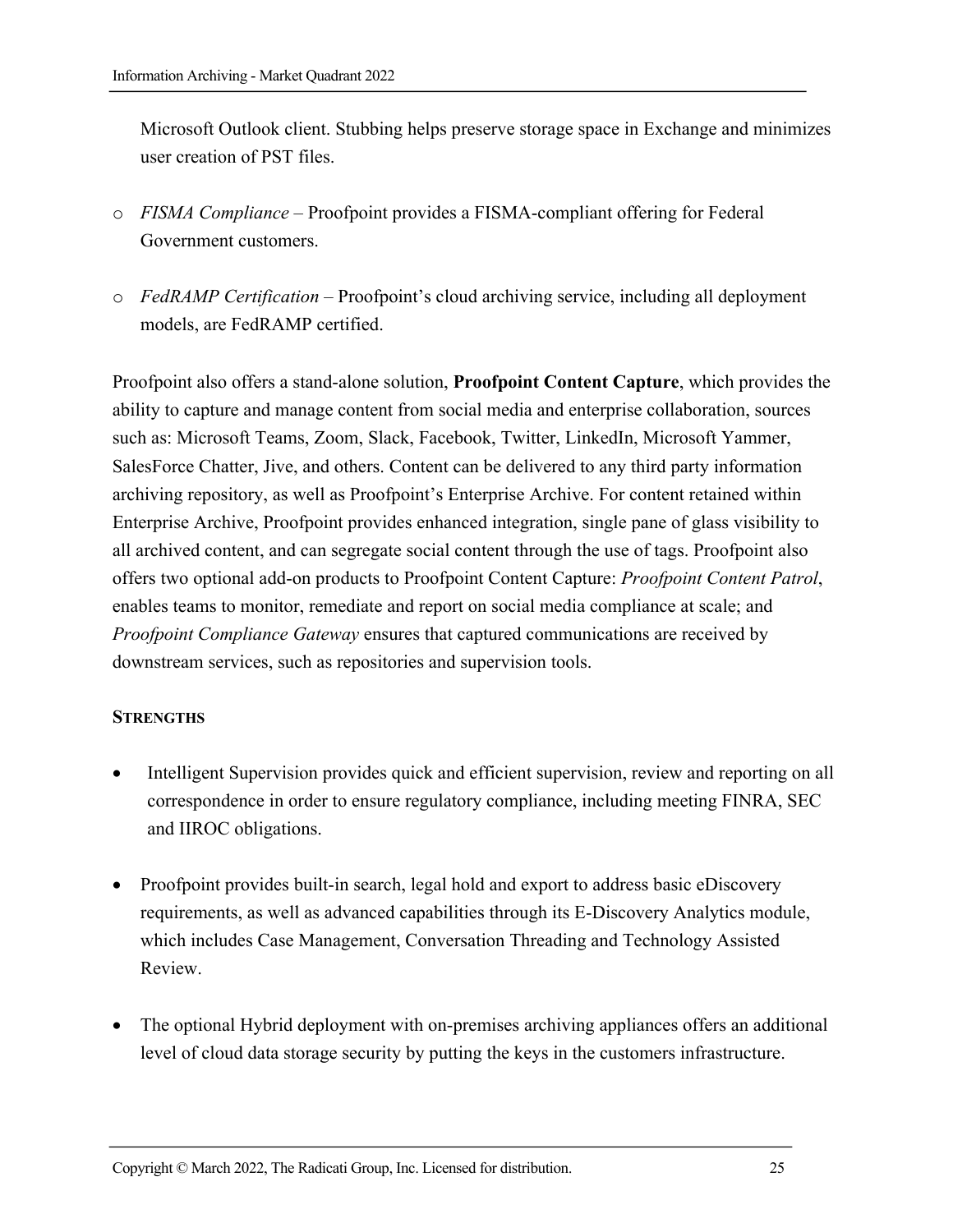- Proofpoint offers compelling, financially-backed SLAs for archive search performance and archive availability.
- Proofpoint Enterprise Archive is capable of archiving email messages, Bloomberg messages, IM's, social media and enterprise collaboration content and files from desktops and file shares like Box and OneDrive.
- Proofpoint offers mobile archive access through apps for iOS and Android, as well as an updated web-based user interface designed for tablet devices.
- Proofpoint includes full message reconciliation using the Proofpoint Compliance Gateway. Proofpoint's Content Patrol service can also provide full end-to-end reconciliation of social media posts that need to be archived.

#### **WEAKNESSES**

- Proofpoint Enterprise Archive only supports Microsoft Exchange Server or Microsoft Office 365 messaging environments, other messaging platforms such as Google Workspace are not supported.
- Website archiving is only available through partner solutions.
- Archiving of Sharepoint Sites is only available through partner solutions.
- Proofpoint is mostly visible in North America, the company lacks market visibility in other geographies.

# **GLOBAL RELAY**

220 Cambie Street Vancouver, BC V6B2M9 Canada www.globalrelay.com

Founded in 1999, Global Relay offers cloud archiving, compliance, eDiscovery, surveillance, information governance, and messaging solutions with a focus on regulated industries, such as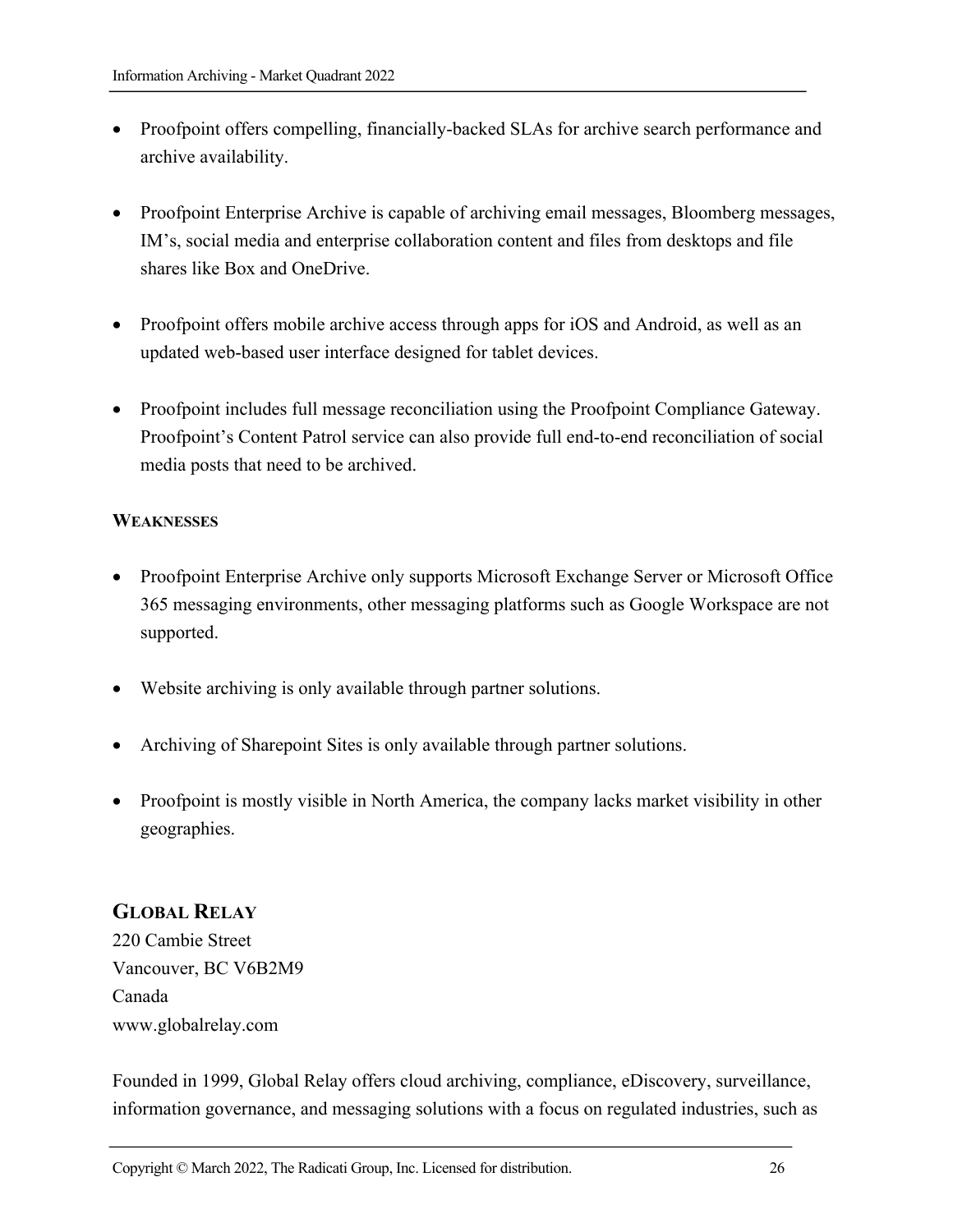finance, insurance, energy, and government. Global Relay is a private company with major offices in New York, Chicago, London, and Vancouver.

#### **SOLUTIONS**

Global Relay offers AI-enabled archiving, information governance, messaging, and collaboration applications on a unified cloud platform. End users access applications through a web-based Portal, mobile apps, and desktop clients. All applications are designed to meet SEC, FINRA, CFTC, FCA, MiFID II, GDPR, HIPAA, and other industry and privacy regulations. Global Relay provides solutions in three key areas:

#### **CONNECT**

- **Data Connectors** capture and transform unstructured data into clean, discovery-ready feeds with intelligent conversation threading and complete metadata preservation. Global Relay offers connectors for email, IM, mobile messaging, collaboration, social media, voice, files, trade data, and web. Feeds are delivered to Global Relay Archive or a third-party system.
- **Identity & Access Management** synchronizes employee information from corporate directories for data segregation, data classification, user management, and analytics.
- **Legacy Data Migration** enables rapid extraction, import, and reconciliation of legacy data from on-premise cloud archiving systems into Global Relay Archive.

#### **COLLABORATE**

• **Unified Communications** – is a secure communication and collaboration platform, offering built-in compliance through integration with Global Relay Archive. Through a single application, users can conveniently communicate internally and externally via IM, text messaging, voice calls, and mobile apps. By keeping personal and business communications completely separate, the platform assures BYOD users that only their business messages and calls are being preserved in Global Relay Archive.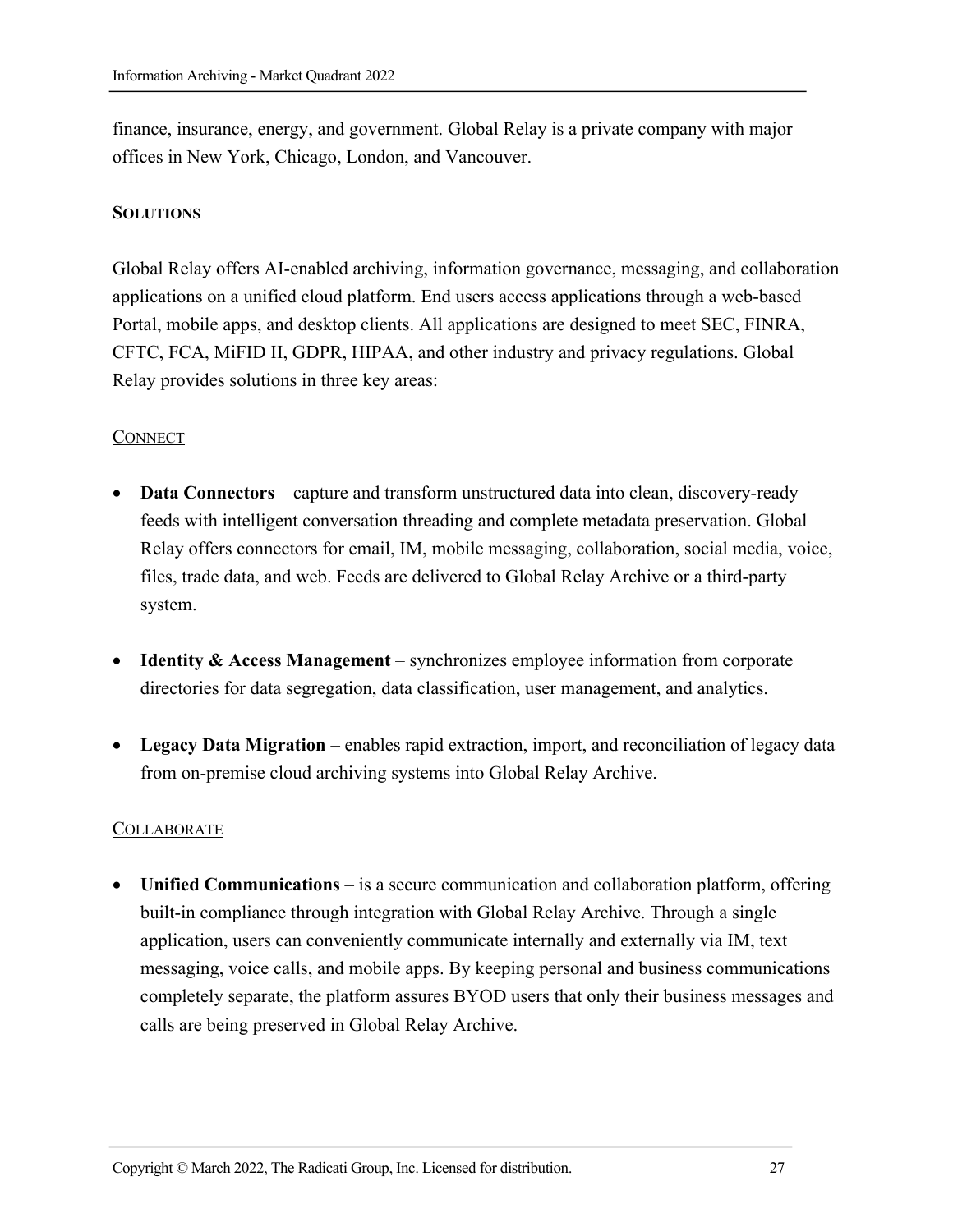#### **DISCOVER**

- **Global Relay Archive** is an AI-enabled archiving and information governance solution to enrich, store, manage, and discover data. Global Relay Archive supports 100+ data types, ranging widely from electronic communications and voice, to trade tickets and files. Data processing, data integrity, and lifecycle management tools preserve a 'gold copy' of all data in a secure cloud repository, which is instantly accessible employees.
- **Functions** are ring-fenced workspaces and role-based tools that enable business teams and employees to search, retrieve, manage, and analyze data in Global Relay Archive. Flexible toolsets, on demand analytics and visualization, embedded AI models, and integrated messaging put tools and data into the hands of employees. Use cases include compliance supervision, eDiscovery, DLP, personal search, GDPR/privacy, and HR surveillance. Each team's work product remains strictly confidential and visible only to its members.
- **AI Studio** offers a secure, integrated environment to create, train, test, and deploy AI models for Global Relay Archive. Global Relay builds custom AI models as a professional service. Upcoming releases are planned to allow customer data scientists to access the AI Studio to build their own models with object-orientated GUI builders. Feedback loops allow retraining of models based on user input.

#### **STRENGTHS**

- Global Relay Archive supports a very rich set of data types, including email, IM, collaboration, social media, text messaging, voice, files, and trade data. All data, including the original context, formatting, and metadata, is stored in a unified repository and is available for immediate access by any authorized function or user.
- Global Relay Archive's NoSQL architecture can scale to support very large global organizations.
- Global Relay offers embedded AI/ML models and feature-rich compliance, supervision, and eDiscovery solutions for financial firms and organizations of all sizes. AI tools help streamline a wide range of compliance and eDiscovery workflows and further reduce false positives.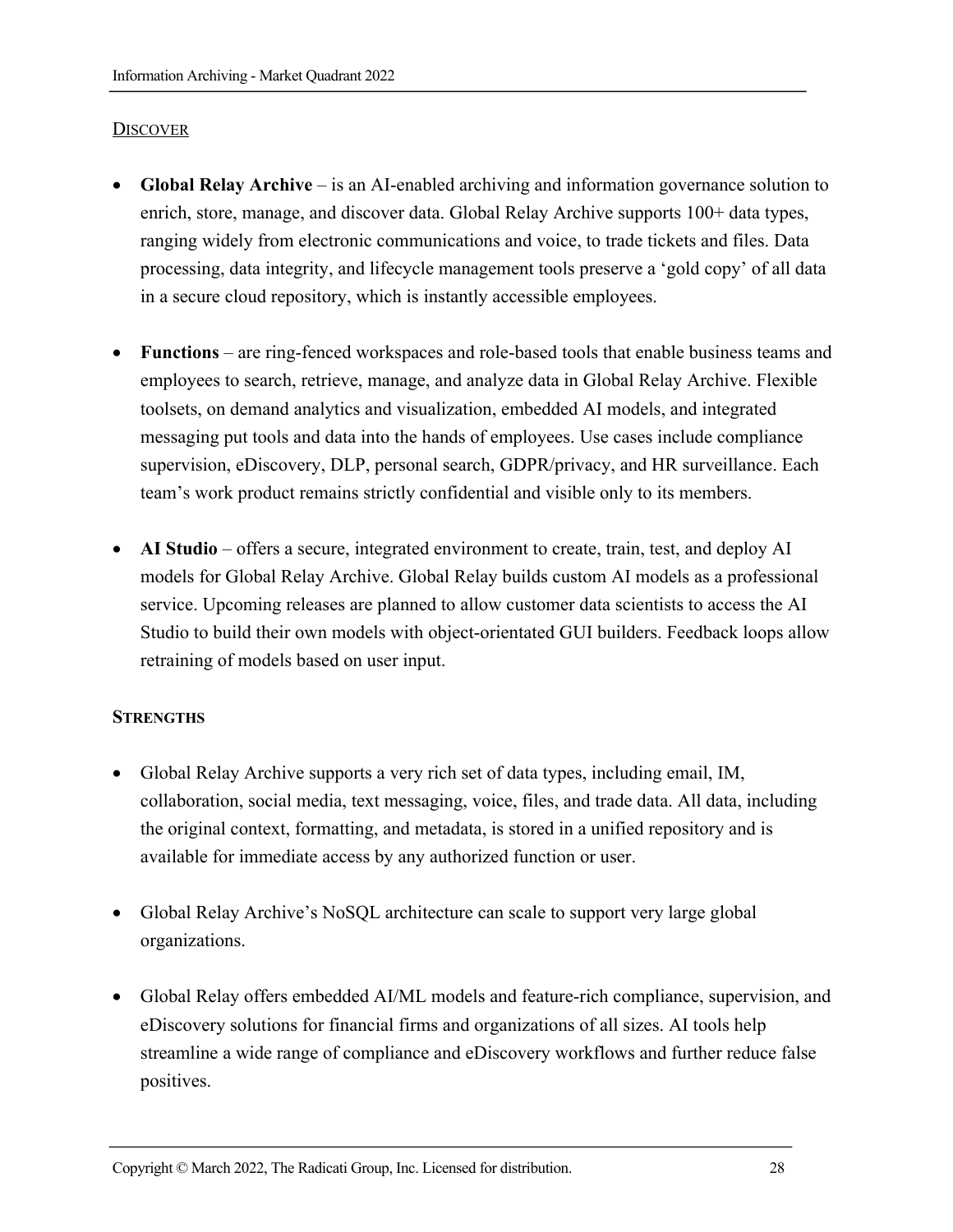• Global Relay's Unified Communications solution provides a comprehensive set of messaging, collaboration, and compliance tools that can separate personal and business communications in BYOD environments.

#### **WEAKNESSES**

- Global Relay is best known in the financial sector. However, the company is investing in expanding its presence in other sectors, such as insurance, government, and public companies.
- Global Relay does not offer on-premises or hybrid solutions. However, Global Relay Archive can capture data, normalize it, and route it to customer-provided destinations, such as an onpremises archive, or cloud data lake.
- Global Relay supports the archiving of certain files (e.g. SharePoint) only through custom SMTP deployments. The company is working to address this via its Open Connector Framework, which enables new data connectors to be easily developed.
- The majority of Global Relay's customer base is currently in North America and EMEA. However, Global Relay is investing to expand its presence in other regions.

# **TRAIL BLAZERS**

#### **ARCHIVE360**

One Liberty Plaza, 165 Broadway, New York City, NY 10006 www.archive360.com

Archive360 is a global software company delivering an intelligent information management and archiving platform for secure, compliant cloud data migration and management. Archive360 is privately held.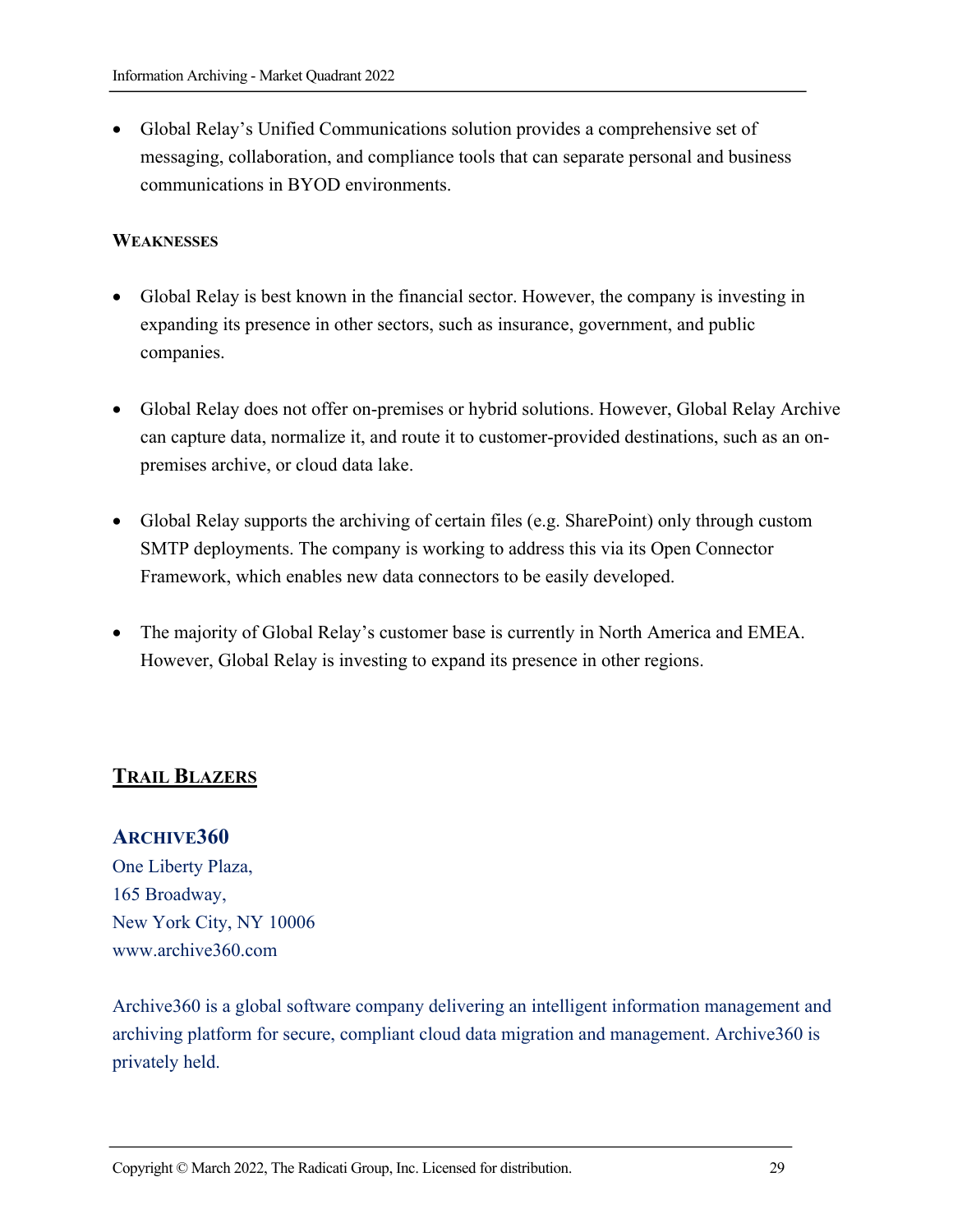#### **SOLUTIONS**

- **Archive2Azure –** is a cloud-native single software platform to migrate, onboard, secure, validate, classify, manage, search, analyze and dispose disparate data, which is stored in its native format. It allows organizations to manage content across several repositories including email, Office365, Teams, Slack, file systems, SharePoint, content services platforms, content collaboration platforms, social media, IM, video and audio, as well as structured data from Microsoft, Oracle, SAP, Salesforce, and others. Archive2Azure provides AI-powered predictive content classification, tagging, and supervision to meet complex data residency, eDiscovery, legal hold/case management and disposition requirements. File data can be identified, classified and collected by ingestion pipelines using Azure Cognitive Services and AI to OCR and convert speech-to-text for classification and full text indexing. The platform dynamically scales to meet specific cost / performance requirements and supports policydriven tiered storage and WORM/SEC compliant immutable storage. Archive2Azure's APIs allow customers to investigate and analyze data by connecting with popular e-discovery/case management solutions (e.g. Relativity, Exterro), as well as data analytics packages (e.g. Microsoft Power BI, Splunk and Tableau).
- **FastCollect –** is a patented, cloud-based data migration platform to migrate data to the cloud, including from on-premises and cloud-based archives (with connectors for Veritas Enterprise Vault.cloud, McAfee MX Logic, Micro Focus Digital Safe, Mimecast, Smarsh, Global Relay, Proofpoint, and many others), PSTs, IBM NSF, legacy application data, journals, SharePoint, files and file systems.
- **Archive2Azure for Email Journaling –** supports onboarding legacy journal data and stream live journal data (extensive list of supported data types including from O365, public and business social media platforms) while keeping the journal contents completely intact with zero metadata loss or data conversion, for a legally defensible and secure journal. All content is captured, classified by metadata, message body, attachment and maintained in native format to ensure zero vendor lock-in and ability of customers to leverage additional applications in the cloud (AI, ML, analytics, etc.).
- **Archive2Azure for Supervisory Review and Surveillance –** offers FINRA/SEC role-based supervisory review with machine learning content/message sampling, customizable review workflows, escalations, and reporting. AI and ML-based dynamic data surveillance for HR, PI, IP and other sensitive data identification automatically scans content (including audio and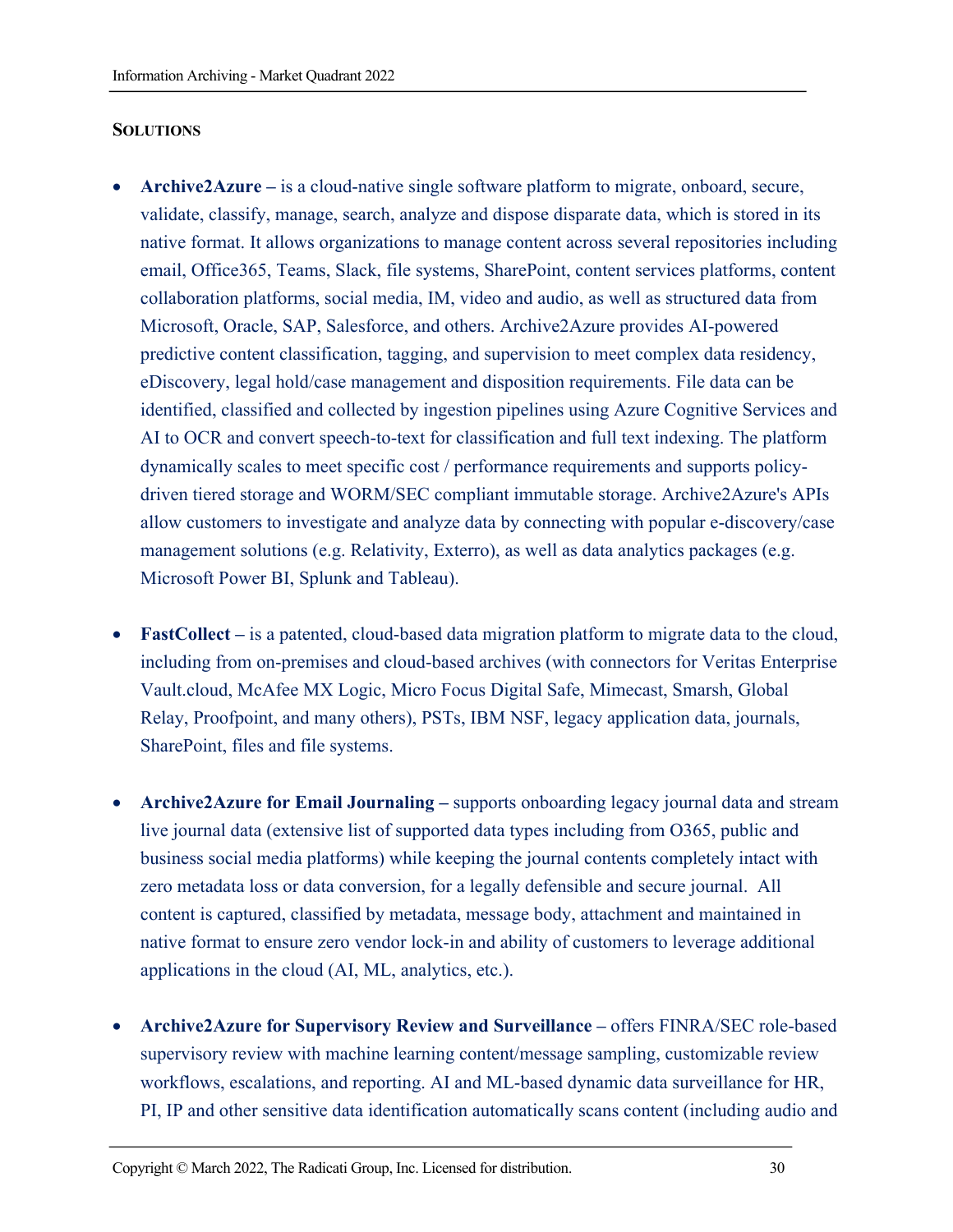video) on ingestion and flags and manages the review of issues based on policies, keywords, NLP/topic models, and sentiment analysis. It also creates contextual relationships between disparate datasets.

- **Archive2Azure for Active Email User Archiving –** offers capture and indexing of Microsoft Exchange Server and Microsoft Office 365 data, plus other major email platforms. It offers direct end-user mailbox access as well as full search and eDiscovery directly from the Archive2Azure portal.
- **Archive2Azure for Microsoft Teams** supports compliant capture and management of all Microsoft Teams data including: channels, communications in a private channel, direct messages, edits to messages and more. All Teams data can be searched and reviewed as fully threaded Teams messages and content within all chats.
- **Archive2Azure for SharePoint –** allows archiving of SharePoint data on-premises or online (Microsoft 365) as a one-time event, or on a policy-based schedule (site, file type, create/modification/access date, data usage and author) to ensure SharePoint data is automatically managed according to organizational policies. SharePoint Online Insights Reports provide a comprehensive analysis of content across multiple data points (size, type, usage, file content etc.). Retention schedules and legal holds are automatically inherited when SharePoint Online content is migrated and archived.
- **Archive2Azure for Salesforce** offers archiving and management of all Salesforce data objects including all record input and changes, email (and attachments), chatter IM and other data for storage optimization, improved system performance, regulatory compliance requirements and timely eDiscovery responses.
- **Archive2Azure for File Systems** offers archiving and ongoing information management for file system/share drive data generated from multiple applications. All file system data is stored in its native format for legal defensibility, chain of custody, and complete metadata retention.
- **Archive360 Cloud Security Gateway –** offers homomorphic encryption/secure multi-party computation implemented on-premises (before data is migrated/onboarded) and in the customer's private cloud. It provides file and field-level (including metadata) encryption of PII and other sensitive data, data masking, anonymization, pseudo-anonymization, redaction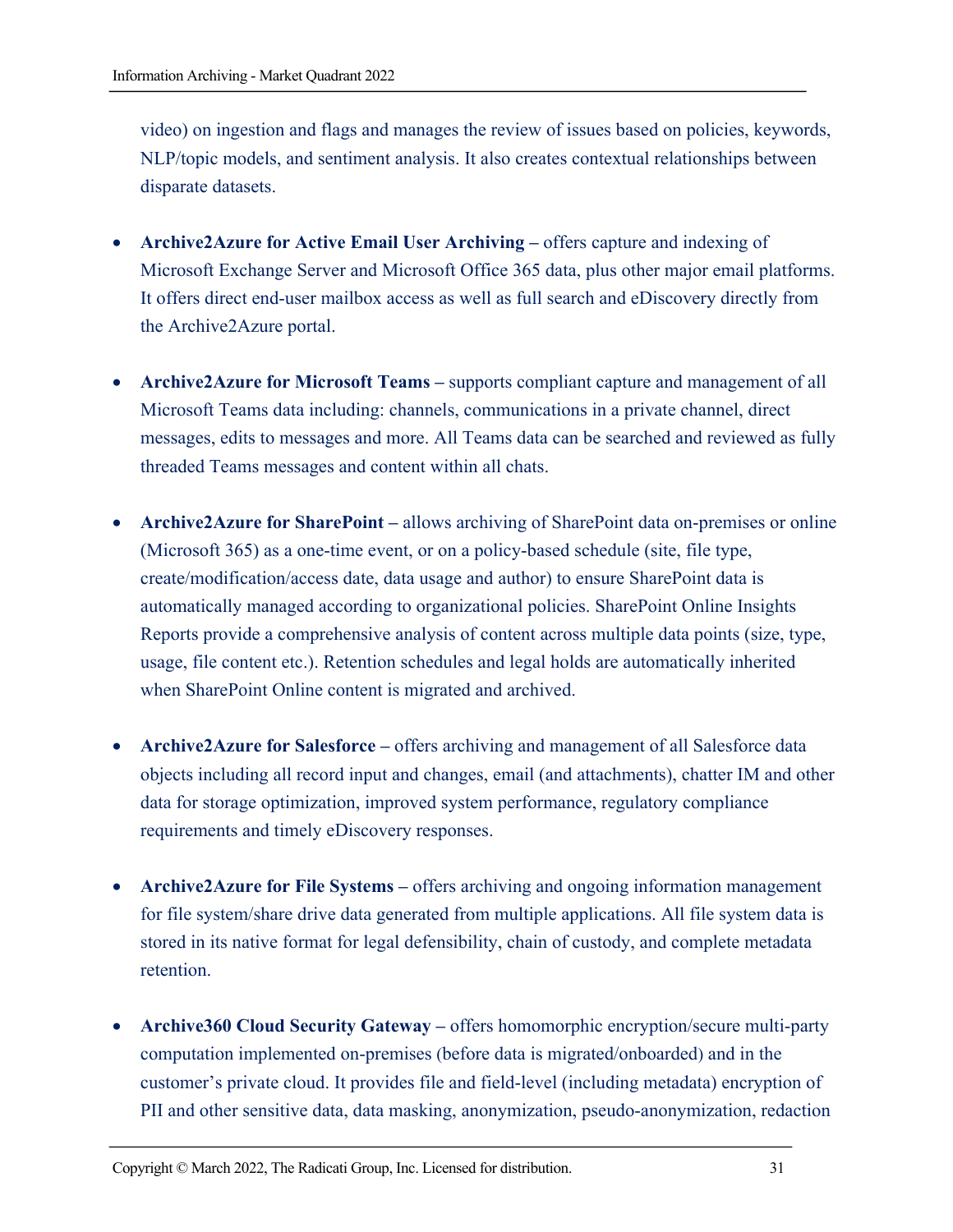with role-based entitlements (RBAC) to control both access and decryption. Customers maintain management/ownership of encryption keys.

- **Archive360 for eDiscovery –** available to all Archive2Azure customers, supports archivewide or specific searches, data culling, legal hold placement, early case assessment, review, analytics and production across all archived data/documents. Archive2Azure case management provides the ability to create/manage unlimited numbers of cases, define custodians, data ranges, classification tags and access/activity entitlements.
- **Archive360 Records Management –** offers management of records throughout their lifecycle based on an organization's specific policies. AI/ML-based predictive (and trainable) classification and tagging of records can be based on user, group, date ranges, country or location, content , metadata, keywords or sensitive information. It supports granular retention/disposition, event-based retention, classification, storage management, user access and workflow policies. Ongoing defensible disposition including full pre-disposition reports, disposition approval workflows, and ad-hoc and scheduled disposition.

#### **STRENGTHS**

- Archive360's PaaS architecture enables customers to implement and manage the solution in their own cloud tenant, providing a number of key benefits including the ability to implement in an isolated environment, high levels of data security, as well as high scalability.
- Archive360 offers a Zero Trust security model which allows the solution to be implemented in isolated environments (enclaves), while customers can benefit from Archive360 onpremises Security Gateway to secure content with 256-bit encryption, masking or redacting sensitive data.
- Archive360 delivers an open platform, where all data and metadata are stored in applicationnative format, allowing customers to directly access, manage and control their data and extract it from the Archive360 archive with no fees, throttling, or conversions needed.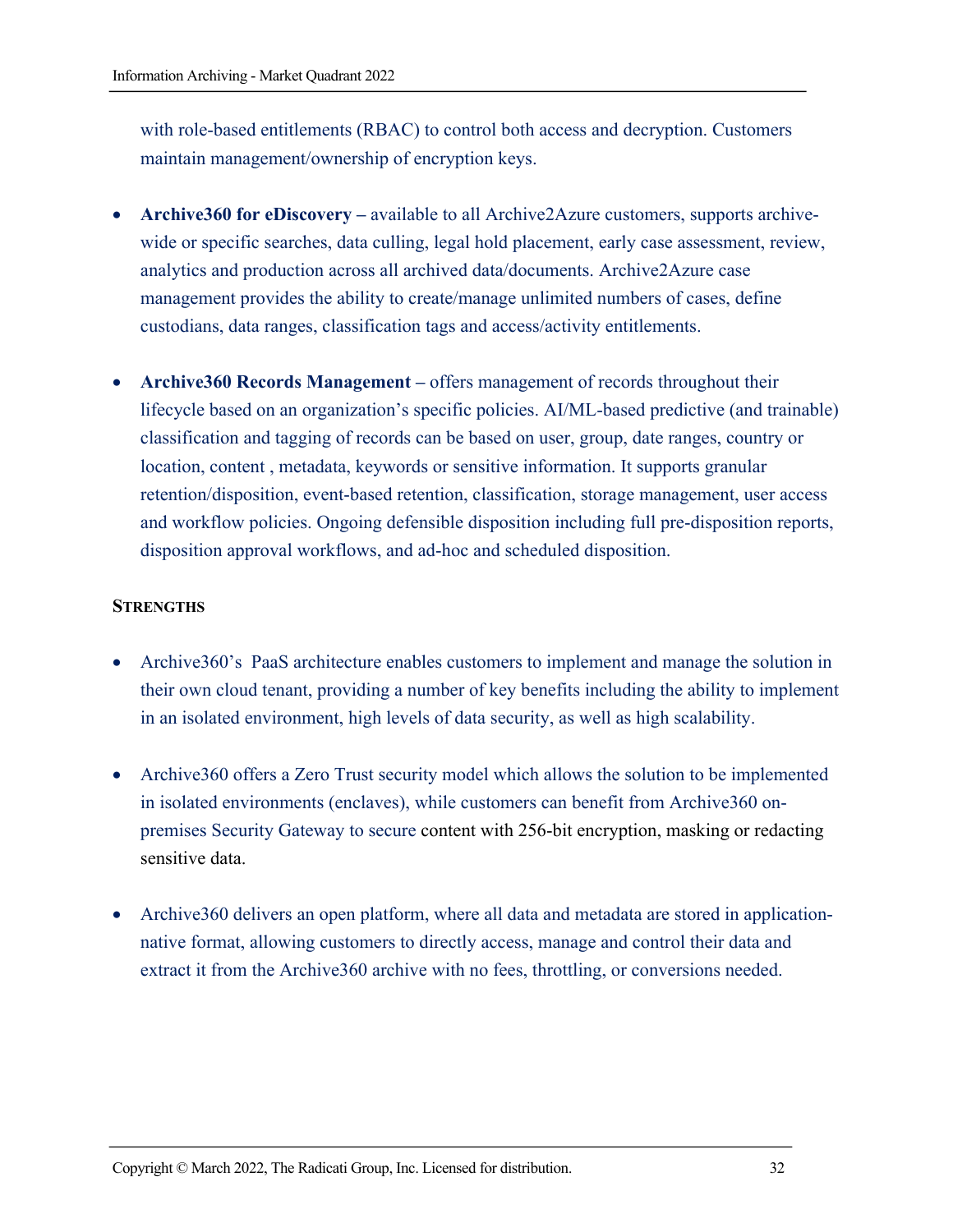#### **WEAKNESSES**

- Archive360's PaaS model, while highly flexible, may not be attractive to organizations wanting a standardized, turn key, "one size fits all" solution.
- Archive360 is currently localized only in English. Support for additional languages is on the vendor's roadmap.
- Archive 360 lacks support for archiving some popular instant messaging solutions such as WhatsApp, and WeChat.
- Archive 360 offers limited website archiving capabilities.

#### **SPECIALISTS**

#### **OPENTEXT**

275 Frank Tompa Drive Waterloo, ON N2L 0A1 Canada www.opentext.com

OpenText, founded in 1991, offers information management and governance solutions globally in the cloud and its customer's data centers. OpenText is known for its content services products, including OpenText Documentum and OpenText Extended ECM, as well as analytics, eDiscovery, and archiving solutions. OpenText is a publicly-traded company.

#### **SOLUTION**

OpenText information archiving solutions support archiving of business content including documents, files, structured application and transactional data to handle various archiving scenarios, including compliance, data consolidation, legacy application retirement, and customer communications archiving. OpenText offers high fidelity capture of complex data, intelligenceenhanced metadata, and integration with process and productivity applications. It also embeds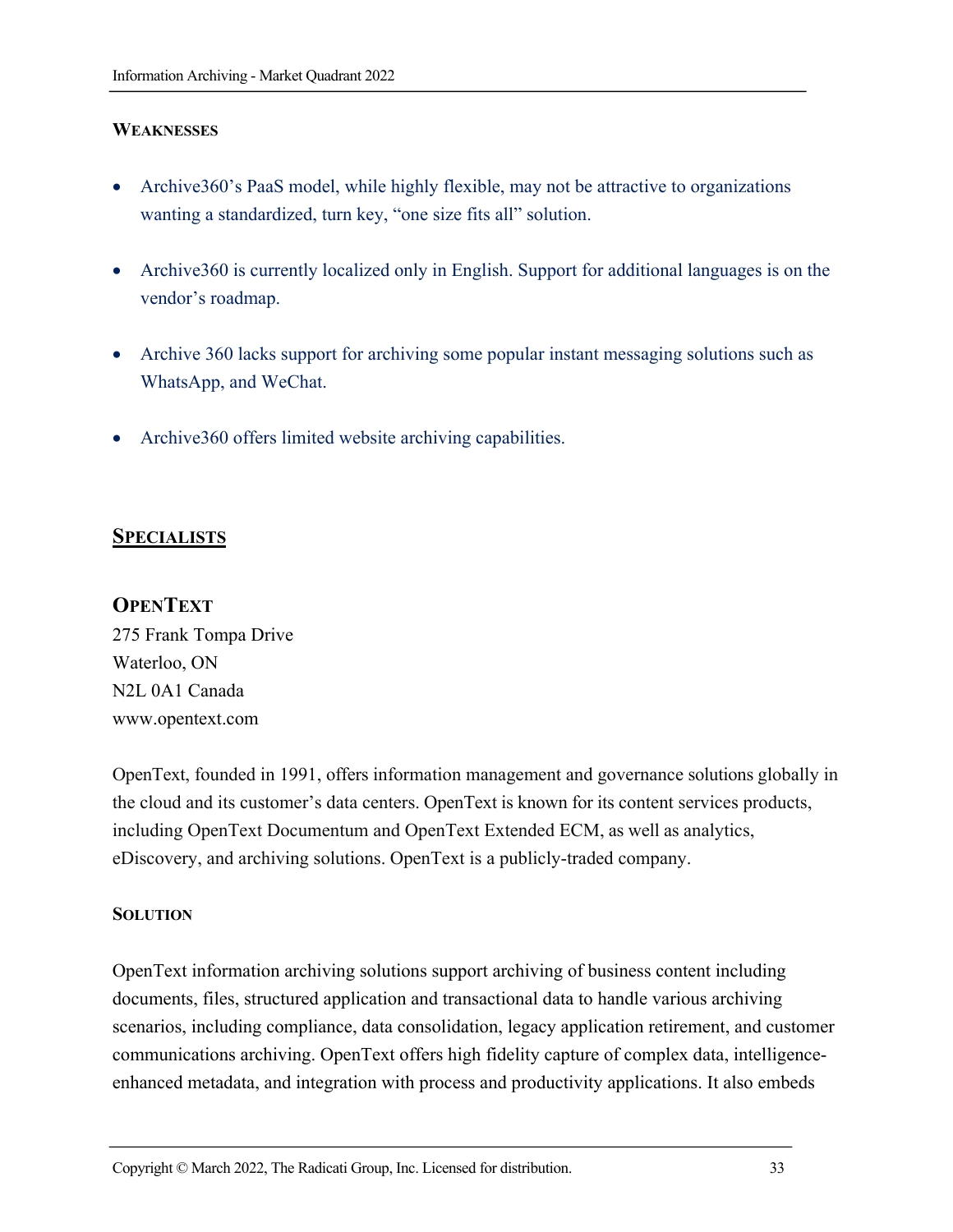search and view functions within CRM, ERP, and HRM applications to help users maintain access to the data throughout its lifecycle. OpenText archiving solutions are available in various deployment models, including on-premises, private cloud, SaaS cloud, hybrid cloud, and support the ability to use extended cloud storage. The company has two primary approaches to information archiving; a general-purpose archive that addresses general data and content archiving, and a highly-integrated, SAP-focused solution.

The OpenText portfolio comprises the following information archiving solutions:

- **OpenText InfoArchive** is a comprehensive, general-purpose archiving platform for cloudbased, on-premises, and hybrid archiving of enterprise information. It offers optimized tools for archiving structured and unstructured data together, preserving data context and fidelity, enhancing business-centric compliance, and simplify search and access to archived information. InfoArchive includes retention management, holds, masking, audit, and content encryption. InfoArchive offers data simplification, consolidation, and reference archiving through legacy system retirement/de-commissioning and active data archiving to reduce storage, application-load and backup costs. InfoArchive's platform includes tools for supporting file analysis and policy-driven archiving, data security, transformation print streams for web-based presentment, and integration with line of business (e.g. CRM) solutions. InfoArchive is optimized for deployment in the cloud and available for deployment in customer data centers.
- **OpenText Core Archive for SAP Solutions** is a secure, cloud-based archive for data originating in SAP, as well as archiving content from adjacent applications. The solution integrates SAP structured transaction and process data with related key business documents in a compliant archive. It provides retention management, holds, audit, and content encryption. Core Archive is part of the OpenText Cloud, a SaaS solution operated by OpenText. The solution is integrated with SAP ArchiveLink, SAP Information Lifecycle Management (ILM), and the open standard for Content Management Interoperability Services (CMIS).
- **OpenText Extended ECM**  provides a foundation of Enterprise Content Management (ECM), records management, archiving and integrations for capture. It includes extensive capture and archive integrations points for Microsoft Office 365 content originating in SharePoint, OneDrive, and Microsoft Teams. The solution can automatically apply or allow end-users to assign records management classifications driving retention and disposition. In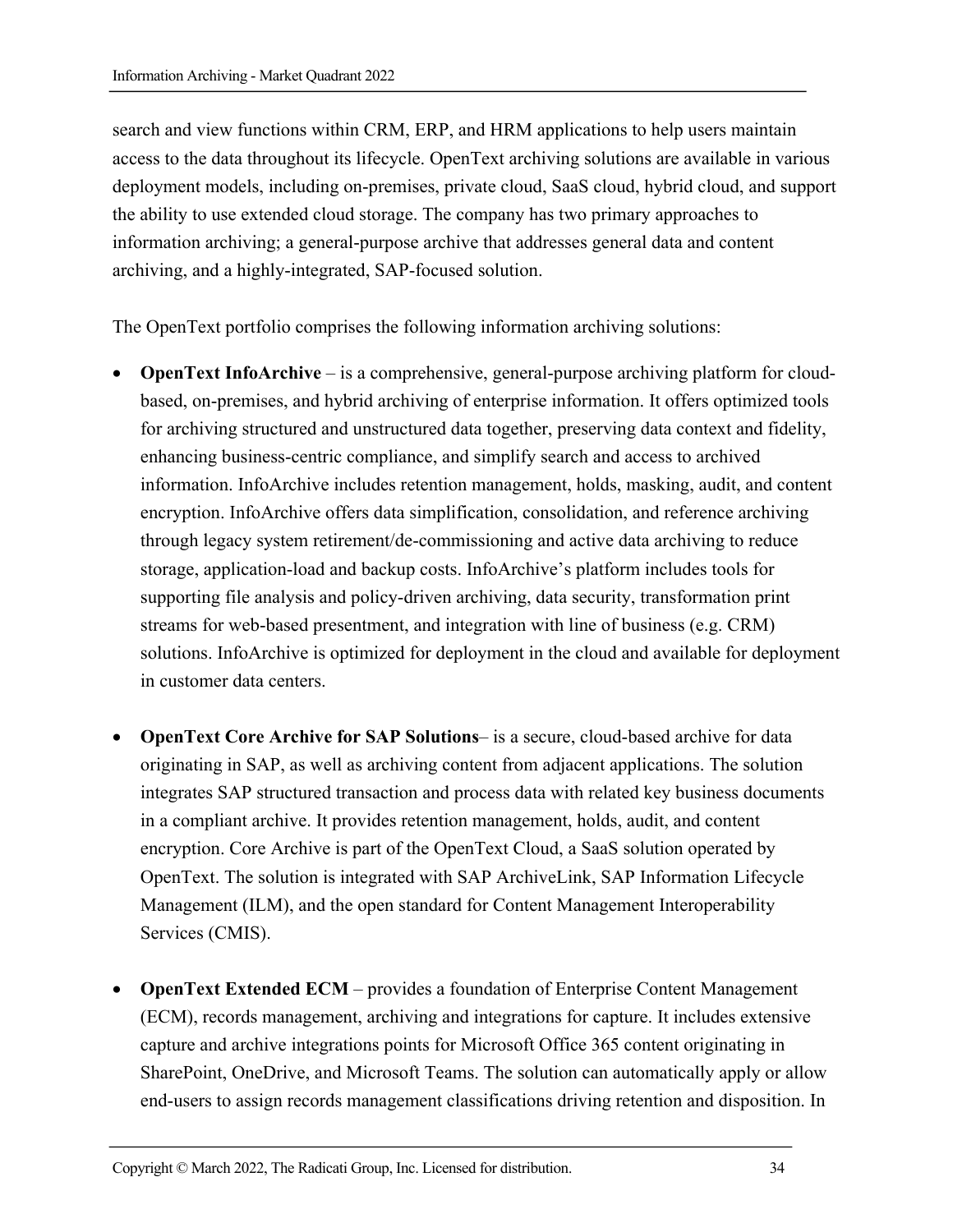addition, ECM provides comprehensive search and litigation hold, along with a variety of different ways of using and accessing content within the archive. Extended ECM can also provide access to SAP archived content.

#### **STRENGTHS**

- OpenText provides various deployment options, including on-premises, private cloud, SaaS cloud, and hybrid environments.
- OpenText provides a strong portfolio of Information Management solutions that tightly integrate with their information archiving solutions. It also offers transformation capabilities that enable its customers and partners to archive information from sources or use cases not generally available from other vendors.
- All OpenText solutions are built for compliance and fully support litigation and regulatory audits. InfoArchive offers regulatory compliance where accessibility and reporting across transactional and content records are required.
- OpenText archiving solutions offer out-of-the-box support for eDiscovery searches, including capabilities for indexing, legal hold, ESI preservation, chain of custody, production sets, audits and search technologies.
- OpenText archiving solutions provide the flexibility to archive and apply various retention or records management policies to a broad range of structured and unstructured content types. OpenText builds on a common storage architecture to provide a compliant repository for file content combined with structured data.

#### **WEAKNESSES**

- While OpenText provides extensive support for archiving of Teams and SharePoint data, connectors for other IM/Chat platforms are not included. OpenText recommends using thirdparty social-media connectors for ingestion directly into the archives.
- OpenText only provides website archiving for its OpenText Web Experience Management (WEM) solution.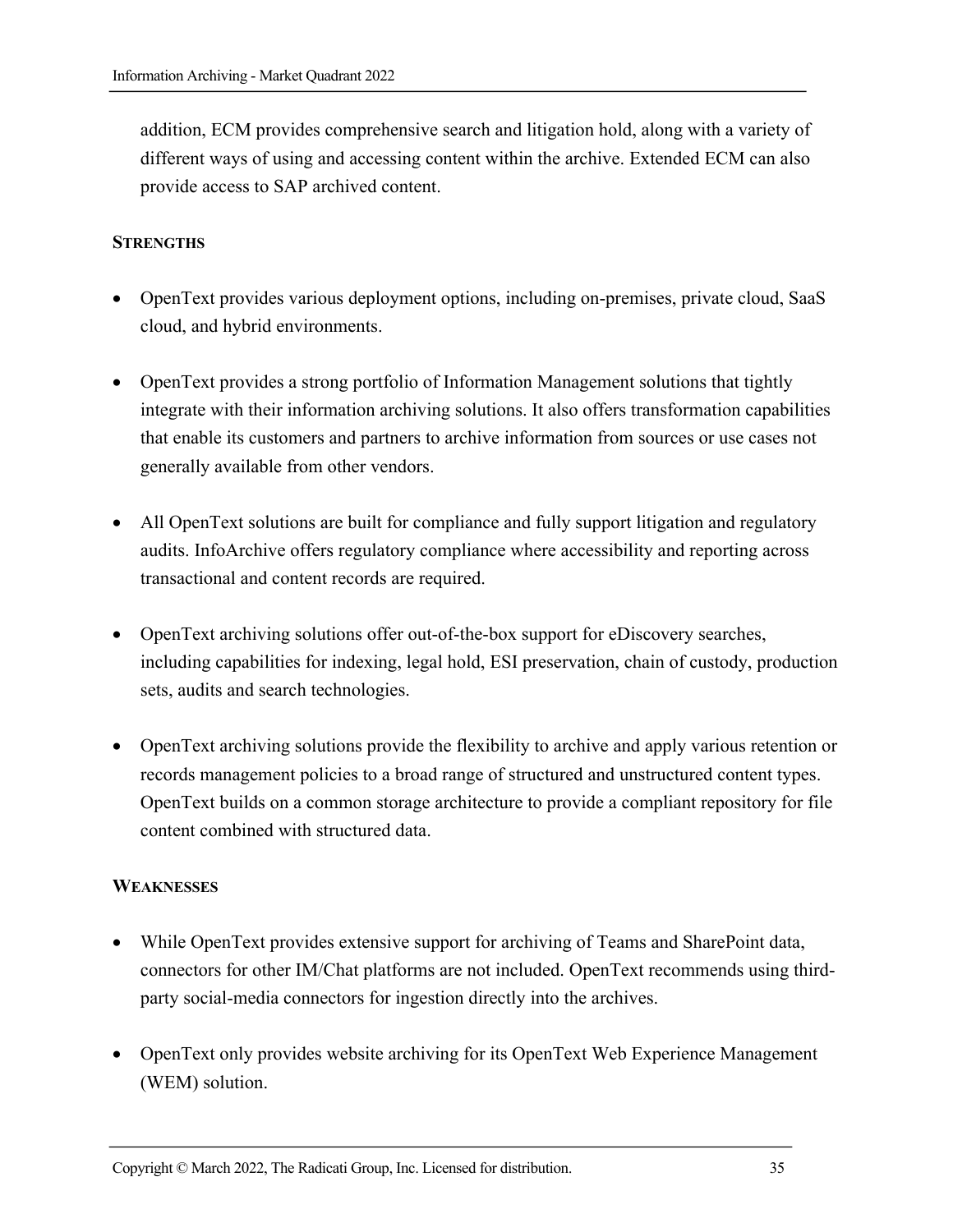• OpenText provides mobile access to archived information through web interfaces and does not provide a pre-built, native mobile app for archive access.

#### **JATHEON TECHNOLOGIES**

3rd – 15 Prince Arthur Ave. Toronto, Ontario, Canada M5R 1B2 www.jatheon.com

Founded in 2004, Jatheon Technologies offers email, social media and mobile archiving solutions for compliance and eDiscovery with a strong focus on highly regulated industries such as government, finance, healthcare, education and legal. The company is privately held.

#### **SOLUTIONS**

Jatheon offers on-premise, cloud-based, hybrid and virtual archiving solutions for capturing, indexing, long-term storage, management, retrieval and dynamic monitoring of corporate email and messaging data. The solutions are compatible with all major email platforms, such as Microsoft Exchange, Microsoft Office 365, Google Workspace, GroupWise, HCL Notes/Domino, and others.

- **Jatheon Archiving Suite** is an appliance-based product that can be deployed as an archiving appliance (i.e. on-premise archiving product plus software package), or as a virtual appliance deployed on premises or in the cloud. It consists of:
	- o **Jatheon cCore** ‒ an enterprise-grade, scalable and expandable archiving appliance. It offers data processing, secure, long-term archival and management capabilities suited to the needs of organizations of all sizes. It is email platform-agnostic, and includes sophisticated search capabilities, and a level of granularity suitable for eDiscovery.
	- o **Jatheon Care** is a comprehensive customer service and support package which includes: 24/7 in-house technical support and dynamic system monitoring; free hardware maintenance and software updates; free hardware refresh every 4 years; free legacy data import and migration; assistance with data backup, as well as training and technical documentation.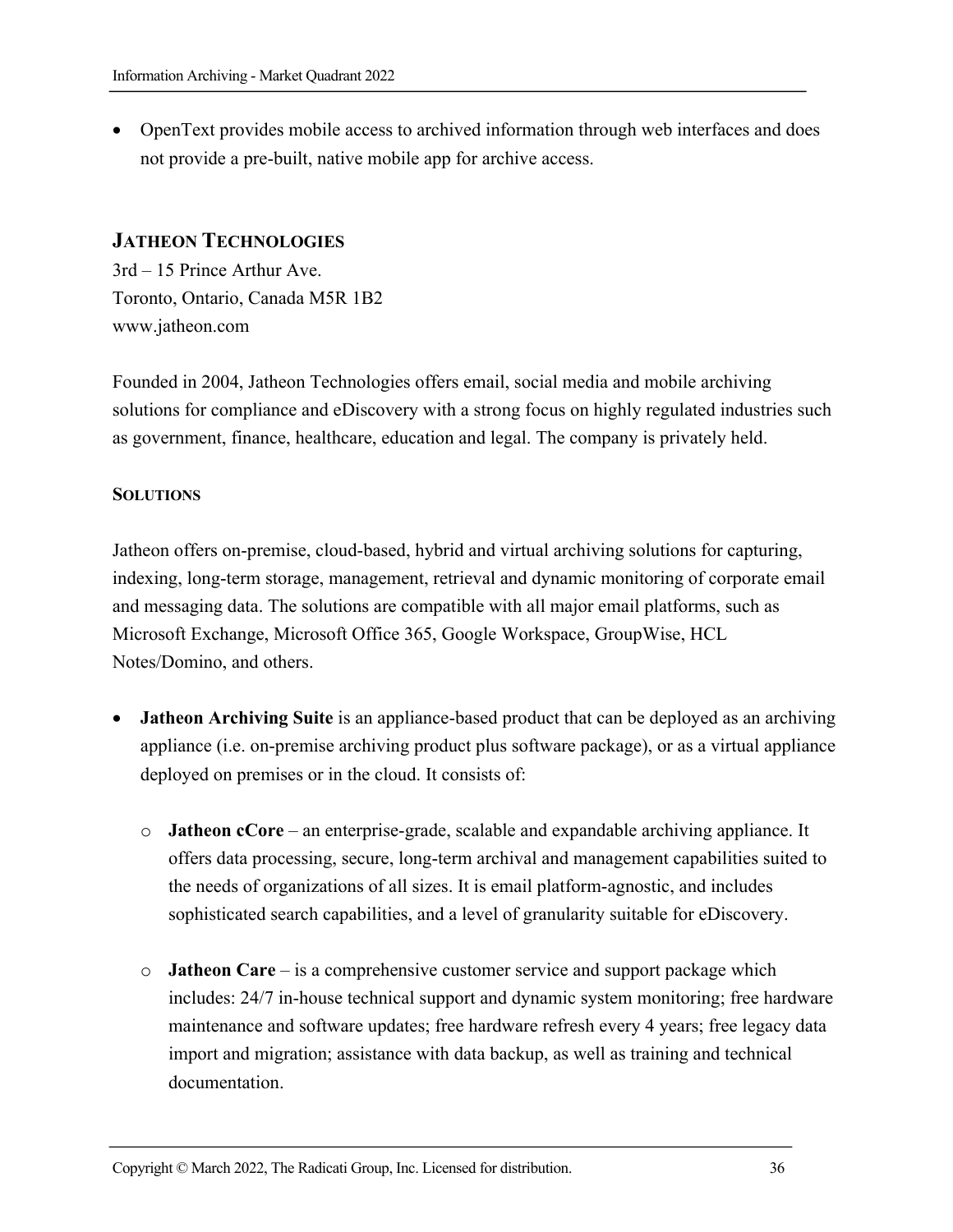In addition, Jatheon offers the following add-ons for its on-premises setup:

- o **Jatheon CTRL** ‒ a social media, SMS, MMS, phone calls, video, voicemail and instant message archiving add-on that integrates with Jatheon's email archiving software. It can archive content from major social media platforms (i.e. Facebook, Twitter, Instagram, Tumblr, Pinterest, Flickr, LinkedIn, YouTube, and Vimeo), instant messaging apps (i.e. WhatsApp), as well as mobile calls, text messages, MMS and voicemail.
- o **Jatheon Cloud Backup** data captured by Jatheon cCore can be mirrored to Jatheon's Cloud Backup for additional safety and easier disaster recovery.
- o **Jatheon Xpand** ‒ Jatheon's expansion units offer an easy and cost-effective way to add more storage without purchasing an entire new archiving appliance.
- o **Jatheon DR**  A secondary disaster recovery appliance where data is replicated from the primary archive appliance for added security and data redundancy.
- **Jatheon Cloud**  is a cloud-based data archiving platform that is email platform agnostic and includes sophisticated search capabilities and a level of granularity suitable for eDiscovery. Social media archiving is available in Jatheon Cloud, with support for Facebook, Instagram and Twitter. LinkedIn archiving is in development. Jatheon Cloud can also archive Microsoft Teams, WhatsApp (including the capture of deleted messages) and text messages/phone calls/voicemail. An integrated redaction feature, allows users to remove personally identifiable information (PII), PHI and other sensitive and protected data prior to export for FOIA and eDiscovery requests.

Jatheon's email archiving products come with the following key features:

- o *Comprehensive Indexing and Archiving* ‒ the ability to capture and archive legacy and current content together with metadata. Jatheon's solutions index all content upon capture, which allows users to search using a wide range of criteria. Jatheon solutions offer support for various content types, including email, major social media platforms, mobile messages, phone calls, voicemail, WhatsApp and video.
- o *Role-Based Access to Data* ‒ Jatheon's solutions allow the creation of custom user roles and associated permissions based on the organization's unique needs. End user access to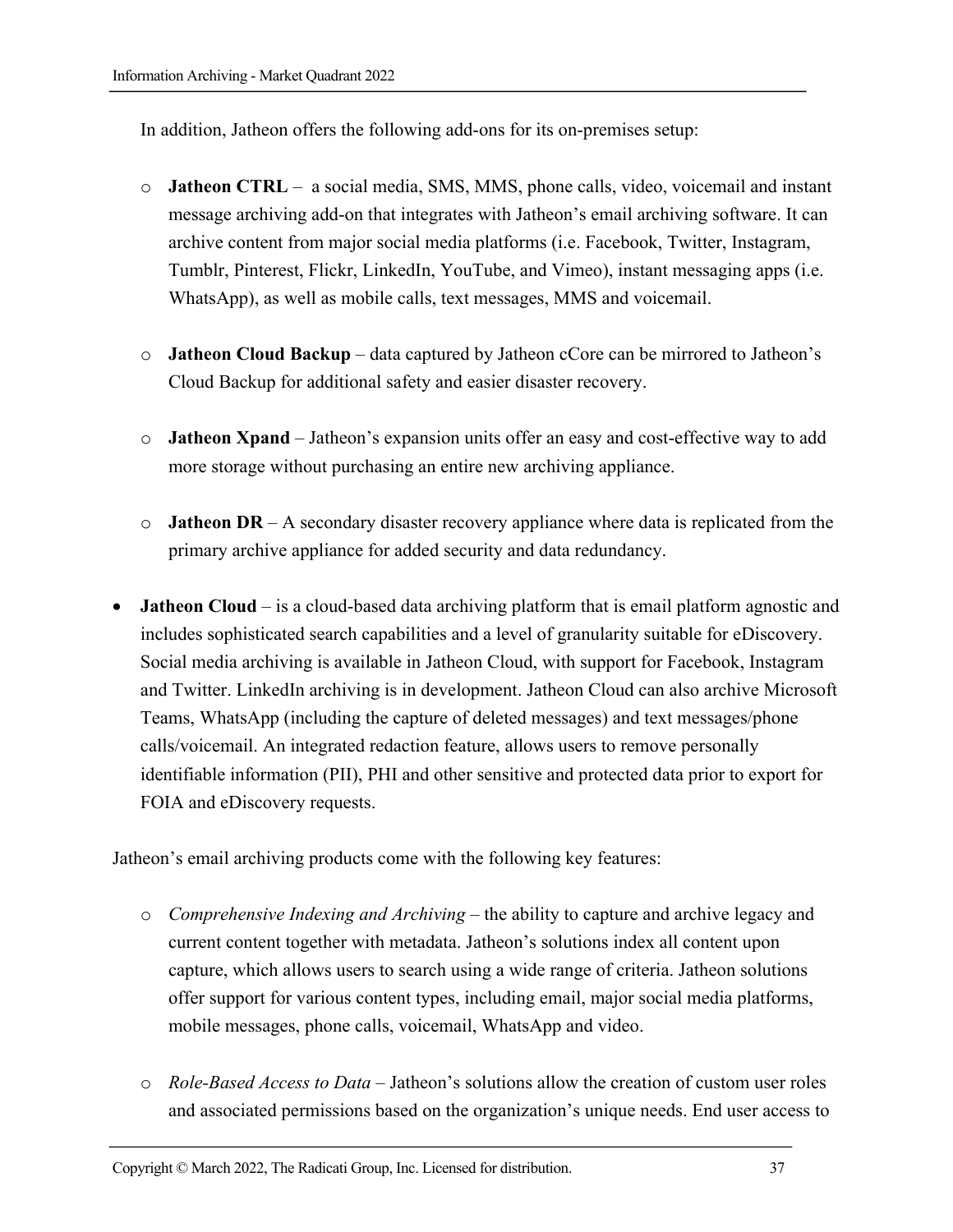their personal archive enables employees to easily access, search, organize, manage and export specific messages as needed.

- o *Comprehensive Search ‒* is available via a secure web-based interface, mobile app or through an integrated Microsoft Outlook Plugin. Jatheon offers Simple Search, for everyday queries, and Advanced Search, with full Boolean support, wildcard, proximity and fuzzy searches and the ability to search through attachments.
- o *Compliance Features* ‒ compliance with a variety of government, state and industry regulations and bodies that regulate electronic data retention and privacy in the US, Canada, Australia and Europe, including FRCP, FINRA, SEC, SOX, GLBA, HIPAA, FERPA, NARA, FOIA (and State Sunshine Laws), GDPR, CCPA, FIPPA and others. Custom retention policies as well as automatic deletion of records can be applied.
- o *eDiscovery Features* ‒ such as advanced search, legal hold, audit trail, customizable policies, saved searches and other features which allow organizations to produce evidence for litigation quickly and efficiently. Redaction of personally identifiable information is also supported.
- o *Support for Multiple Formats* ‒ Jatheon supports import, export and backup to Portable Document File (PDF), Personal Storage Table (PST), MIME RFC 822 (EML) and Notes Storage Facility (NSF) formats. Social media records can be exported to HTML.
- o *Outlook Plugin –* supports access and search of archived data directly from Outlook and is available on both Jatheon Archiving Suite and Jatheon Cloud.
- o *Mobile App –* through Jatheon Archive mobile app, users can access and search the archive from mobile devices (both Android and iOS).
- o *MSP Portal* (cloud) *–* within Jatheon Cloud, Jatheon provides managed services providers with a platform to manage their own clients.
- o *Self-Healing Storage Technology* (on-premise) ‒ prevents damage caused by deterioration of magnetic disks and contains bit rot proof for long-term data protection.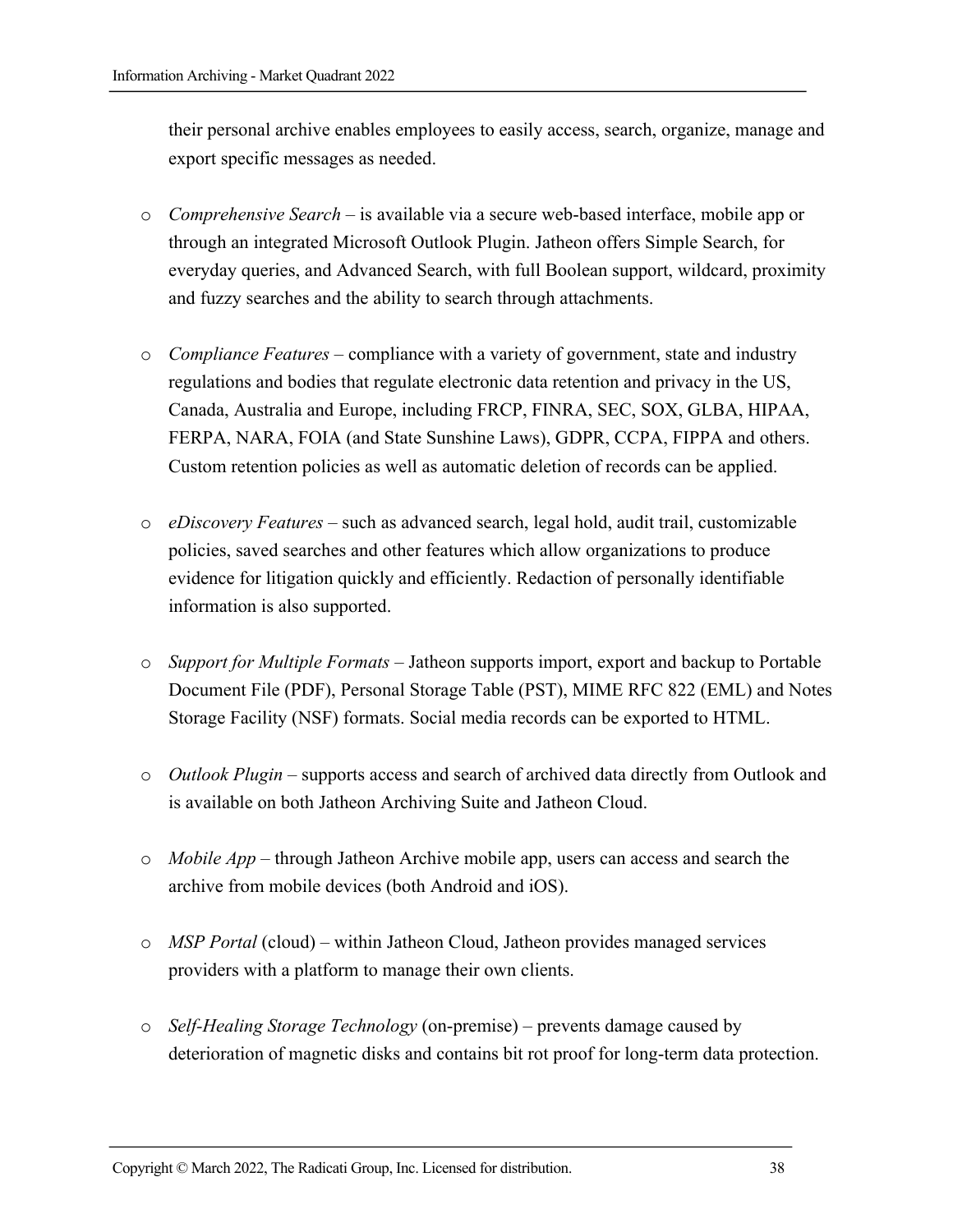o *Storage Optimization Features ‒* Include deduplication, single-instance storage (of attachments) and compression to reduce information footprint and increase data efficiency.

#### **STRENGTHS**

- Jatheon's solutions are fully platform-agnostic, compatible with all major email clients and provide archiving support for a broad range of messaging and social media content.
- Jatheon's on-premises solutions offer enhanced security with expandable, enterprise-grade hardware on all appliance models.
- Jatheon solutions are easy to deploy and manage, and offer predictable pricing designed to appeal to organizations of all sizes across all industries.
- Jatheon offers all-in-one solutions that can retain various types of unstructured data (e.g. email, social media, IM, and mobile), which is then searchable from a single screen.
- Jatheon can import data from legacy systems in PST and EML formats, and export to PST, EML and PDF.

#### **WEAKNESSES**

- Jatheon archiving capabilities for instant messaging and social media, are currently lagging somewhat behind those of other vendors. Jatheon is working to address this as part of their near term roadmap.
- Jatheon does not currently archive Microsoft SharePoint content.
- Website archiving is only supported through a partnership.
- Jatheon on-premise solution is localized only in English, the cloud solution is localized in English and German.
- While Jatheon offers both on-premise and cloud solutions, the feature set of the cloud offering is significantly more feature rich than that of the on-premise solution.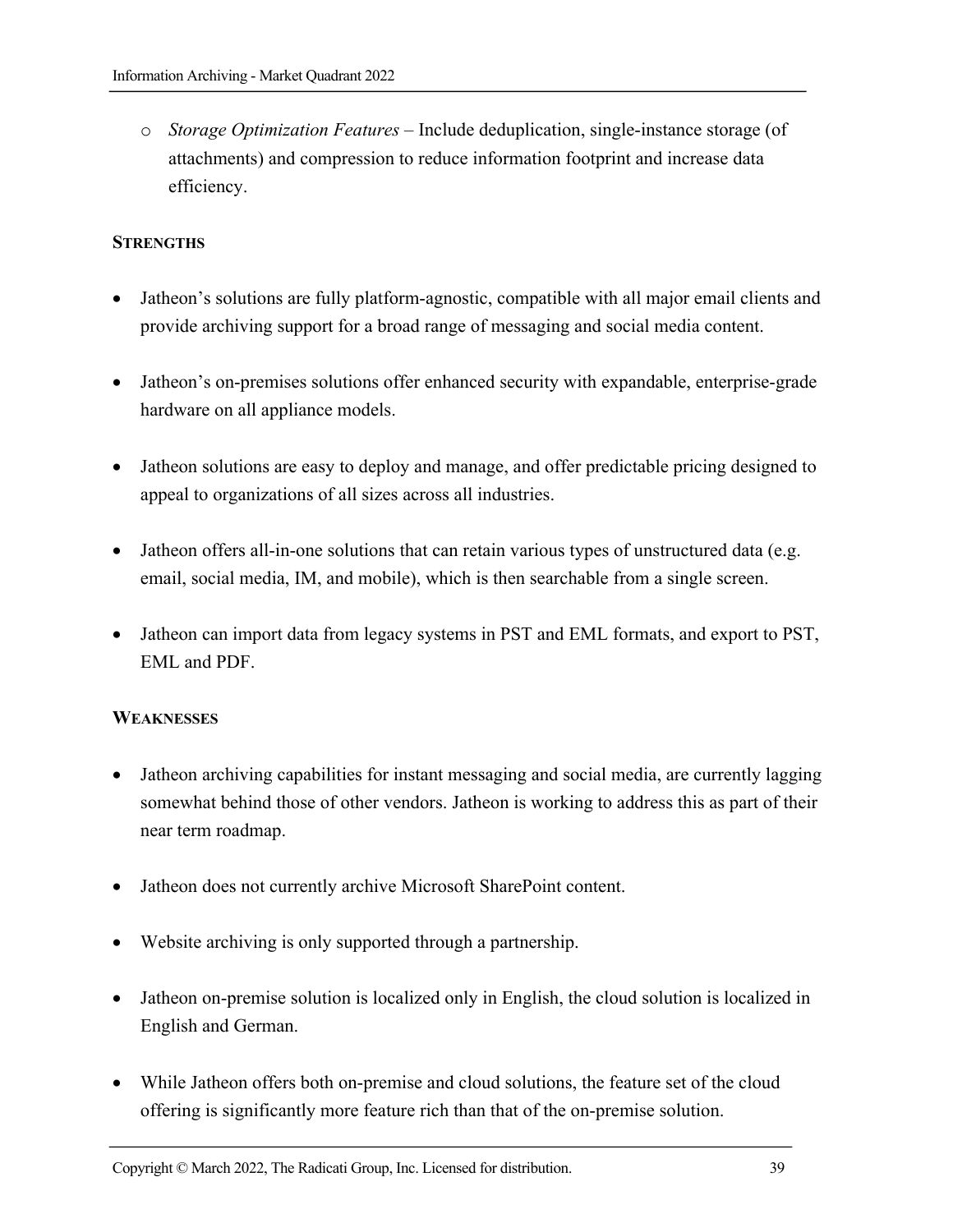#### **MICRO FOCUS**

Newbury, Berkshire The Lawn 22-30 Old Bath Road, Newbury Berkshire RG14 1QN United Kingdom www.microfocus.com

Micro Focus offers a broad portfolio of enterprise software solutions which address complex customer requirements. In late 2021, Micro Focus announced the sale of its Digital Safe Archiving and Risk Management portfolio to Smarsh, Inc. Micro Focus is publicly traded on the London Stock Exchange and the New York Stock Exchange.

#### **SOLUTION**

Micro Focus offers **Retain Unified Archiving**, which provides unified archiving of all business communications including capturing and monitoring of all email and mobile communication: SMS, MMS, Voice Calls, WhatsApp, and WeChat, in addition to iOS, Android and BlackBerry devices. It archives all encrypted SMS/Text messages and other data for iOS and Android. It is available as a cloud service or as an on-premises solution. The solution supports compliance, case assessment, search and eDiscovery use cases. Retain provides retention policies at the point of archiving and offers easy installation and administration. Data collected from multiple sources can be viewed and searched in the archive via a single interface in a unified format. Retain does not integrate with records management or ECM systems; however, it does offer a REST API, which can be used for integration with external systems and solutions. Retain offers the following capabilities:

- o *Policy Management* All Retain policies are audited for security purposes, and comprehensive audit logs are kept for all actions in the archive. Retention policies are fully customizable and automated, allowing organizations to define the message retention length and type of message to be archived.
- o *Compliance* Retain's WORM compliance is supported through proprietary third party storage providers such as EMC, Hitachi and HPE, and through iTernity iCAS support. Data in flight can be encrypted via SSL, while message body data supports AES-256 encryption. Metadata is encrypted in the database management system (DBMS).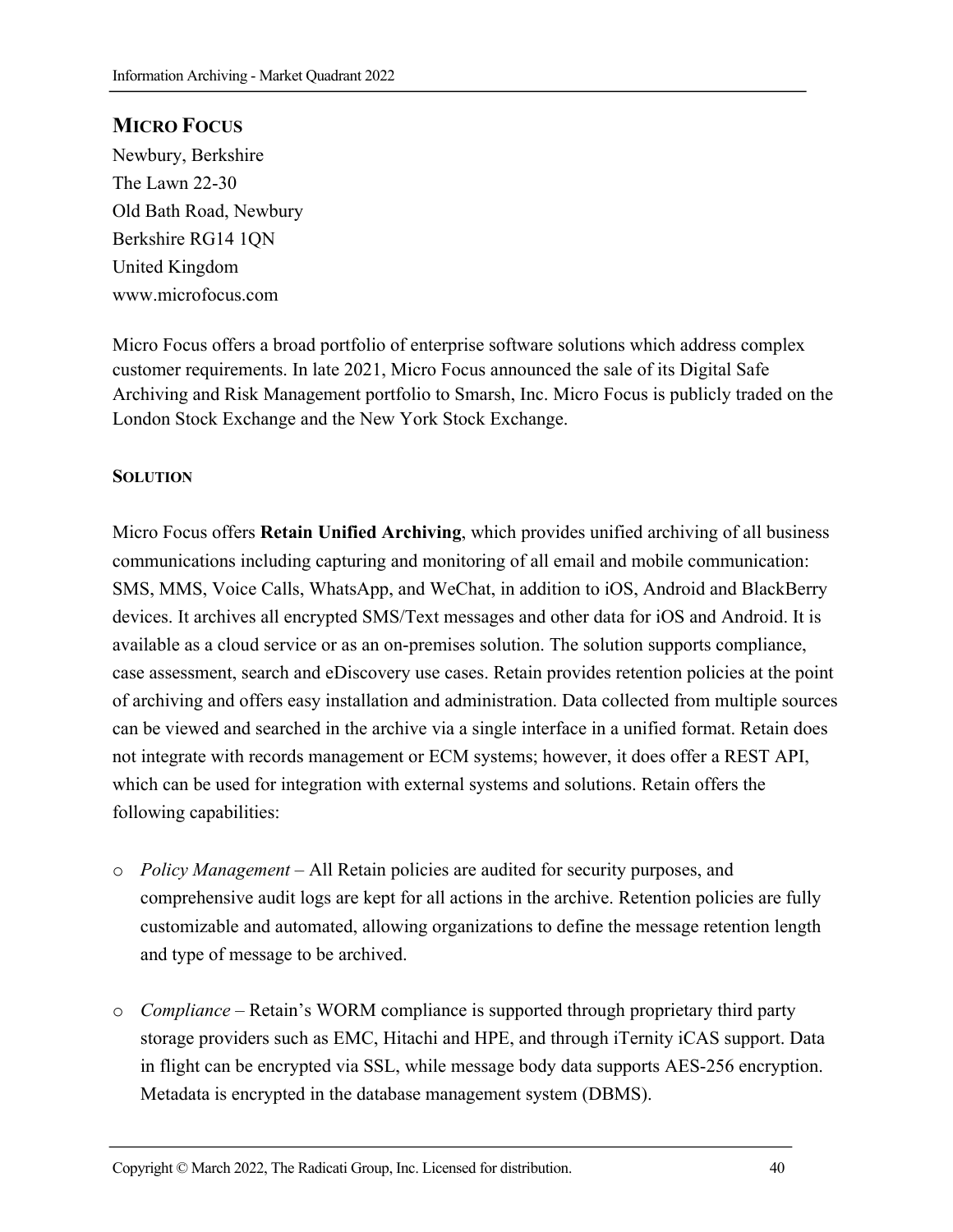- o *eDiscovery –* Retain offers integrated eDiscovery which facilitates searching across content types, including outside the archive. Organizations can place litigation holds, print, forward, save, redact, strikeout and export message data. Retain exports data to PST, PDF or standalone archive viewer formats. The exported file is fully indexed, searchable, and includes a table of contents for quick browsing.
- o *Access*  Retain's end-user-directed archiving is achieved by either an email to a specific folder (or set of folders) or by assigning a category to relevant messages. It also offers plugins for GroupWise and Outlook, a web based interface, on offline viewer, and a mobile app for archive access.
- o *Reporting*  Retain's Reporting and Monitoring module provides reporting for auditing, archive job status, archive storage status, index status, general server statistics and more.

Micro Focus supports organizations who need to comply with a wide range of regulatory requirements, such as SEC, FINRA, Dodd-Frank, MiFID II, GDPR, HIPPA, FTC, and FDA – offering the ability to address these needs with "a single pane of glass."

#### **STRENGTHS**

- Retain supports a very broad set of enterprise content sources, including email, IM, voice recordings, images, files, mobile and more.
- Retain supports a broad range of email platforms, which include: Microsoft Exchange, Microsoft Office 365, Google G Suite, and others.
- Retain's administrative and compliance interface is easy to use for administrators, human resources, legal personnel, auditors, compliance personnel and other named users.
- Retain Archiving and Oversight allow organizations to capture archive and monitor mobile communication: SMS, MMS, Voice Calls, WhatsApp, and WeChat, while maintaining oversight and auditing trails.
- Retain's build in eDiscovery tools and mobile app allow organizations to easily place litigation holds, print, forward, save, redact, strike-out, and export message data.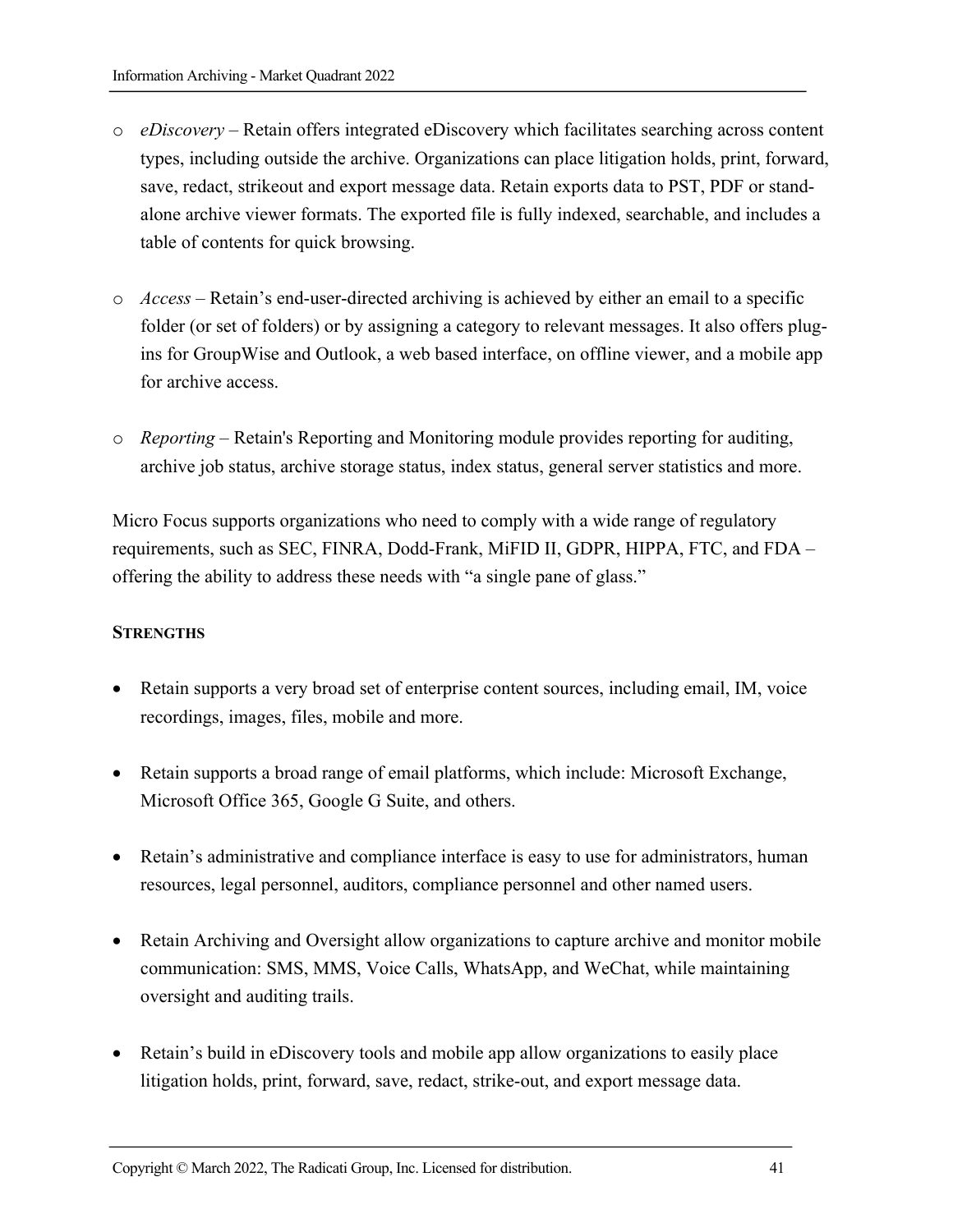#### **WEAKNESSES**

- Retain's archiving is limited to messaging, attachments, and mobile communication, but does not support file archiving.
- Retain does not offer a native DLP solution.
- In early 2022, Micro Focus completed the sale of its Digital Safe business to Smarsh, at the time of this writing it is too early to assess what impact this will have on Micro Focus's overall archiving and compliance market direction.

#### **MICROSOFT**

One Microsoft Way Redmond, WA 98052-6399 www.microsoft.com

Microsoft delivers products and services to businesses and consumers that include solutions for office productivity, messaging, collaboration, and more.

#### **SOLUTION**

Microsoft offers native archiving functionality: on-premises, through deployments of Microsoft Exchange Server (i.e. 2010 SP2 or later, 2013, 2016, 2019); cloud-based, through select Microsoft Office 365 plans; or as a stand-alone cloud solution, called Exchange Online Archiving, for cloud or on-premises customers. All Microsoft archiving solutions meet SEC Rule 17a-4 requirements.

**Microsoft Exchange Server** and **Microsoft Office 365** – offer native archiving and compliance features, also referred to as In-Place Archiving, which include:

• *Personal Archive* – the Personal Archive feature is a specialized mailbox that integrates with a user's primary mailbox. Users can access the Personal Archive through Microsoft Outlook or Outlook on the web. Email messages can be archived manually or automatically based on policies created by administrators. Office 365 offers unlimited archiving (also called auto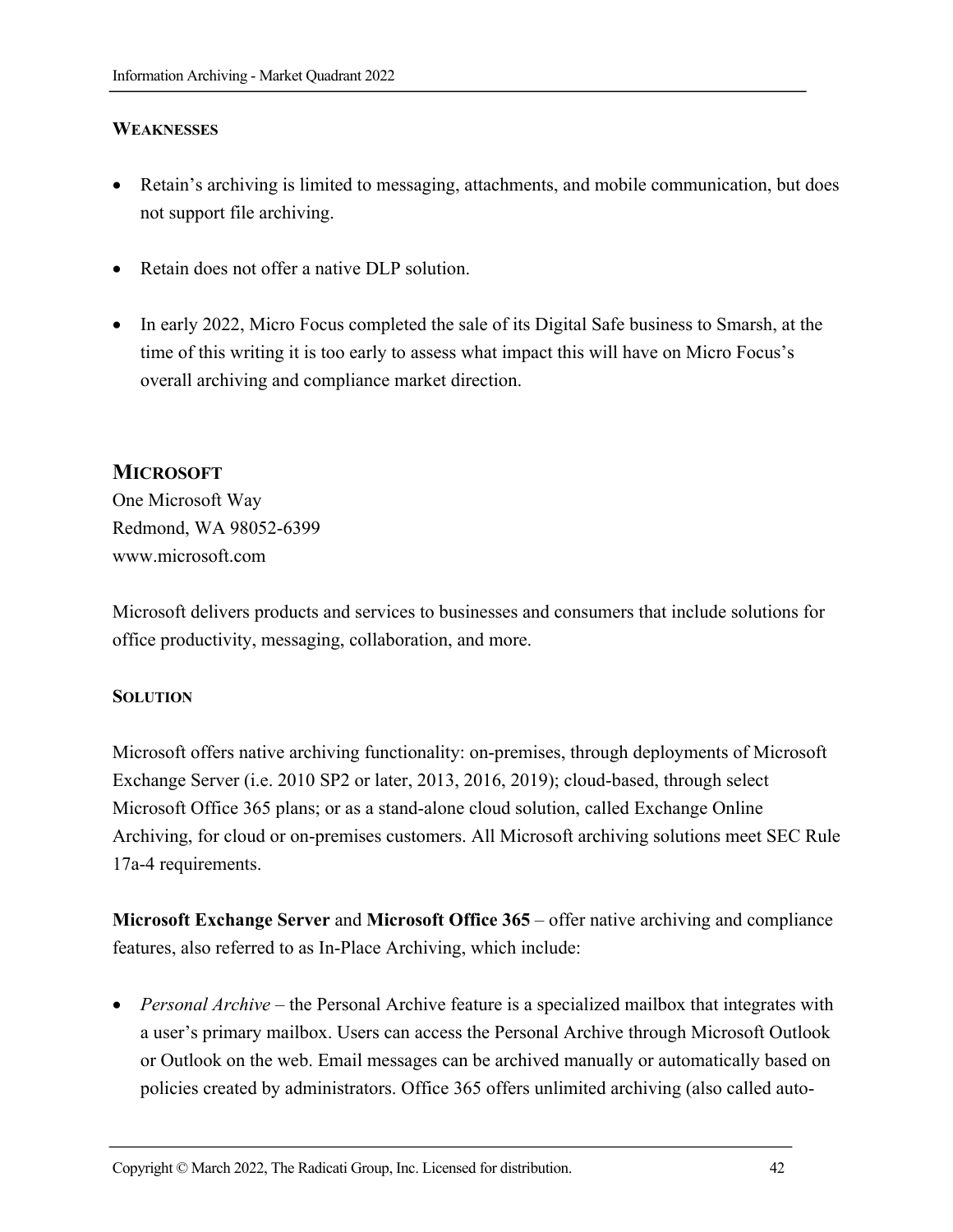expanding archiving) where when a user's initial storage quota is reached Office 365 automatically increases the size of the archive, without the need for user or administrator intervention.

- *Retention Policies* retention policies can be defined to dispose of email messages after a defined period of time. Microsoft Exchange Server utilizes retention tags to classify each email message. This process is fully automated. Data retention policies can apply to the entire organization, specific locations or users. When content is subject to a retention policy, users can continue to edit and work with the content because it is retained in place. If users edit or delete content that is subject to a retention policy, a copy is retained to a secure location while the policy is in effect. In addition, in order to comply with regulations such as SEC Rule 17a-4, which require that after a retention policy is turned on it cannot be turned off or made less restrictive, Microsoft supports Preservation Lock which means that after a policy is locked no one, not even administrators can change or turn it off.
- *Multi-mailbox Search* enables searches across a broad range of mailbox items, including: mail, attachments, calendar appointments, tasks, and contacts. Multi-mailbox can search simultaneously across mailboxes, Personal Archives, and recovered items from the webbased console. In Office 365 a Content Search tool is provided through the Security & Compliance Center which allows to quickly find email in Exchange mailboxes, documents in SharePoint and OneDrive, and conversations in Teams.
- *In-Place Hold* and *Litigation Hold* In-Place Hold allows users to search and preserve messages matching specified query parameters. Litigation Hold preserves all mailbox content. Both protect messages from deletion, modification, and tampering. Messages can be preserved indefinitely, or for a specified time period. Administrators can place specific mailboxes on litigation hold during a pending or ongoing legal investigation. The Litigation Hold process is transparent to end users.
- *Importing Historical Data* historical email data from PSTs can be imported directly into Microsoft Exchange Server.
- *In-Place Discovery* enables authorized users to perform federated searches across Microsoft SharePoint and SharePoint Online websites, documents, file shares indexed by Microsoft SharePoint, mailbox content in Microsoft Exchange Server, and archived Teams content. Office 365 provides eDiscovery tools in the Security & Compliance Center.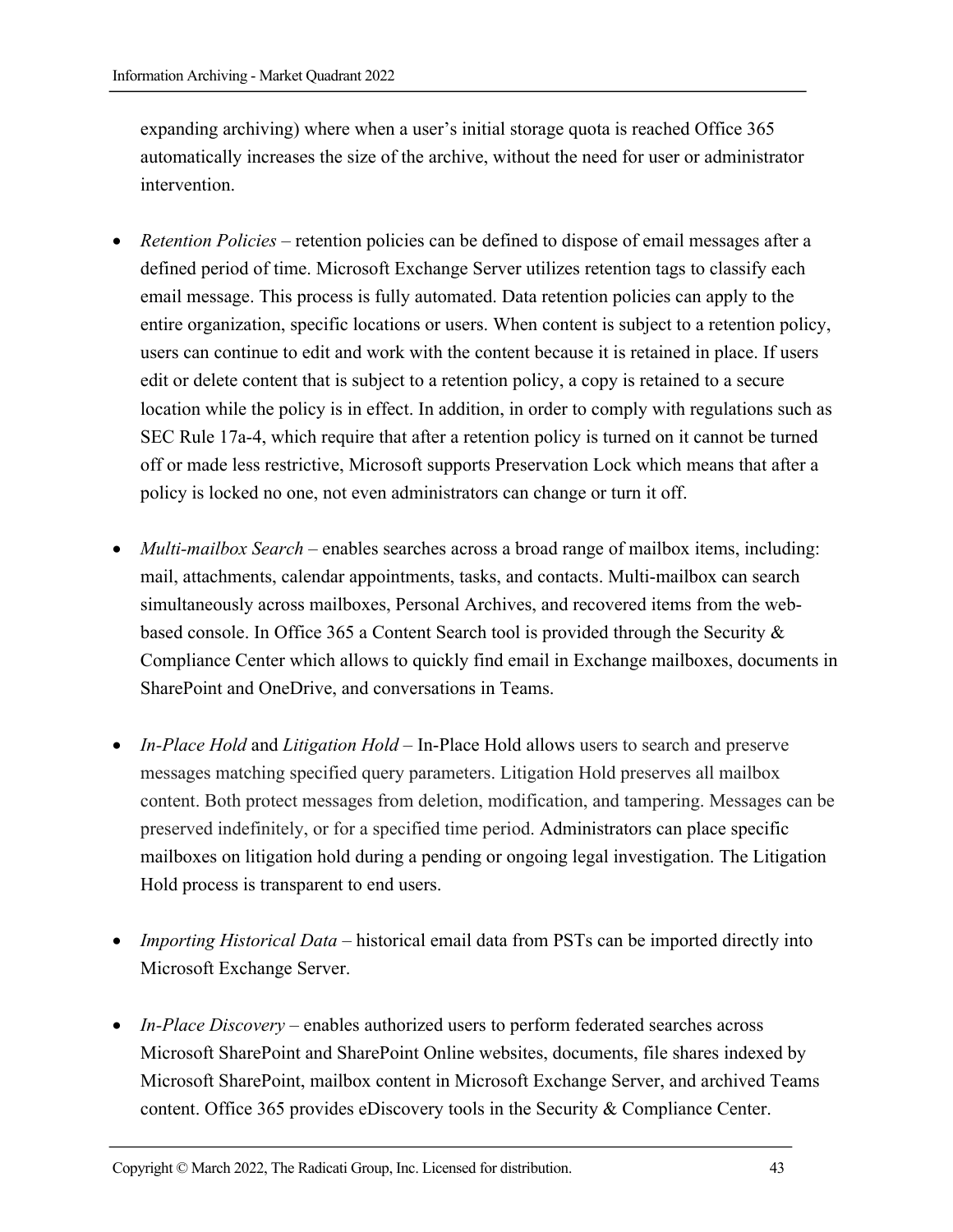Organizations can set up eDiscovery cases to control who can create, access and manage eDiscovery cases. The Content Search tool can be used to search locations on hold for content that might respond to cases, as well as export and download results for further investigation by external reviewers. Organizations with the Office 365 E5 subscription can also prepare search results for analysis in Advanced eDiscovery, which supports text analytics, machine learning and predictive coding to process vast quantities of data to identify items that are relevant to a specific case.

• *Archiving third-party data* – Office 365 supports the import and archiving of third-party data from social media platforms (e.g. LinkedIn, Facebook, Twitter, Yammer, and others), Instant Messaging (e.g. Cisco Jabber, and others), document collaboration (e.g. Box, DropBox, and others), SMS/text messaging, and vertical industry applications (e.g. Salesforce Chatter, Thomson Reuters, Bloomberg, and others). Customers, however, must work with Microsoft partners to deploy and configure connectors that will extract items from the third-party data source and import into Office 365.

Microsoft also offers **Exchange Online Archiving,** which provides the option of cloud-based archiving for customers that have deployed Microsoft Exchange Server on-premises (i.e. Exchange Server 2019, 2016, 2013, and 2010 SP2), or as an add-on to certain Exchange Online or Microsoft365 plans. Microsoft Exchange Online Archive includes:

- *Retention Policies*  email messages can be automatically moved to the personal archive in a specified number of days and deleted after another span of days.
- *In-Place Hold* and *Litigation Hold* enables users to delete and edit mailbox items (including email messages, appointments, and tasks) from both their primary mailboxes and archives, while the items are still captured by the hold thus preserving immutability. Administrators can setup legal holds on individual users or across an organization.
- *In-Place eDiscovery* Exchange Online Archiving supports In-Place eDiscovery to allow searching the contents of mailboxes in an organization. Administrators or authorized Discovery managers can search a variety of mailbox items, including email messages, attachments, calendar appointments, tasks, and contacts. In-Place eDiscovery can search simultaneously across primary mailboxes and archives.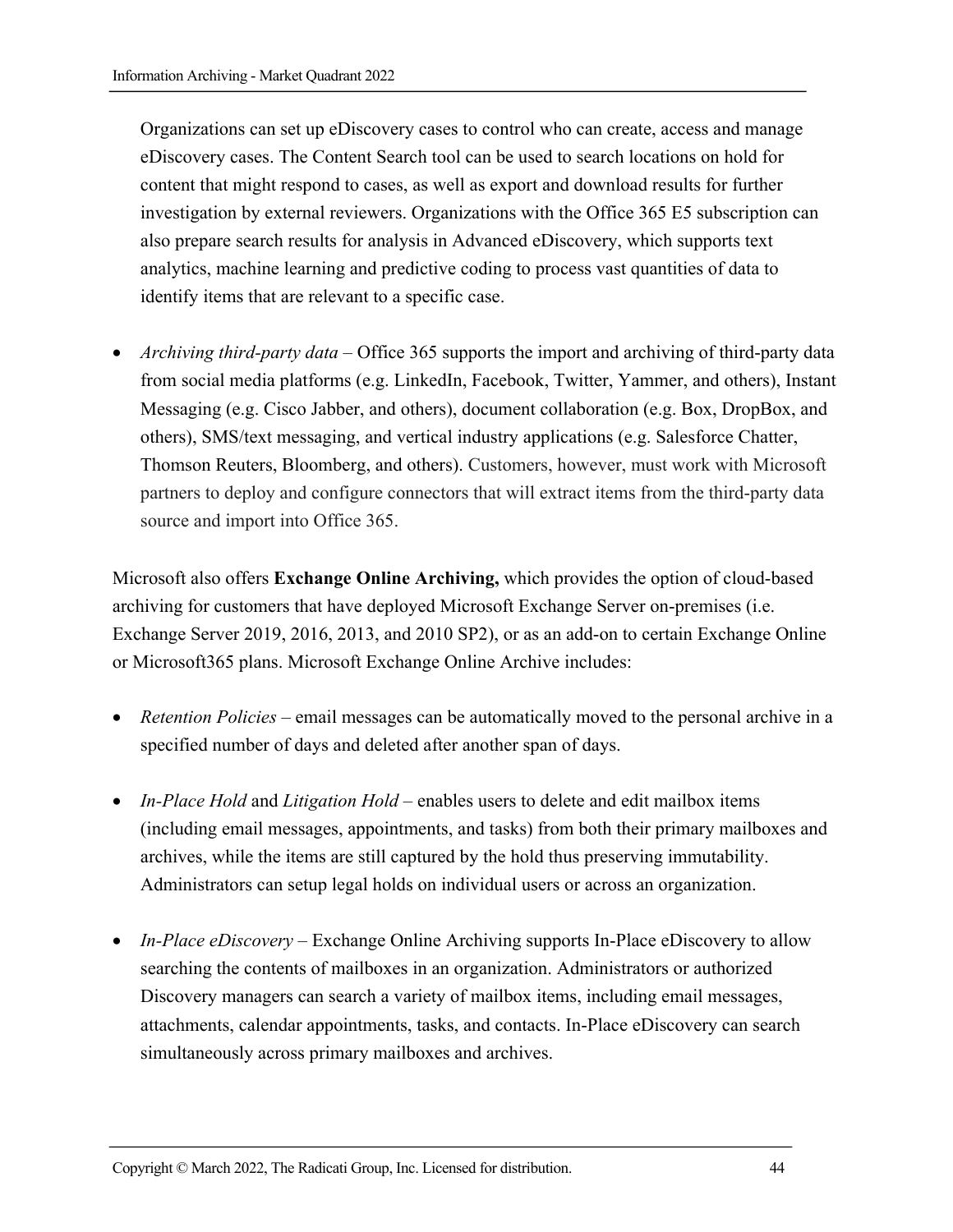- *Instant Messaging Archiving* Microsoft Exchange Online Archive can archive Teams content. IM conversations can be stored in a user's mailbox and then sent to their personal archive.
- *Access to the Service* users and administrators can access Microsoft Exchange Online Archiving from the Microsoft Outlook email client, or online through Outlook on the web.
- *Customization* Microsoft Exchange Online Archiving comes with a number of customized reports to establish an audit trail of any inquiry.
- *Auto-expanding archiving* delivers unlimited archiving, by automatically adding storage capacity when the user's initial storage quota is reached.

#### **STRENGTHS**

- Archiving comes as a native feature of Microsoft Exchange Server and Microsoft Office 365, which helps streamline integration between the archiving platform, archive content, and user access.
- Microsoft Office 365 offers a consistent set of native information archiving, search and eDiscovery capabilities across email, SharePoint, OneDrive, and Teams, which is a valuable investment for organizations vested in these technologies.
- Microsoft archiving is available as an on-premises solution, cloud service, or a hybrid solution (for instance customers of on-premises Exchange can deploy Microsoft Online Archiving for cloud based archiving).
- Microsoft's on-premises Exchange Server archiving and cloud-based Microsoft Online Archiving, both support archival of Microsoft SharePoint and Teams content.
- Tight integration between In-Place Holds and In-Place Discovery features allows users to simultaneously search and place holds on content within the same interface and query.
- For basic eDiscovery, Microsoft's legal hold feature prevents data from being deleted or edited during an internal or external investigation. Customers with the Office 365 E5 subscription, can also leverage Advanced eDiscovery, which uses machine learning and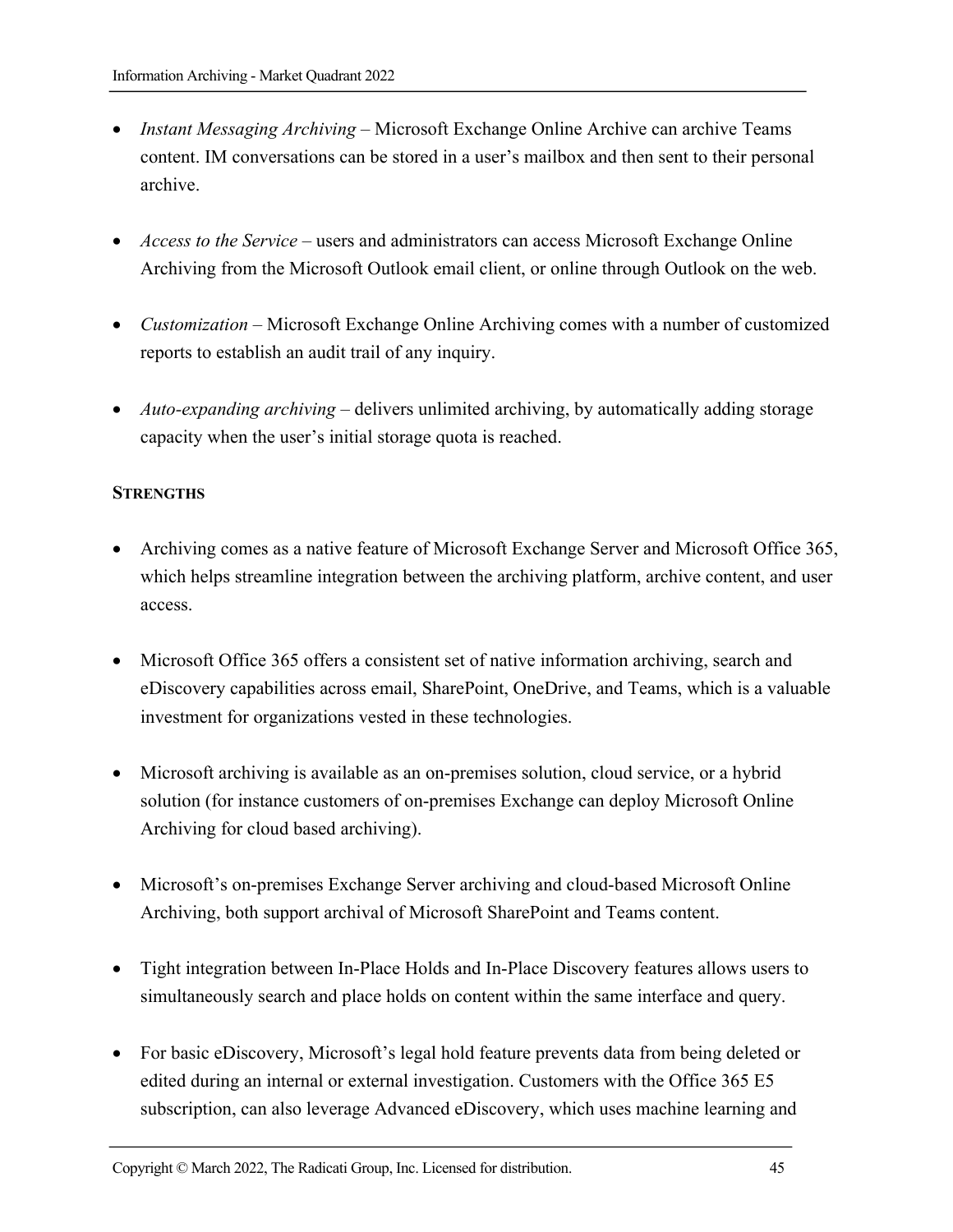predictive coding, to help process vast quantities of data relevant to a specific case.

#### **WEAKNESSES**

- For on-premises deployments, Microsoft Exchange Server does not offer single instance storage (i.e. de-duplication), instead it keeps multiple copies of email messages and attachments. This requires an increase in storage capacity and can affect Microsoft Exchange Server's backup and restore capabilities.
- Microsoft archiving is highly Microsoft-centric and does not provide support for non-Microsoft email platforms.
- Microsoft supports archiving of third-party content data in Office 365, however, this is not available through native connectors, but rather it must be handled through third-party integrations performed by Microsoft partners.
- Microsoft archiving allows archived data to be accessed by IT administrators, however, support for end user access to their personal content archive is available only through each separate application (e.g. Outlook and Outlook on the web for email content).
- Customers we spoke to as part of this research, often indicated that while they value Microsoft's native archiving and retention capabilities as a good starting point for their information retention strategies, they typically also deploy additional archiving solutions from best-of-breed vendors.

#### **GOOGLE**

1600 Amphitheatre Parkway Mountain View, CA 94043 www.google.com

Founded in 1998, Google offers solutions for businesses and consumers. The Google Cloud portfolio of products, services and tools is aimed at the needs of enterprise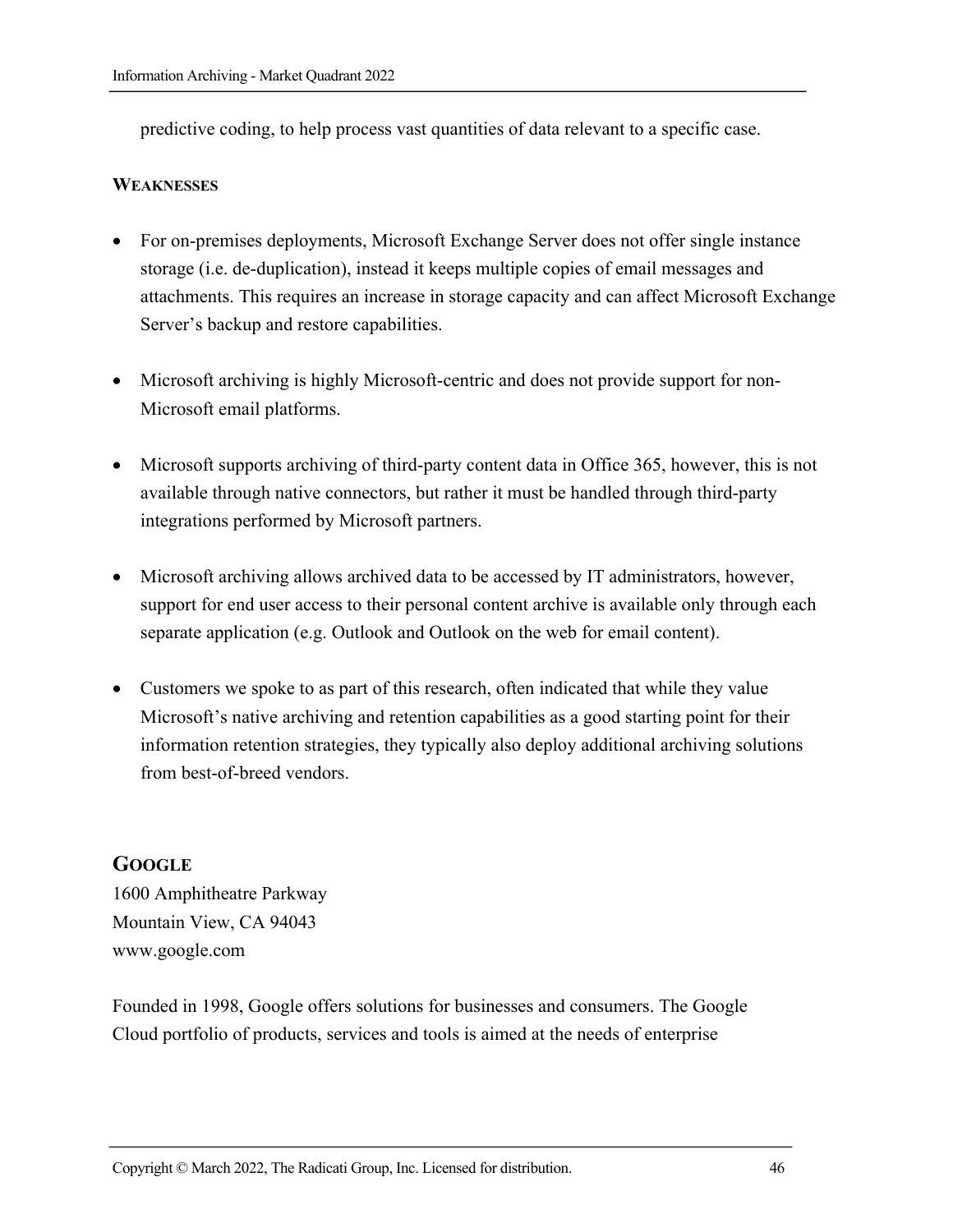customers. It comprises the Google Cloud Platform which spans storage, infrastructure, networking, data, analytics and app development, machine learning tools and APIs as well as Google Workspace email, collaboration and productivity tools.

#### **SOLUTION**

Google Workspace includes **Google Vault**, its own web-based retention management, information governance, and eDiscovery solution. Vault works natively within Workspace and is built on the same infrastructure.

Currently, Vault supports search, export, retention and legal holds for Gmail, chats in Google Chat and Google Meet, Google Drive (including shared drives), Google Voice (both standard and premier), Jamboard and Google Groups.

Key features of Google Vault include:

- *Retention Management* Vault provides a single interface where email Drive content, Chats, Meet video files, Q&A and polls, group conversation, Voice mails and logs are managed inplace. This includes email messages in Google Groups as well as files in Drive (including shared drives). Audit trails provide reports on user activity and actions in Vault. Businesses can define retention policies for email, documents and other supported content.
- *eDiscovery* search tools enable the finding and retrieval of all email, chat messages, and Google Drive files relevant to a particular case or investigation. Vault includes Google search algorithms for domain wide searches across large amounts of email and files. Search queries can be defined and saved for future use by authorized users. Messages and documents can be exported for further review and processing. Legal holds can be placed on users to prevent the deletion of email, documents and other content. Vault also supports API access for ease of integration with third-party eDiscovery products.
- *Security* security features of Vault include access controls, encrypted connection to Google's servers, and built-in disaster recovery.

#### **STRENGTHS**

Google Vault provides a familiar interface for Google Workspace users, and is easily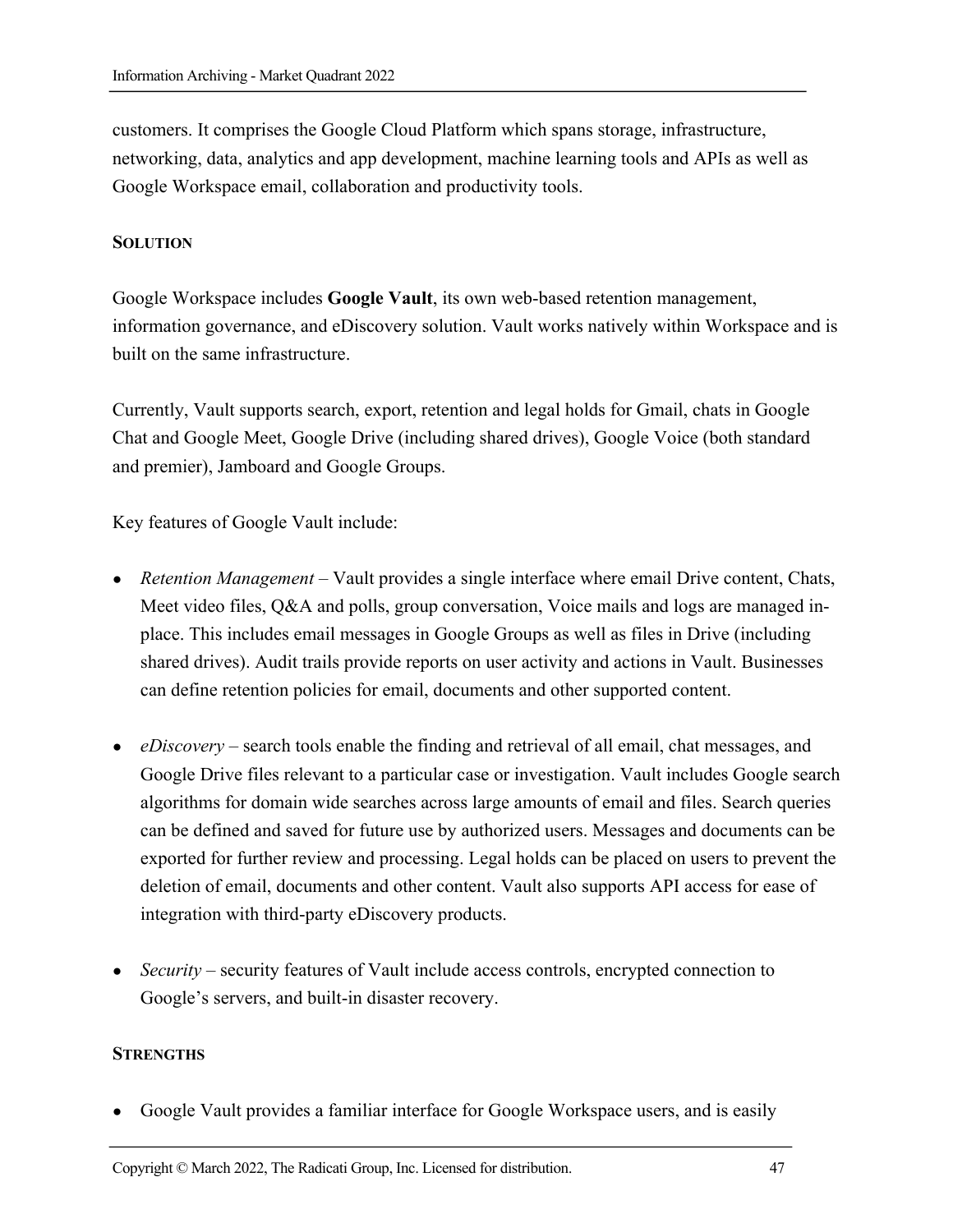deployed and managed in conjunction with Workspace services.

- Google Vault administrators can apply retention and preservation policies to Gmail, Drive, Chat, Meet, Groups and Voice content. Indefinite retention periods are also supported within Google Vault. Vault Administrators can also place user accounts on hold, preserving all Gmail, Drive, Chat, Meet, Groups and Voice data that they own or have direct access to.
- Google Vault provides search and export functionality for email, chats, and documents. Search results can be exported and provided to a third-party.
- Vault offers manage-in-place capabilities by applying retention policies directly to Google Workspace data, without the need to move, export, or create a copy of data in a separate location.
- As part of the Google Workspace platform, the Google Vault interface is localized in various languages, and Vault supports content from many more languages.
- A number of third party eDiscovery and Archiving vendors have integrated their solutions directly with Google Workspace and Google Vault to enable deeper eDiscovery and archiving capabilities that some organizations can use.

#### **WEAKNESSES**

- Google Vault does not currently integrate with all Google Workspace services. However, Google is working to address this in future releases.
- While Google Vault offers eDiscovery capabilities, these are fairly basic at this time and are mostly meant to complement third party eDiscovery solutions.
- Google Vault is aimed at Workspace customers. Organizations with more heterogeneous mail or information content environments will need to invest in a complementary archiving solution or look elsewhere for their archiving needs.
- Google Vault is available only as a cloud service. Customers interested in on-premises or hybrid deployments for archiving will need to consider alternative vendors.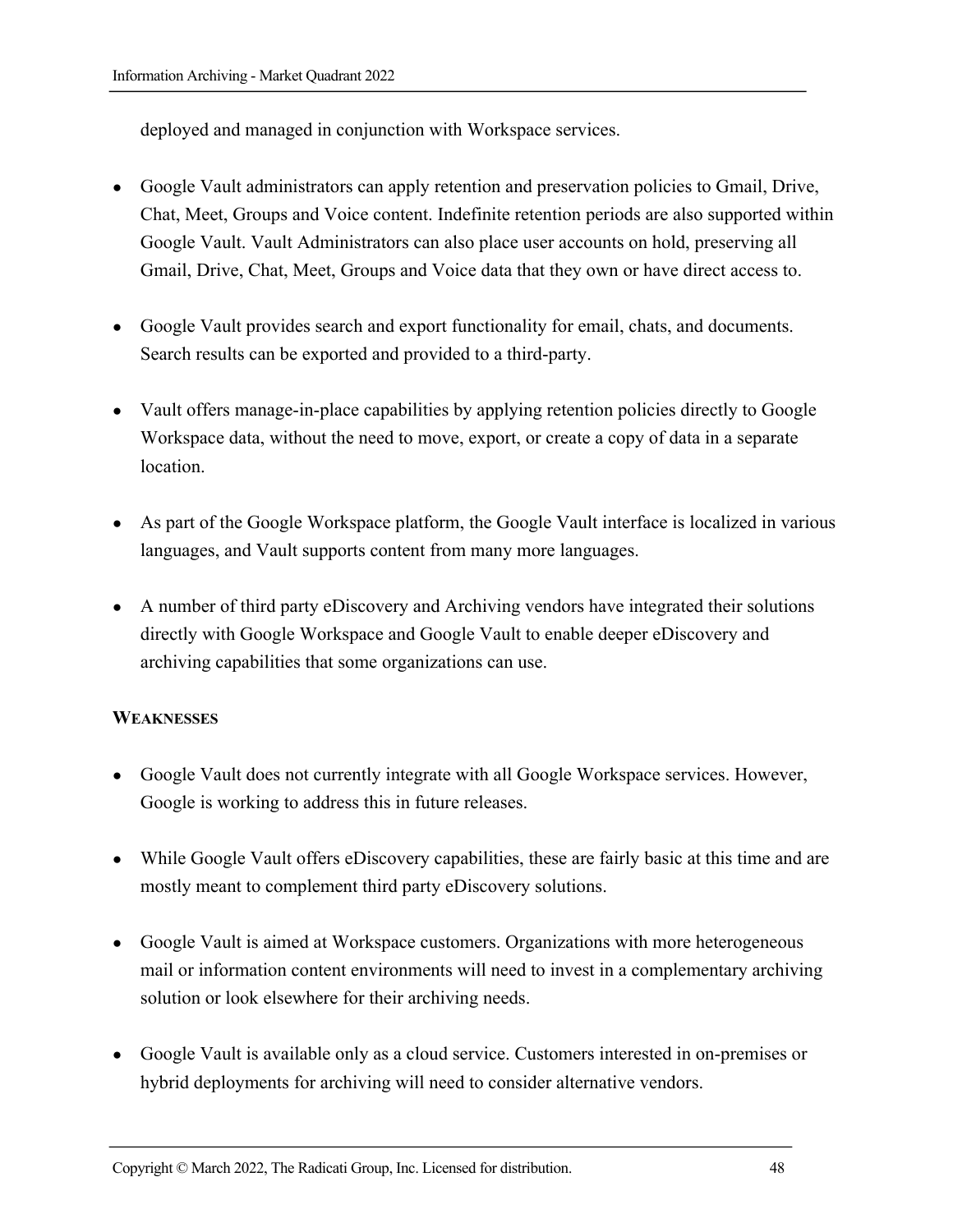#### **BARRACUDA NETWORKS**

3175 Winchester Blvd Campbell, California 95008 www.barracuda.com

Barracuda Networks, founded in 2003, provides security, archiving and storage solutions. Barracuda Networks is a privately held company, owned by equity firm Thoma Bravo.

#### **SOLUTIONS**

Barracuda offers the following archiving solutions:

- **Barracuda Message Archiver** is an appliance-based archiving solution for email and other message content. It is available as an on-premises appliance or a virtual appliance, and can be deployed in private or public clouds, including Amazon AWS.
- **Barracuda Cloud Archiving Service** is a SaaS solution which uses the Barracuda Cloud to deliver a cloud based archiving service. It is hosted and managed by Barracuda in their own datacenters, and does not require additional on-premises customer hardware or software. The service is also a central component of the **Barracuda Essentials** suite of cloud services, which is aimed at organizations moving to cloud based solutions, such as Microsoft Office 365 and Google Workspace.
- **Sonian View** is an email archiving solution for legal, regulatory and continuity purposes and for gaining organizational insights. Customers can archive and search their email, including more than 500 attachment types, as well as Microsoft Teams messages. Sonian offers unlimited storage at low and predictable costs. Sonian's archive is offered in cloud ecosystems (e.g. AWS, Azure, IBM SoftLayer, and more). Sonian is aimed mainly at the MSP reseller market.

Barracuda archiving solutions provide the following key features:

o *Comprehensive Archiving* – allows both current and historical email data to be captured and archived, with support for non-email content enabling customers to also archive messages, appointments, contacts, notes, tasks and IM conversations.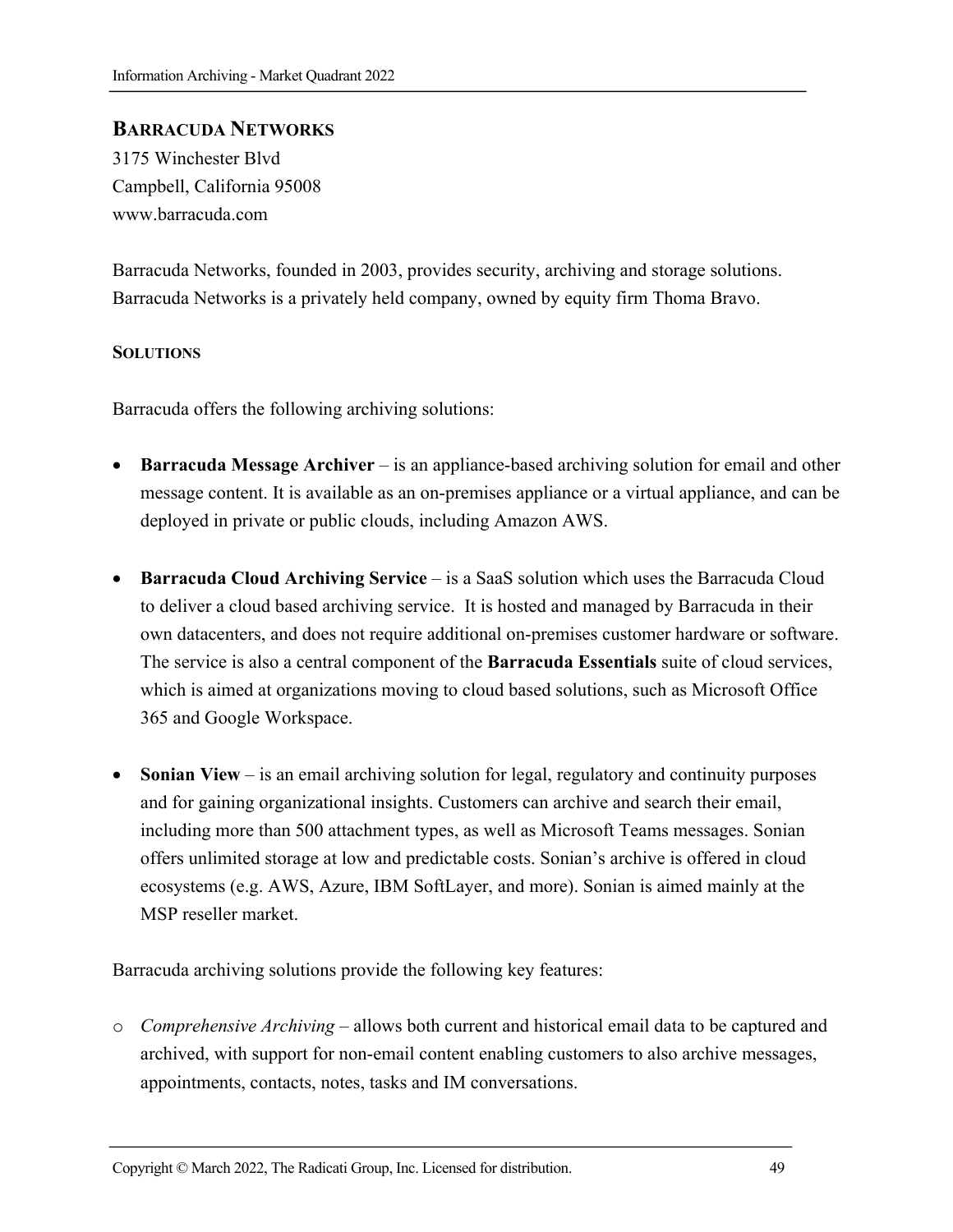- o *Archive Access* an Outlook Plug-in provides fully integrated access to archived data from the desktop alongside email, and data can be cached to provide ongoing access when offline. A dedicated web client interface is available for anytime/anywhere mobile access to archived data.
- o *Archive Management* role-based administration provides user-level access controls, with configurable granular permissions provided for managing auditor access to data. Direct integration with LDAP/AD provides easy end-user access with minimum configuration. Sonian users can also be configured with Microsoft Single Sign-On. Violations of message policies are reported to auditors, and the Message Archiver also provides comprehensive real-time reports and statistics on data volume, traffic, and storage utilization.
- o *Compliance* SMTP Journal Capture ensures an accurate and unmodified copy of every email sent or received, including details of all recipients. Email is captured without opportunity for amendment or deletion. Granular data retention policies can be customized to meet complex regulatory or business requirements, and a comprehensive audit trail ensures that a full record of all system activities can be provided to demonstrate compliance.
- o *eDiscovery* multilevel full text searches can be conducted on all message content and attachments as well as message header fields, tags and metadata fields. Search criteria can be saved for future use, and search results can be tagged for future identification, or placed on legal hold if needed. Relevant data can be exported as needed for further processing.
- o *Storage Management (Barracuda Message Archiver)*  uses message stubbing to remove archived content from Exchange whilst retaining full access for the end user. Messages and attachments are de-duplicated using Barracuda's single-instance storage technology, and then compressed to maximize archive storage efficiency.
- o *PST Management –* Barracuda PST Enterprise is available as an option, and provides an advanced capability for IT Administrators to discover and manage PST files throughout their organization.
- o *Data preservation* **–** Data in Barracuda's cloud is encrypted both in transit and at rest using AES 256 cypher-strength encryption. This provides a persistent, immutable record of discussions, documents and data.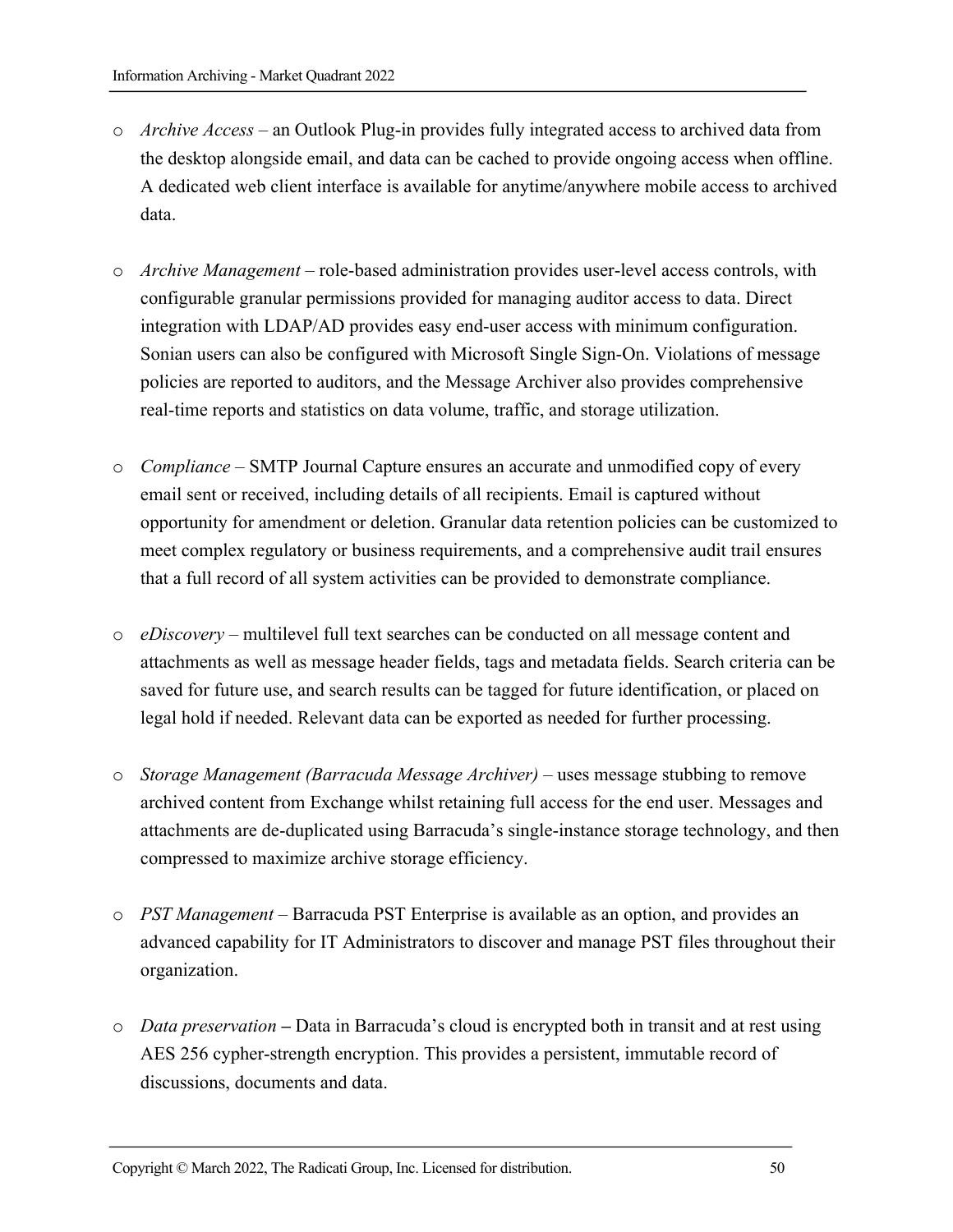o *Communications Insights –* Sonian's cloud archive features an analytics dashboard, which proactively delivers security insights, analyzing data in email communications and attachments. It highlights unusual activity, and flags messages which may present a risk of security breaches, intellectual property loss or compliance violations.

#### **STRENGTHS**

- Barracuda products offer simple per-user or per-appliance pricing and no additional charges.
- The Barracuda Cloud Archiving Service integrates with Microsoft Office 365, Microsoft Exchange, Google Workspace, and other email services to provide a complete cloud-based archive with no additional customer hardware or software required.
- The Barracuda Message Archiver can mirror data to the Barracuda Cloud Archiving Service for secure longer-term retention and storage, or to facilitate disaster recovery.
- Barracuda provides multiple user interface options, including companion applications for Window and macOS, an Outlook add-in, and a web interface.
- Sonian offers strong analytics capabilities which help extract knowledge and insights from archived communications data to help IT and legal users, proactively achieve risk mitigation through the enforcement of data governance, compliance and corporate policies.
- Sonian has a well-established MSP partner reseller ecosystem that delivers its solutions to end customers.

#### **WEAKNESSES**

- Barracuda offers limited archiving support for enterprise social media services, Microsoft SharePoint, Slack, or website content.
- Archiving of instant messaging is limited to Skype for Business conversation imports.
- Sonian currently offers access to content from browsers, or through Office 365/Outlook. However, access through iOS and Android mobile apps has been discontinued.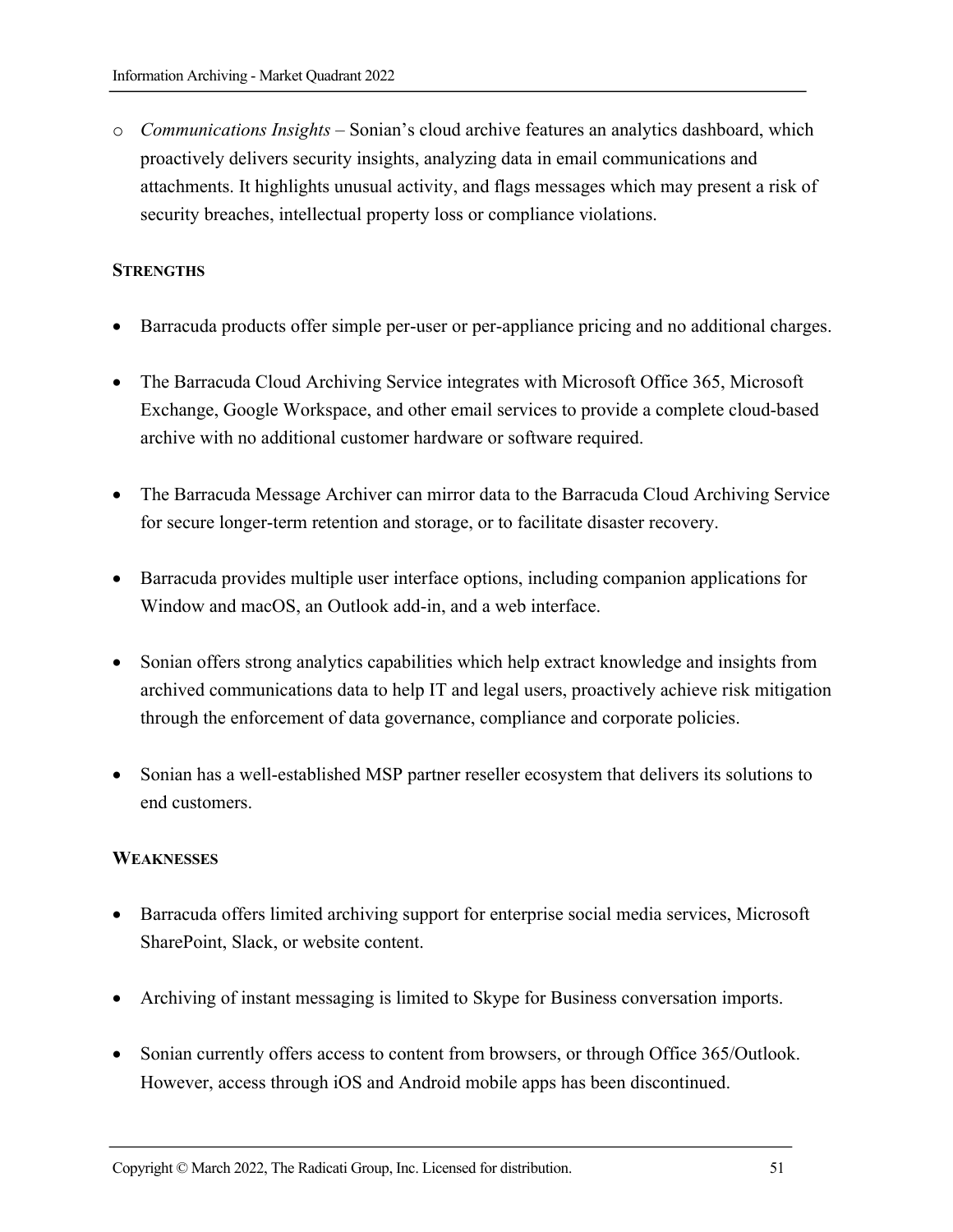• Sonian is currently localized only in English, however, localization in other languages is under development.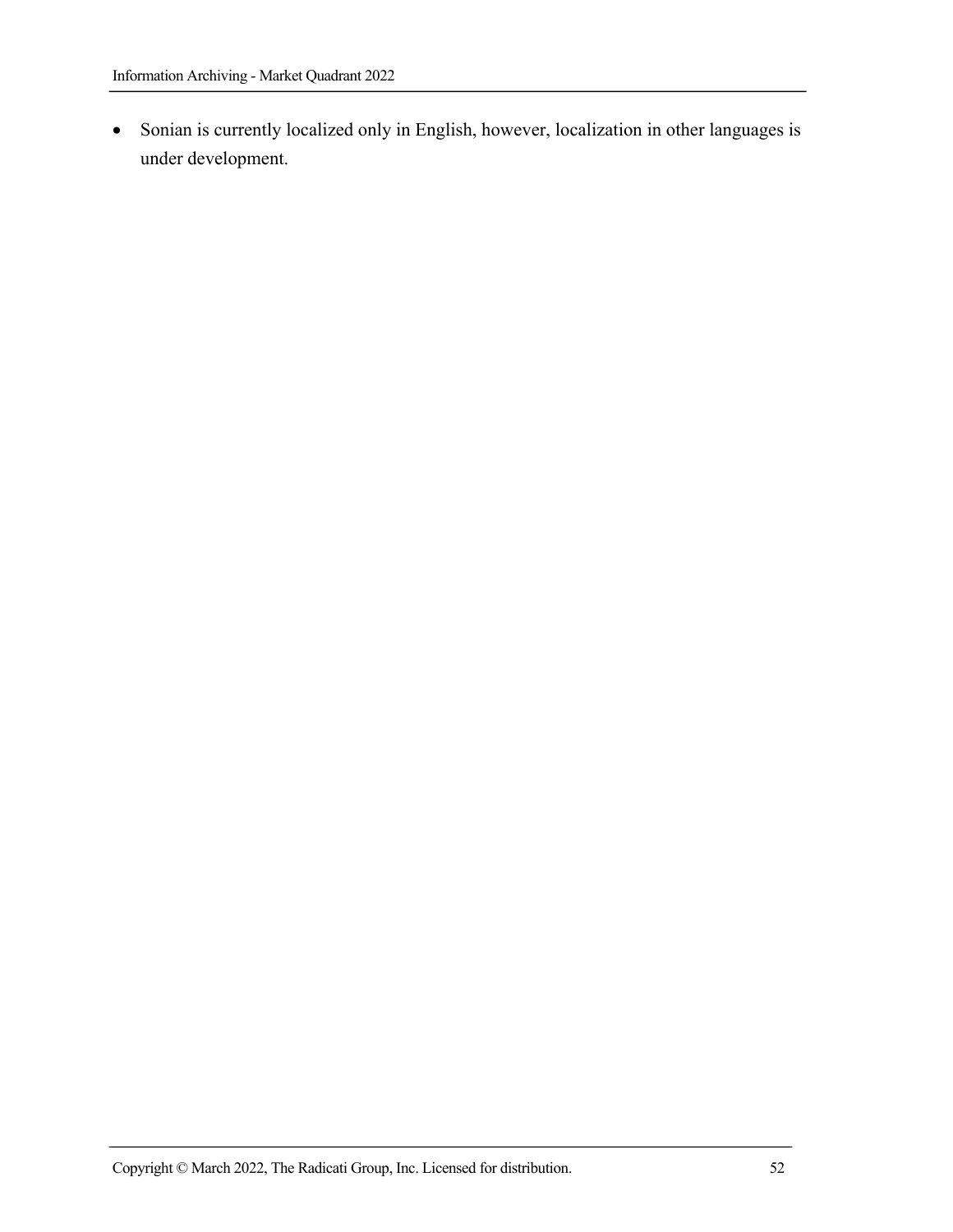# **THE RADICATI GROUP, INC. http://www.radicati.com**

The Radicati Group, Inc. is a leading Market Research Firm specializing in emerging IT technologies. The company provides detailed market size, installed base and forecast information on a worldwide basis, as well as detailed country breakouts, in all areas of:

- **Email**
- **Security**
- **Instant Messaging**
- **Unified Communications**
- **Identity Management**
- **Web Technologies**

The company assists vendors to define their strategic product and business direction. It also assists corporate organizations in selecting the right products and technologies to support their business needs.

Our market research and industry analysis takes a global perspective, providing clients with valuable information necessary to compete on a global basis. We are an international firm with clients throughout the US, Europe and the Pacific Rim. The Radicati Group, Inc. was founded in 1993.

#### **Consulting Services:**

The Radicati Group, Inc. provides the following Consulting Services:

- Management Consulting
- Whitepapers
- Strategic Business Planning
- Product Selection Advice
- TCO/ROI Analysis
- Multi-Client Studies

# *To learn more about our reports and services, please visit our website at www.radicati.com.*